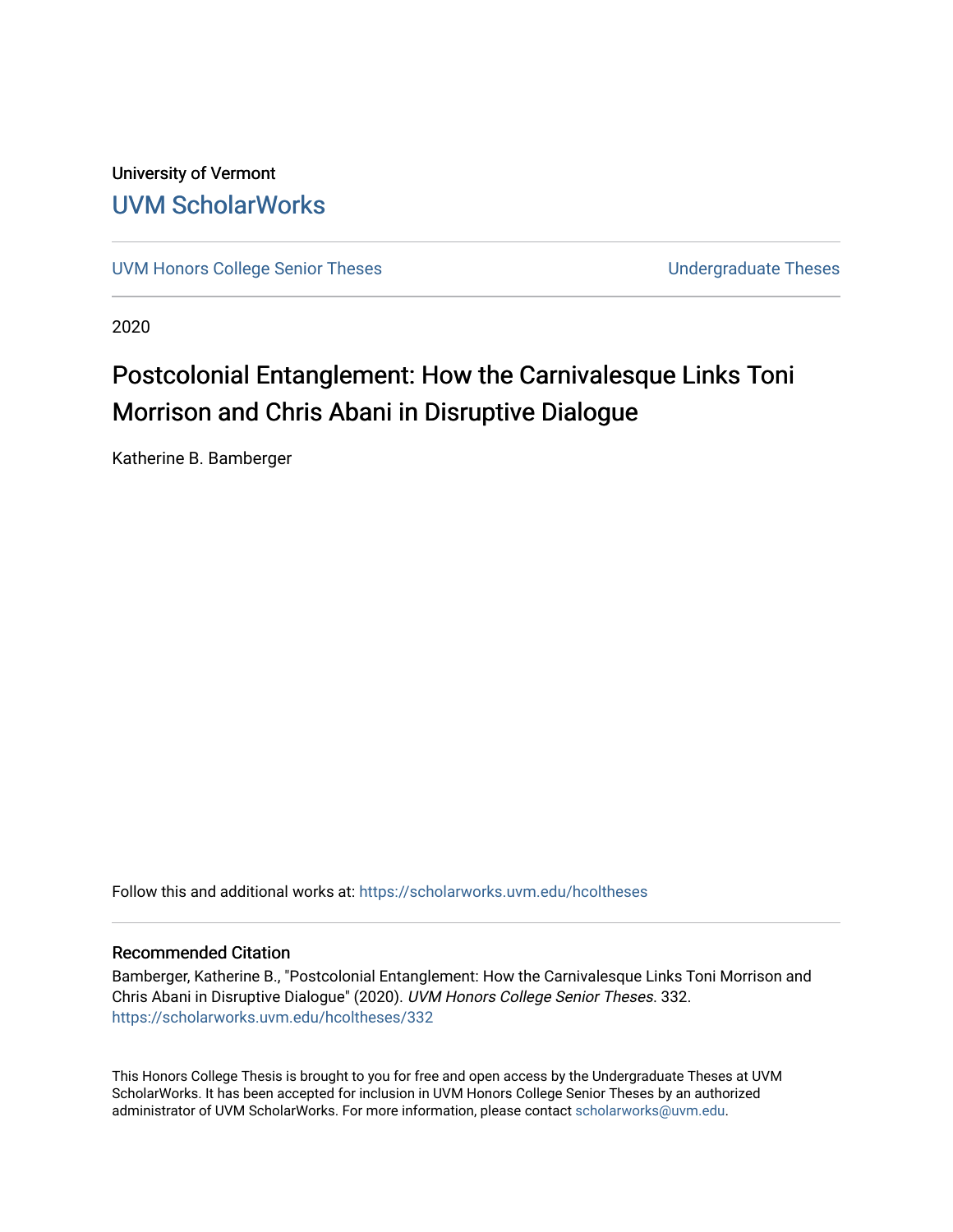Postcolonial Entanglement: How the Carnivalesque Links Toni Morrison and Chris Abani in Disruptive Dialogue

> Undergraduate Honors Thesis By Katherine B. Bamberger

University of Vermont, 2020

Advisors: Sarah E. Turner Ph.D., English & Lokangaka Losambe Ph.D., English Committee Chair: Jeanne L. Shea Ph.D., Anthropology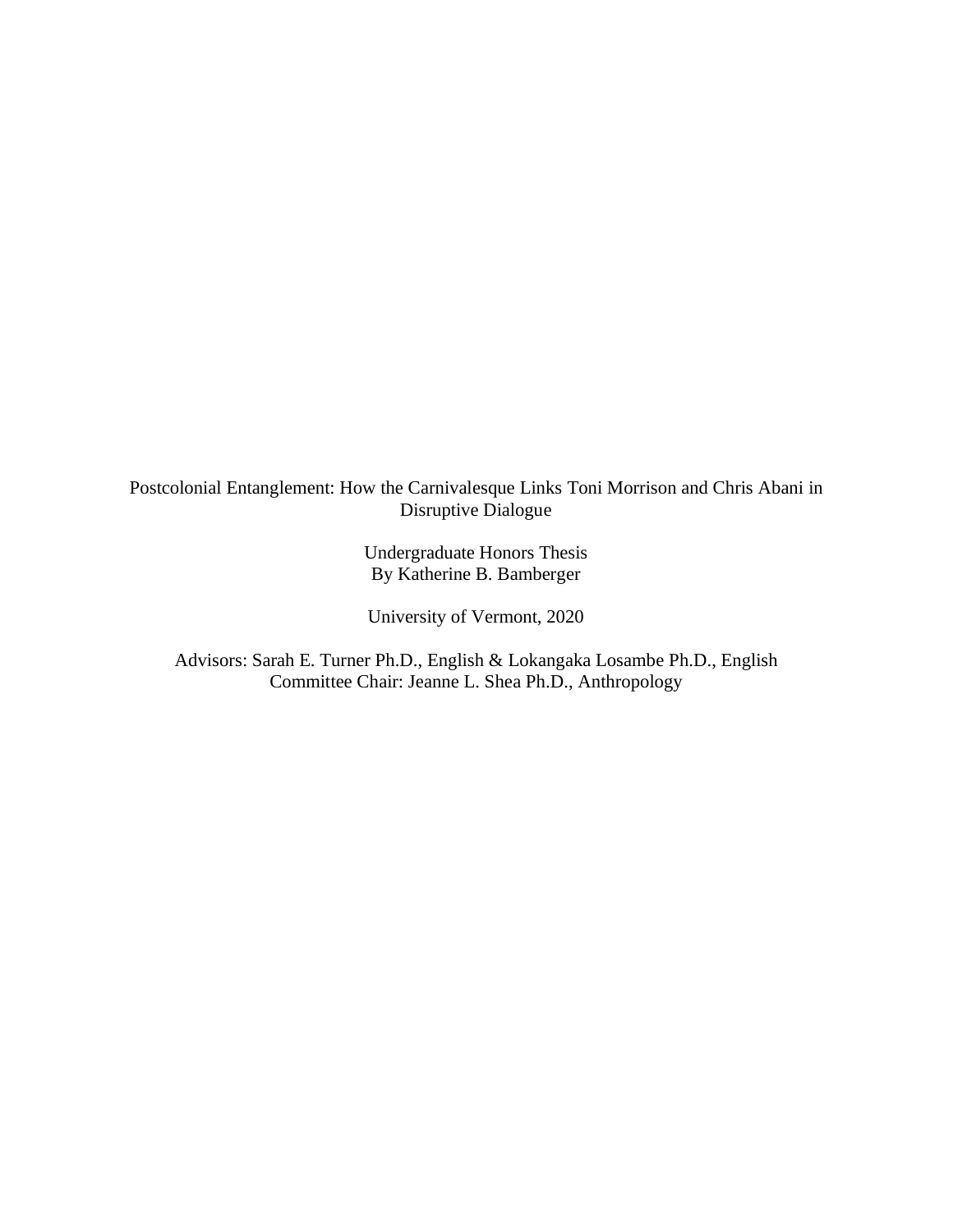# **Acknowledgements**

I would like to thank Professor Turner for fostering my love of Toni Morrison's writing and for guiding me through the process of designing and writing my thesis over the past year. Thank you also to Professor Losambe and Professor Shea for supporting my work on this project. And, finally, thank you to the University of Vermont Honors College for providing me with the opportunity to grow as both a student and a person over the last four years.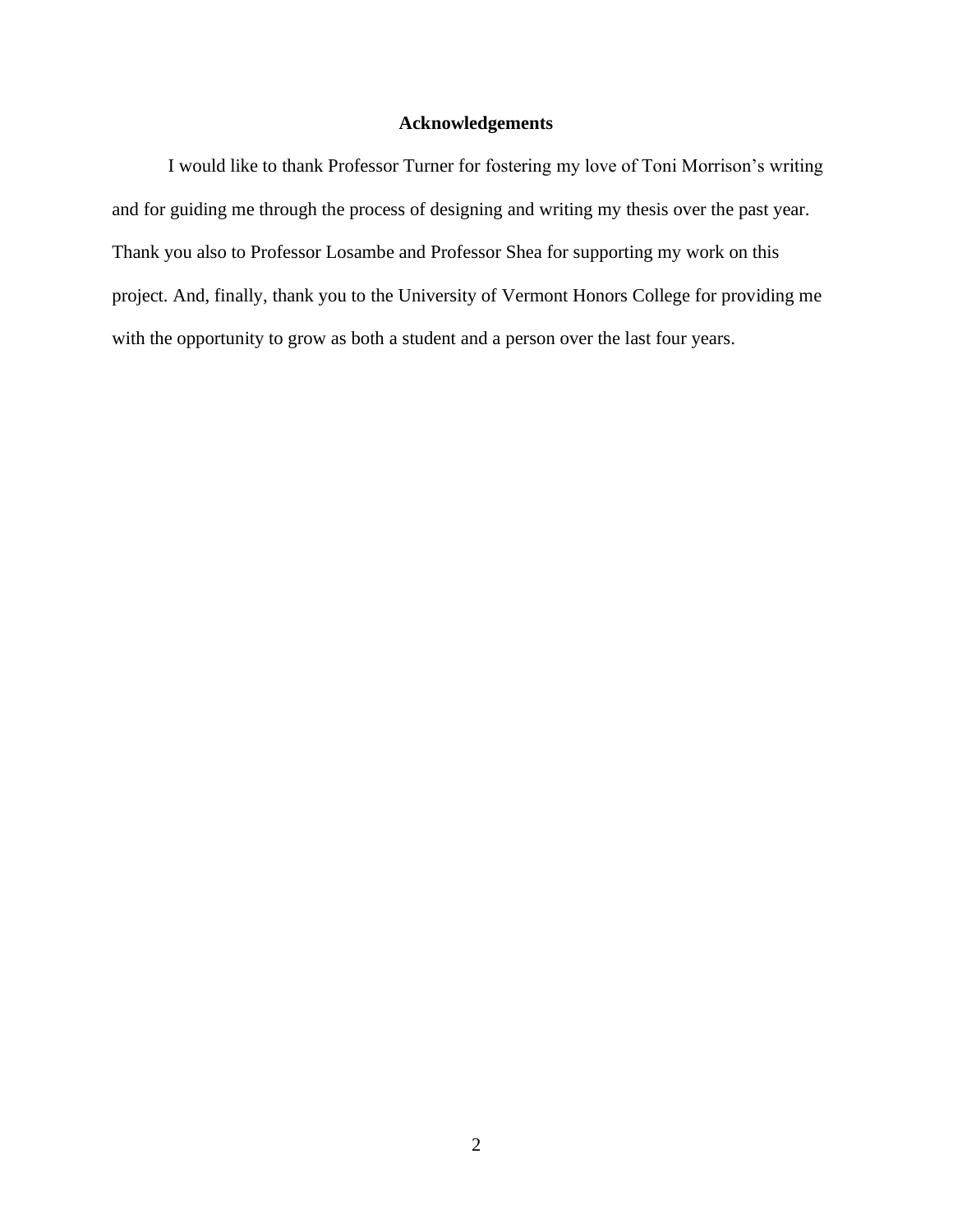### **Abstract**

This critical analysis of Toni Morrison's *Beloved* (1987) and Chris Abani's *The Secret History of Las Vegas* (2014) utilizes a postcolonial carnivalesque critical lens, informed by Lokangaka Losambe's innovative reinterpretation of Mikhail Bakhtin's carnival for application to postcolonial texts. I pay particular attention to moments in these two texts in which inversions of "order" occur and analyze how these moments build towards the culmination of resistance by societally-marginalized figures. In tracing Morrison and Abani's reliance upon carnival disruption in texts revolving around institutional inequality, I hope to illustrate how the literary device of the carnival aligns with postcoloniality, and how this alignment inherently links two texts published twenty-seven years apart in an important conversation.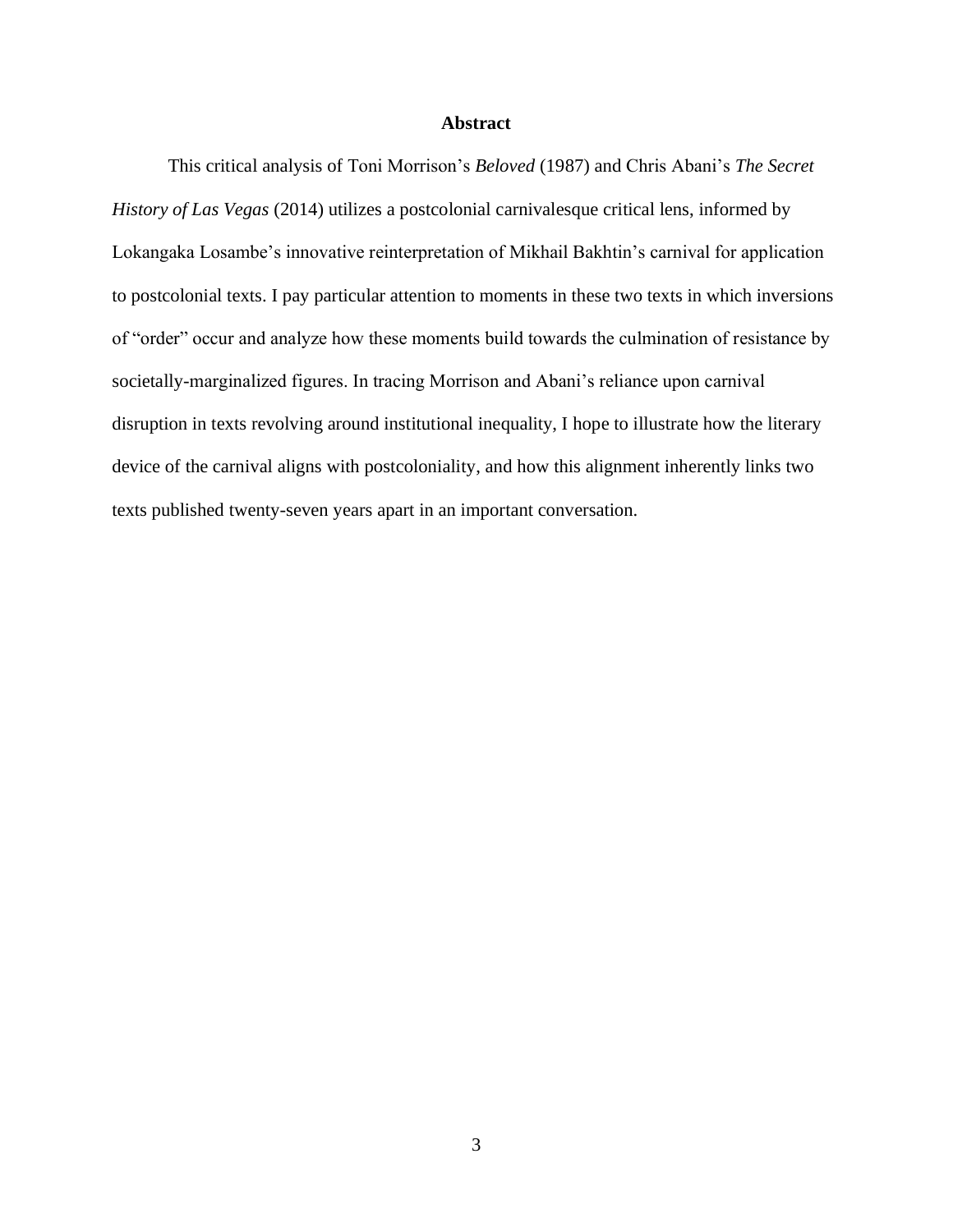# **Table of Contents**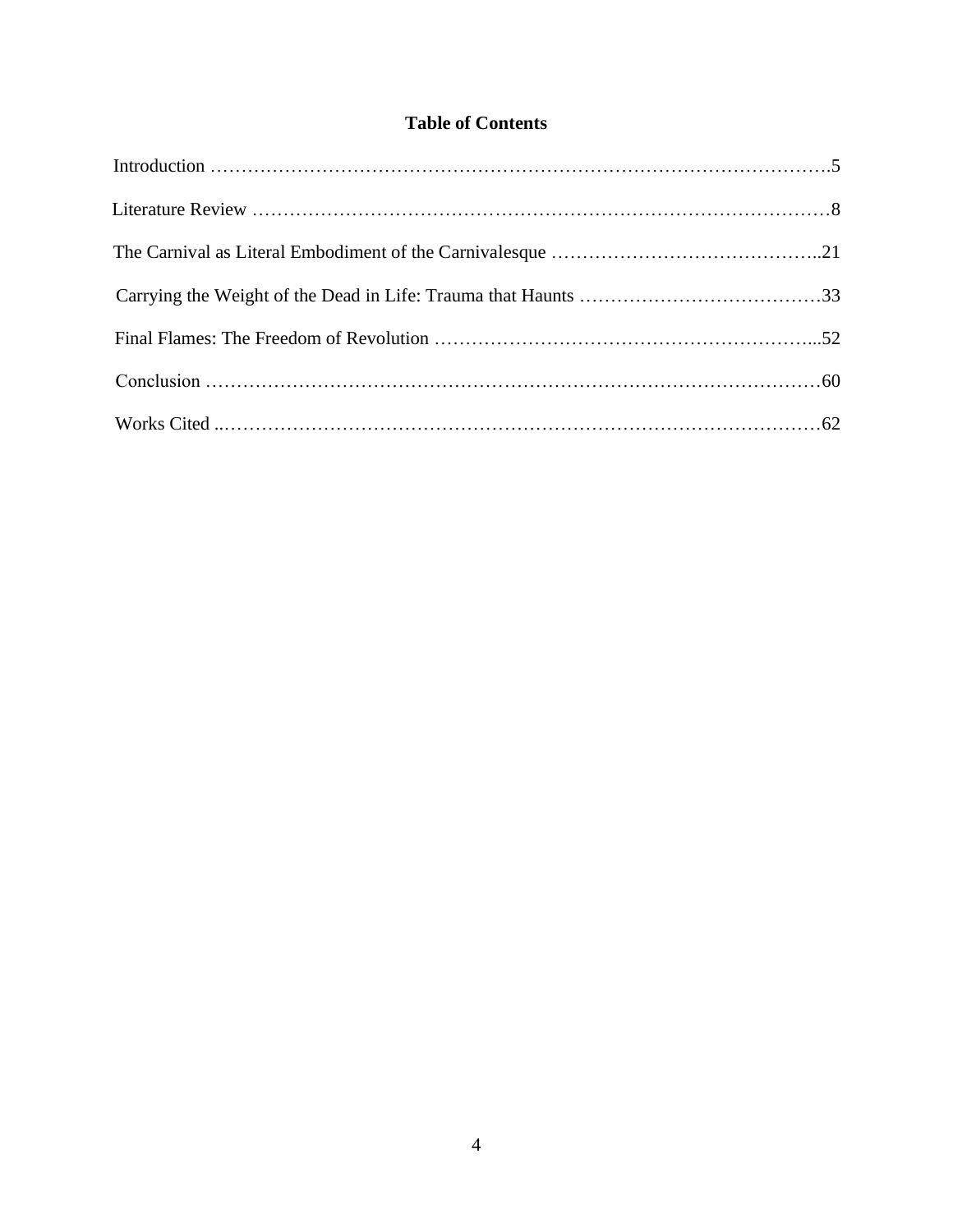#### **Introduction**

I first read Chris Abani's *The Secret History of Las Vegas* (2014) one year after reading Toni Morrison's *Beloved* (1987). Despite this substantial gap in time between my initial readings of these two texts, the brief carnival scene in *Beloved* immediately reemerged in my mind as I read *The Secret History of Las Vegas*. The carnival scene in *Beloved* ultimately inspired my literary investigation for this project. Upon concluding my first reading of Chris Abani's *The Secret History of Las Vegas*, I discovered that I read the entirety of his text through the framework of Morrison's carnival scene, thus considering Abani's work as an expansion of a component of Morrison's work. As I continued my research, I realized that not only did I read Abani's work as an expansion of this scene, but also I read Abani's work as an expansion of Morrison's work in its entirety.

In the interview "Chris Abani and Colm Tóibín in Conversation: April 28, PEN World Voices at KGB" (2006), Nigerian American author Chris Abani explains that the haunting nature of his texts emanates from the fact that "everything in Nigeria is about haunting" (Sussler, Abani, and Tóibín 33). Reading Toni Morrison's *Beloved* and Chris Abani's *The Secret History of Las Vegas* through a joint postcolonial lens reveals that their roots both exist in haunting experiences of institutionalized oppression. While conducting research for this project, I prioritized these questions: How does Abani's work in *The Secret History of Las Vegas*, published in 2014, expand upon the postcolonial conversation started by Morrison in *Beloved*, published in 1987? And, how does the concept of the carnivalesque encourage this literary conversation?

Before beginning my analysis, it is important to provide background information about these texts and the primary characters within them. Morrison's *Beloved* explores a mother's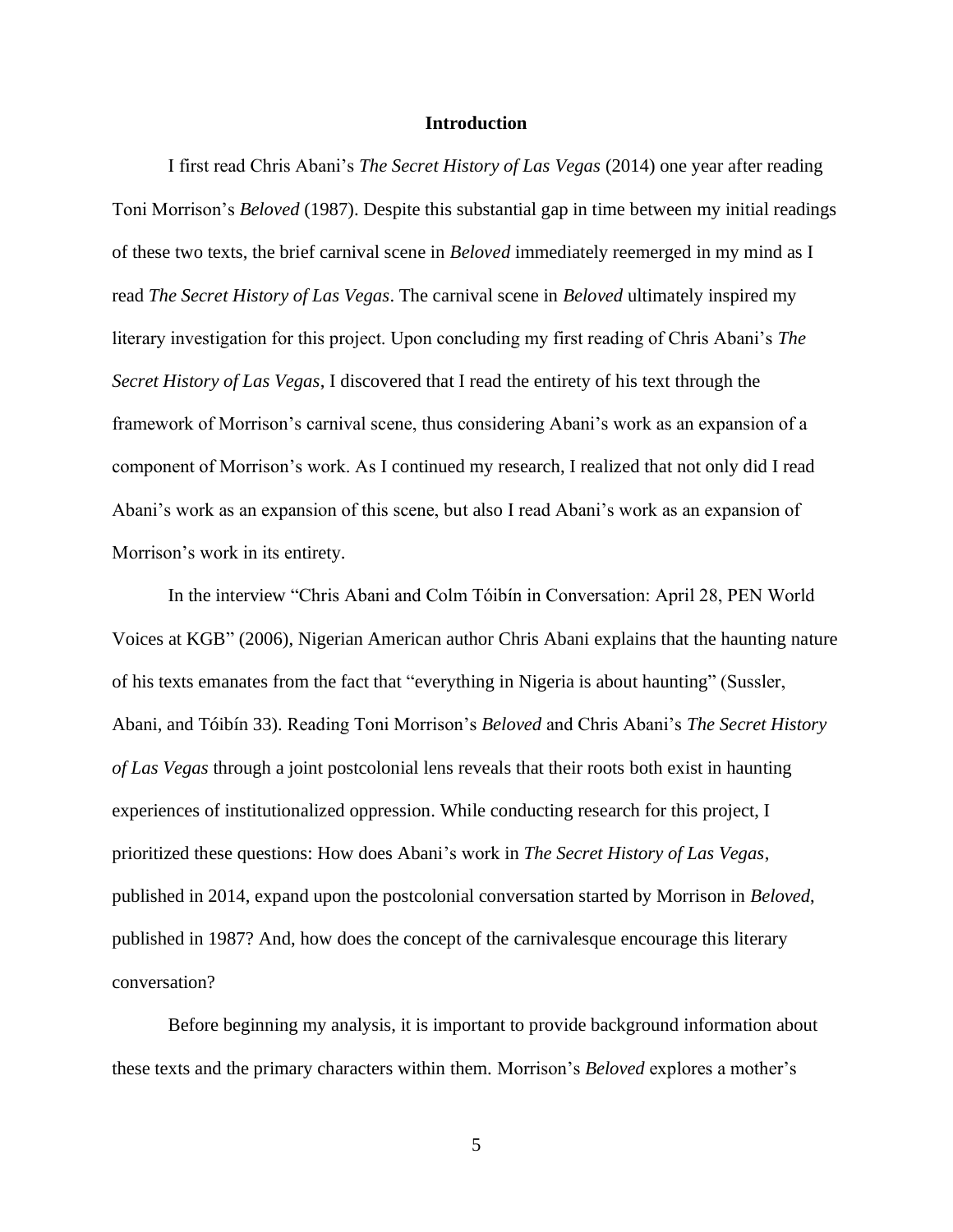lasting trauma from her experience within slavery and the emotional turmoil resulting from her decision to kill her daughter to resist her enslavement. The characters central to my analysis are Sethe, Denver, and Beloved. Sethe is the mother within the text. She was enslaved on a Kentucky plantation called Sweet Home, but during the present of the text – which is postabolition – she lives free in Ohio with her daughter Denver. Denver is Sethe's only child still living in their home at 124 Bluestone Road. I interpret Beloved to be the manifestation of the baby Sethe killed after gaining freedom in Ohio to protect her from becoming enslaved under the Fugitive Slave Act. She returns about 18 years later – during the present of the text – in the form of a young woman.

Abani's *The Secret History of Las Vegas* is a text composed of layers of haunting. On one level, it is the story of a Las Vegas researcher aiding a detective's investigation while simultaneously facing the ghosts of South African apartheid. On another level, it is the story of conjoined twins resisting the government nuclear testing and resulting radiation poisoning that physically impacted them. Sunil, Salazar, Fire, and Water are the central figures in my analysis. Sunil is the researcher who works in a government psychiatric institute in Las Vegas that is involved in horrific testing on homeless men, resulting in large body dumps. He used to live in South Africa during apartheid. Salazar is the investigator working to solve the serial murder case related to these body dumps occurring in Las Vegas. Finally, Fire and Water are the conjoined twins who grew up as part of a sideshow and now perform with the Carnival of Lost Souls. At the beginning of the text, a ranger finds them trespassing in Lake Mead and reports them. Salazar arrests them as suspects in his serial murder case when he discovers a drum of blood near their car. Fire and Water go to Sunil's institution for psychiatric evaluation, where they reside for most of the text.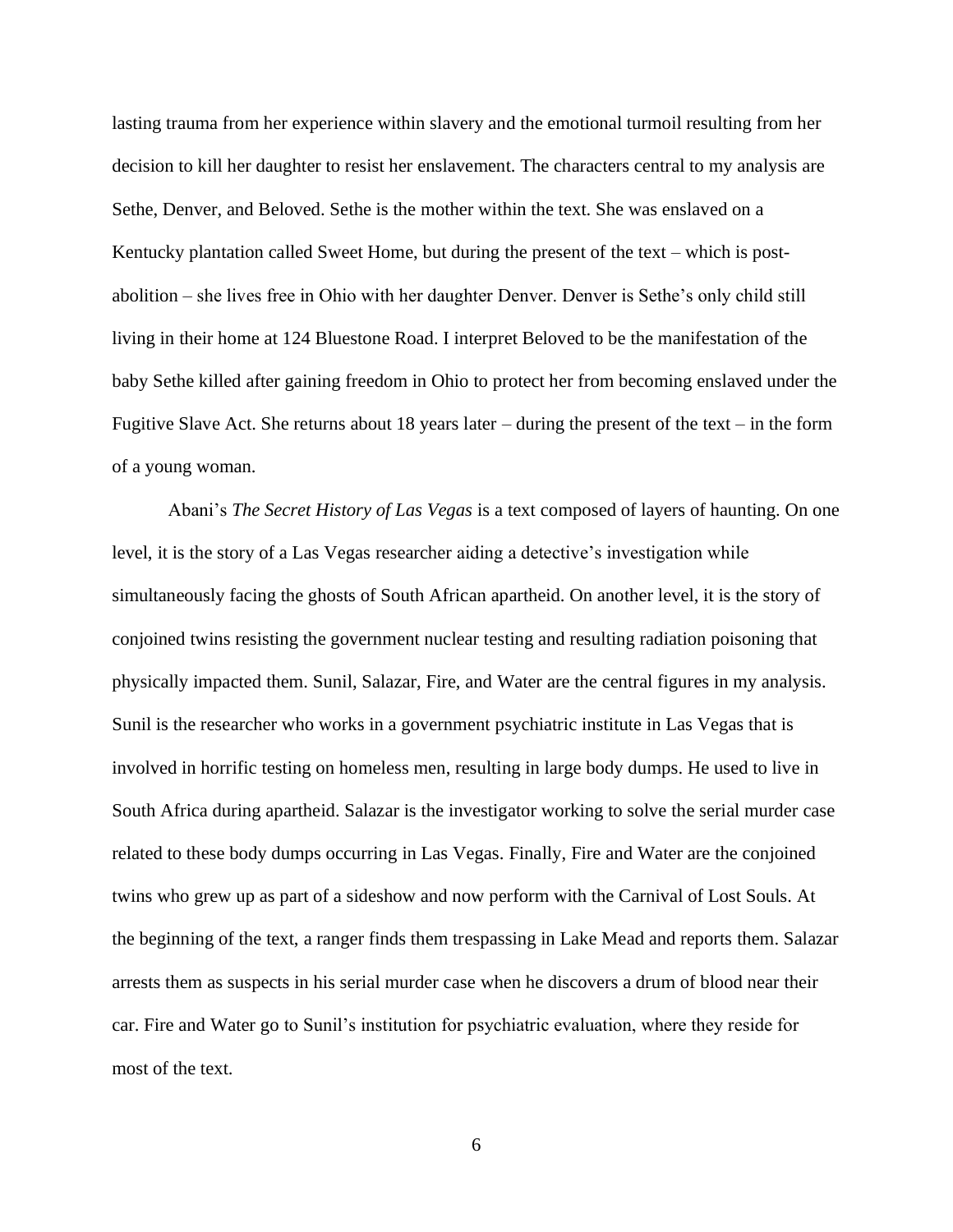In this critical analysis, I propose that Chris Abani not only engages with Toni Morrison, but also continues from where she leaves off within postcolonial discourse. By analyzing the work of Morrison and Abani together, I recognize that they produce texts that function in remarkably similar ways, despite the great difference in their stories. I intend to articulate how their reliance on the mode of the carnivalesque leads to their inherent entanglement within the larger realm of postcolonial literary discourse.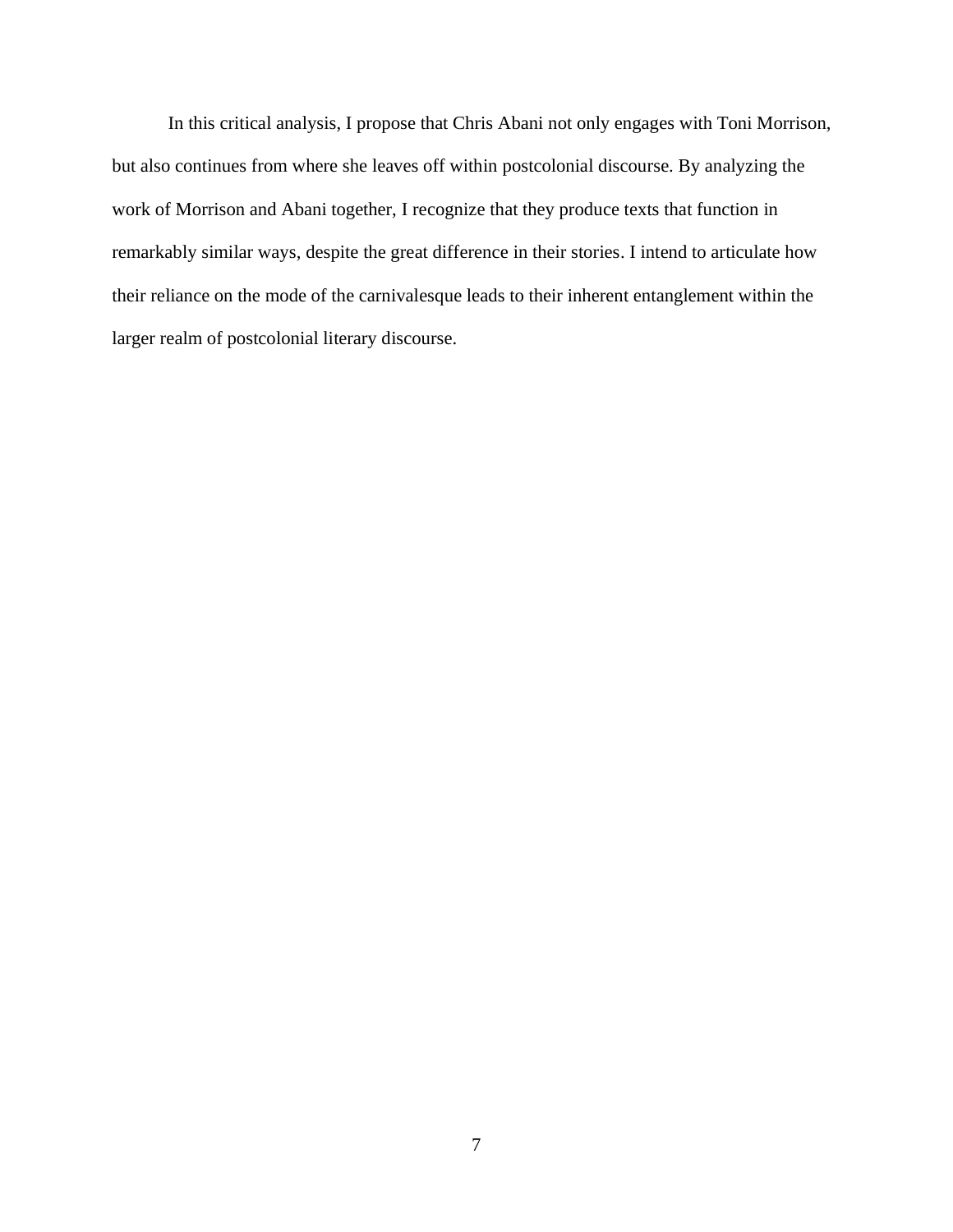#### **Literature Review**

Since Toni Morrison published *Beloved* in 1987, there already exists an array of postcolonial analyses of this text, which I prioritized in my accumulation of sources. In addition to these critical essays, I also include in this literature review other writings of Morrison's that are relevant to the consideration of *Beloved*. The existing literature surrounding the work of Chris Abani – and, more specifically, *The Secret History of Las Vegas* (2014) – is not yet as vast as that surrounding Morrison's *Beloved*. I supplement critical essays about Abani's *The Secret History of Las Vegas* with additional relevant sources, including some of his other works and interviews. I first engage with the sources relevant to my consideration of *Beloved* and then engage with those crucial to understanding *The Secret History of Las Vegas*, presenting both bodies of previous scholarship chronologically to acknowledge the development of theoretical ideas about these texts and authors over time.

#### **Toni Morrison's** *Beloved*

It is first crucial to consider where Toni Morrison places herself within a discourse surrounding the portrayal of history within fiction, especially in her 1992 work *Playing in the Dark: Whiteness and the Literary Imagination*. In her preface, she discusses the concept of an "autobiographical novel," which seems fitting in a piece in which she considers how her identity influences both her writing and her position within the literary sphere. Following her discussion of the "autobiographical novel," she delves into a discussion regarding her perception of "blackness" from her perspective as a female African American author. She expands this discussion to considerations of "literary whiteness" and "literary blackness," emphasizing that "until very recently, and regardless of the race of the author, the readers of virtually all of American fiction have been positioned as white" (Morrison xii). In her first chapter following the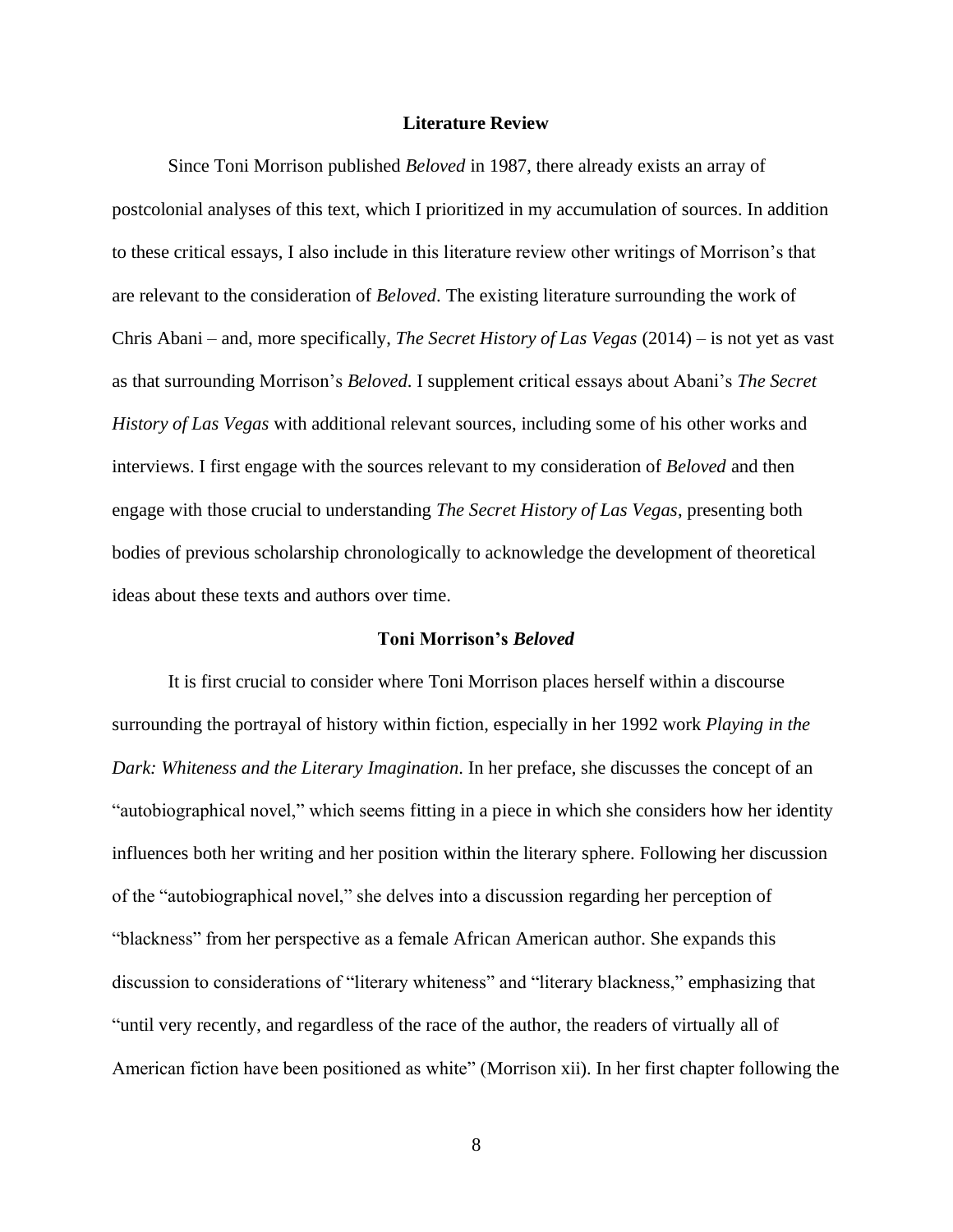preface "Black Matters," Morrison expands the discussion she introduces in her preface. She criticizes the American literary canon, explaining that it ignores the impact that African and African American people have had on American fiction. She states that this lack of representation within the body of seminal works – this absence from something of cultural influence – suggests that these groups of people are somehow less "American" than others. A method for trying to understand this resulting "literary whiteness" is to investigate "literary blackness."

During this same year, Linda Krumholz discusses the concept of "rememory" as a primary method for healing in *Beloved* in her critical essay "The Ghosts of Slavery: Historical Recovery in Toni Morrison's *Beloved*" (1992). She identifies the character of Beloved as the central healing agent. According to Krumholz, "As an eruption of the past and the repressed unconscious, Beloved catalyzes the healing process for the characters and for the reader; thus, she is a disruption necessary for healing" (Krumholz 397). Like in Krumholz's analysis of *Beloved*, in my analysis of *Beloved* and *The Secret History of Las Vegas* from a postcolonial carnivalesque perspective, characters' disruptive power becomes central. Beloved, Fire, and Water invert "order" within their respective texts, and my reading of these texts together relies upon these inversions.

Sally Keenan's "'Four Hundred Years of Silence': Myth, History, and Motherhood in Toni Morrison's *Beloved*" (1993), a postcolonial-feminist reading of *Beloved*, ultimately seems to exist as a literary response to Morrison's contemplations regarding African and African American authorship in *Playing in the Dark: Whiteness and the Literary Imagination* (1992). She describes *Beloved* as a representation of the way that African American women contribute to the rewriting of history. Within this essay, Keenan defines *Beloved* as a seminal postcolonial text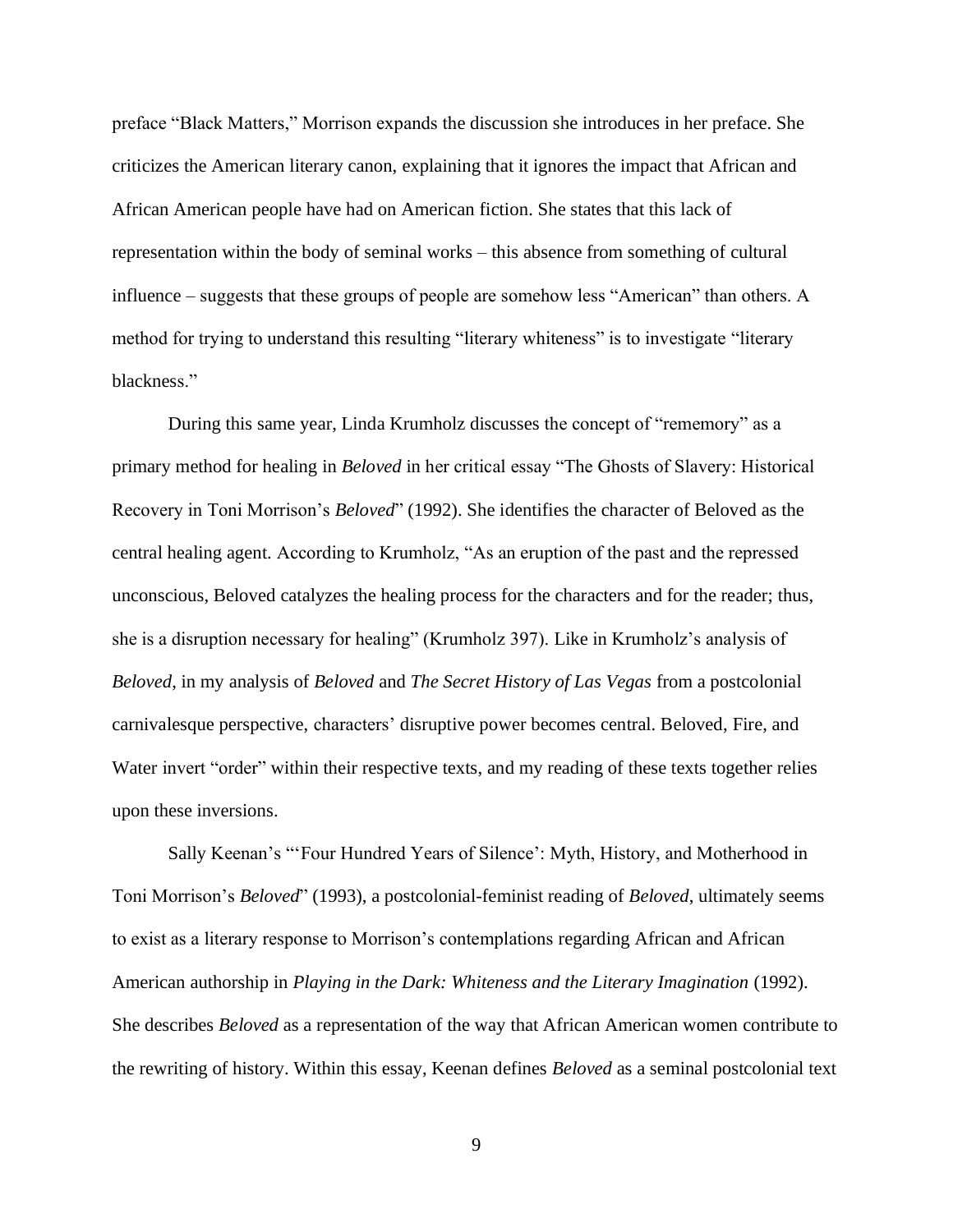in that it not only addresses internal colonialism of the institution of United States slavery, but it also addresses the African diaspora. Keenan's postcolonial reading expands to incorporate aspects of a feminist reading as she investigates how experiences of connection and separation within mother-child relationships parallels experiences of connection and separation between people of African descent and their histories.

Four years later, Barbara Christian investigates how the institution of slavery affected the persistence of love, especially between a mother and her child*.* In her 1997 piece "Beloved, She's Ours," Christian discusses how slavery made it difficult for love to exist freely when people were not themselves free, and she focuses on "how love straddles that space between freedom and ownership" in *Beloved* (Christian 38). This fraught space that love occupies manifests in the text as the life-draining relationship between Sethe and Beloved (Christian 38).

This dynamic becomes the representation of how slavery affected relationships between a mother and her child. Beloved is a similarly important figure in Deborah Horvitz's 1998 publication of "Nameless Ghosts: Possession and Dispossession in *Beloved*." Horvitz interprets Beloved as a ghostly presence embodying the relationship between all mothers and all daughters tied to both Africa and the United States, and this presence sparks Sethe's "rememory" of her own story.

As Sethe struggles to acknowledge and "re-member" her own traumatic history, so have other people. In her 1999 publication "Toni Morrison's *Beloved*: *Re-Membering the Body as Historical Text*," Mae G. Henderson investigates how Morrison provides voices to the stories that others historically have been unable to share. She emphasizes ways in which gender identity contributes to the suppression of stories and considers how Morrison tries to combat this within *Beloved*. Morrison resists narratives relating experiences of slavery from the dominant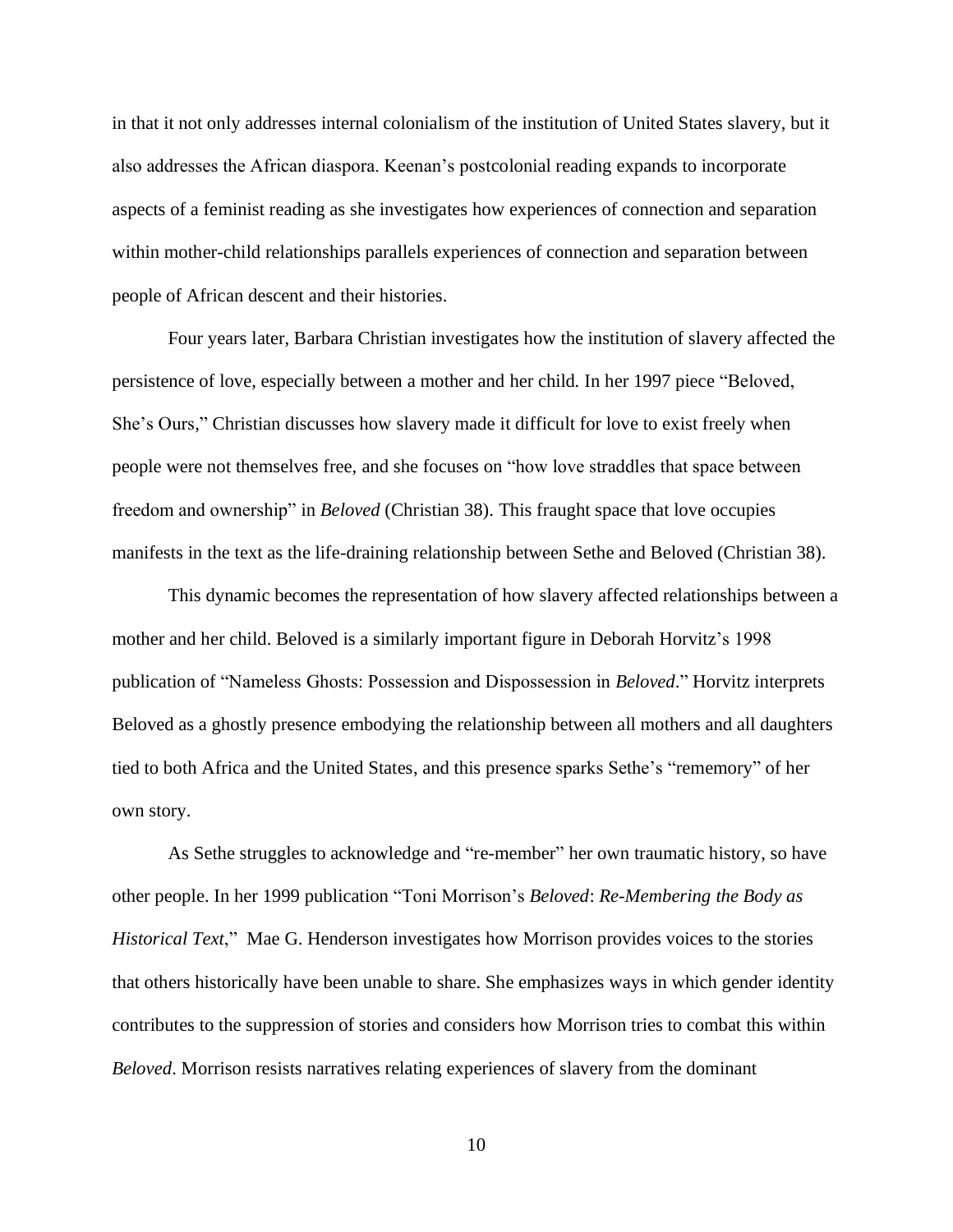perspectives of masters and of men. Henderson explains that white men historically have had the power to "inscribe" and black women have historically been the people "written and written upon," as the scar radiating across Sethe's back in the pattern of a "tree" illustrates in *Beloved* (Henderson 87). Sethe – who works to develop her self-understanding free from the influence of that which Schoolteacher's nephews literally "wrote" upon her back with a whip at Sweet Home – is the primary character in Henderson's analysis. Henderson, with a similar sentiment to Krumholz, suggests the power of the concept of "rememory" in this process of constructing a sense of self.

Susan Corey's "Toward the Limits of Mystery: The Grotesque in Toni Morrison's *Beloved*" (2000) provides an interesting reading of how Morrison implements this historical rewriting in a way that impacts her readers.<sup>1</sup> Corey considers *Beloved* through the perspective of the grotesque, which she defines as "a multi-faceted aesthetic phenomenon that enables the artist to disrupt the familiar world of reality in order to introduce a different, more mysterious reality" (Corey 31). Tracing the origin and development of the idea of the grotesque, Corey suggests that in *Beloved*, Morrison implements aspects of both the positive, or comic, grotesque – as Mikhail Bakhtin develops – and the negative, or uncanny, grotesque – as Wolfgang Kayser develops. Susan Corey suggests that consideration of the grotesque accounts for Morrison's ability to establish readerly discomfort through her presentation of a nontraditional, intimate reality of slavery in *Beloved*.

Also during 2000, Mary Jane Suero Elliott engages with the idea that the objectivity of slavery's colonialism hinders a person's construction of subjectivity. In the essay "Postcolonial Experience in a Domestic Context: Commodified Subjectivity in Toni Morrison's *Beloved*," she

<sup>1</sup> Whenever I refer to "readers" within this analysis, I refer to literary scholars in a classroom setting and fellow literary critics for whom most literary criticism is written.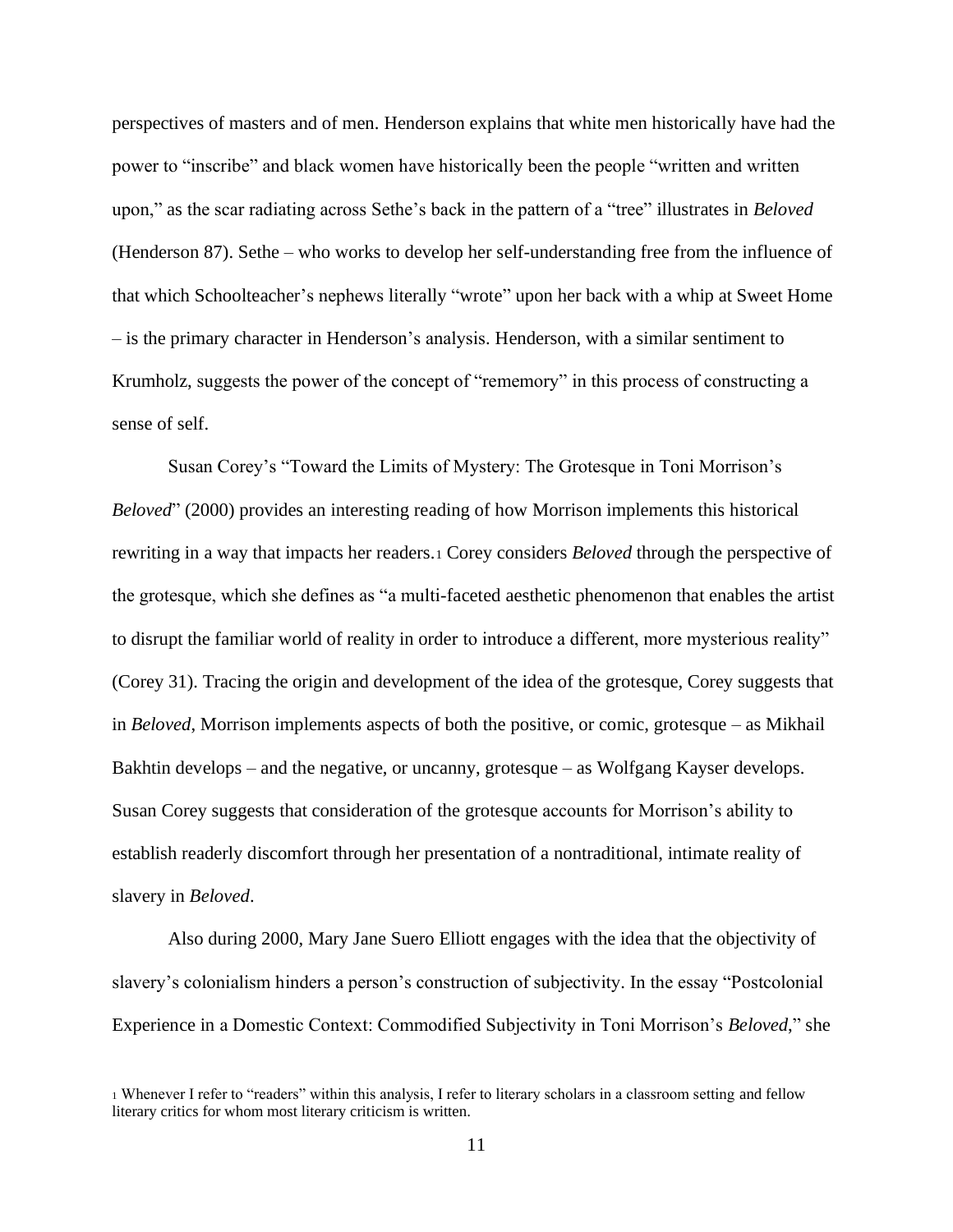expresses that, due to the "internalization" of the "colonizing discourse," this hindrance continues long after slavery officially ended, in the form of resistance to the development of an individual's sense of self (Suero Elliott 1). However, there exists an alternate discourse through which to define the self, and this discourse is that of the collective. Suero Elliott presents the idea that *Beloved* reflects the ability of people to "decolonize" themselves through collective action.

Following along the framework that Krumholz, Horvitz, and Henderson lay down almost a decade before her, Claudine Raynaud enters into the conversation about the role of memory in *Beloved*. In her 2007 piece "*Beloved* or the shifting shapes of memory," she provides an interesting contemplation of the role of memory on the levels of both content and form in the text. Raynaud understands that Morrison develops people's memories of their experiences in slavery as a central component of the text's content and presents these ideas in a form that "[mimics] and [reflects] the process of memory" (Raynaud 44). Ultimately, at the heart of Morrison's decisions regarding this content and form in *Beloved* is her desire to create a textual experience in which readers endure that which the people within the text endure: they are "snatched, yanked, thrown into an environment completely foreign" (Raynaud 44). It seems that in this process, readers of *Beloved* become entangled with the memories that Morrison presents. Raynaud, like Corey, describes the uncomfortable reading experience that Morrison constructs.

Toni Morrison's recent work *The Source of Self Regard* (2019) brings contemplations of scholarship on *Beloved* full circle. Like in her own *Playing in the Dark: Whiteness and the Literary Imagination* (1992) and in the critical essays that theorists write about *Beloved*, Morrison returns to the idea of historical representation. Toni Morrison, in the section "On *Beloved*" within *The Source of Self Regard*, furthers the conversation of the exclusionary nature of traditional approaches to the writing of United States history by discussing her problematic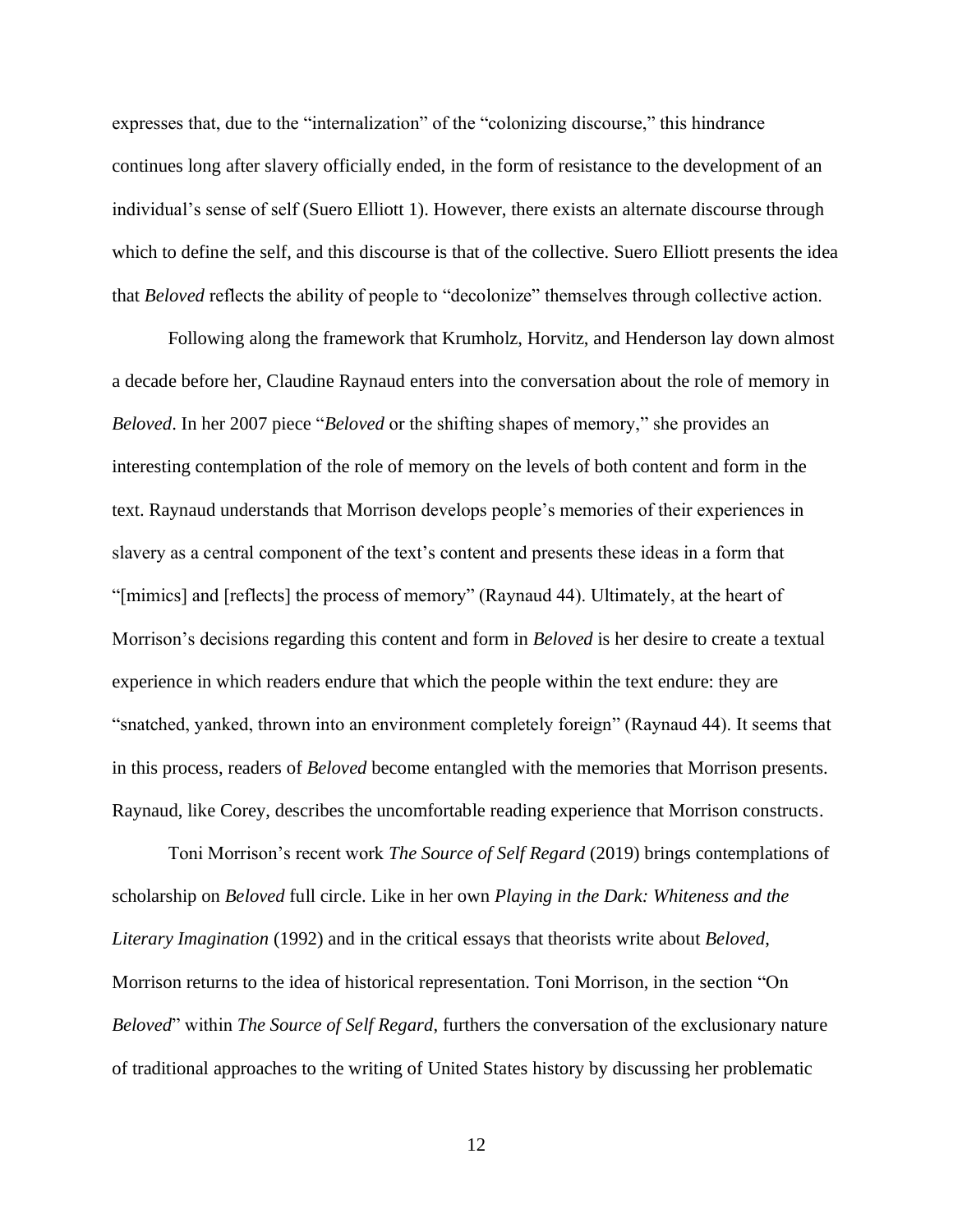relationship with history. She explains that in historical accounts she read during her schooling, there existed either a lack of representation or representations that she did not wish to confront. When those suppressed stories are included in historical accounts, however, they tend to be presented as "footnotes" within the rest of the historical narratives (Morrison 281). The problematic ways that United States history tends to be written impacts the public's understanding – or, perhaps more accurately, misunderstanding – of national history. She then delves into a discussion about the origin of the story of *Beloved*, focusing especially on inspirations past and present. She discusses the impact of the story of Margaret Garner – a female slave who killed her child – and the idea of childlessness representing freedom during women's movements on her writing of this text. Her final contemplations within this chapter relate her motivation to see and present the reality of a life in slavery from the perspectives of slaves themselves within *Beloved.*

The idea of memory's role – which many theorists analyze in their critical work on *Beloved* – also arises within Toni Morrison's *The Source of Self Regard*. In multiple sections, Morrison addresses the relationship between memory and the development of her literary works. In the section "Rememory," she discusses her prioritization of "memory rather than history because [she] knew [she] could not, should not, trust recorded history to give [her] the insight into the cultural specificity [she] wanted," due to the historical suppression of stories (Morrison 323). This memory that she turns to as her primary informant in her literature contains her "own heritage of slave narratives" (Morrison 323). She expands upon these ideas in "Memory, Creation, and Fiction" by differentiating between memory and research. She expresses, "Memory (the deliberate act of remembering) is a form of willed creation. It is not an effort to find out the way it really was – that is research. The point is to dwell on the way it appeared and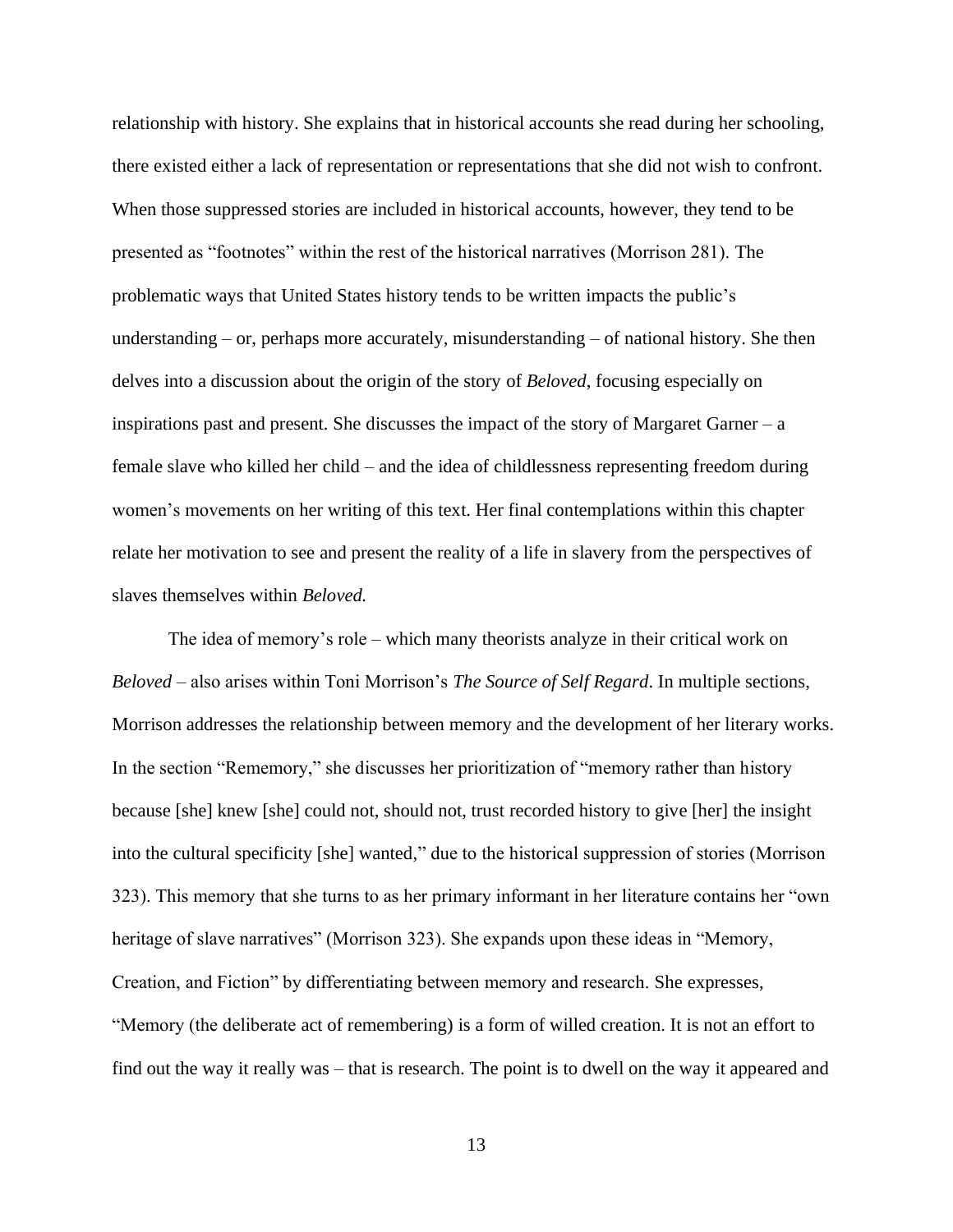why it appeared in that particular way" (Morrison 327). The ideas present within Morrison's *Playing in the Dark: Whiteness and the Literary Imagination* (1992) and *The Source of Self Regard* (2019) ultimately construct a framework for the literary criticism on *Beloved* that arises in the time between their publications.

## **Chris Abani's** *The Secret History of Las Vegas*

A central theme permeating many of Chris Abani's interviews is the influence of his identity on his writing. In Chris Abani's 2006 interview "Chris Abani and Colm Tóibín in Conversation: April 28, PEN World Voices at KGB," Abani discusses his life and identity, which both impact his work as an author. In this interview with Colm Tóibín, Chris Abani focuses on those who influence his writing as well as his place as an author within Nigerian literature. He explains that he and many other "writers within [his] generation…[resist] that performance" that is found within Chinua Achebe's writing, explaining that while he is a seminal Nigerian author, Achebe "performs a certain reassuring expectation of Africa" (Sussler, Abani, and Tóibín 32). Abani does not write that which is expected, and he instead finds his greatest inspiration in the works of James Baldwin, such as *Another Country* (1962). In considering Nigerian literature within this interview, he contemplates whether or not there truly exists such a thing as "the Nigerian novel." He also shares that the haunting ideas that permeate his work stem from the fact that "everything in Nigeria is about haunting" (Sussler, Abani, and Tóibín 33).

In "An Interview With Poet and Fiction Writer Chris Abani" in *Poets & Writers* that same year, Abani also contemplates identity and culture, focusing on his novels *GraceLand* and *Becoming Abigail*. Despite his focus on these novels in this 2006 interview, his conversation remains relevant to my analysis of *The Secret History of Las Vegas* because of his discussion of the grotesque. Abani introduces his "idea around how the grotesque or the surreal or the painful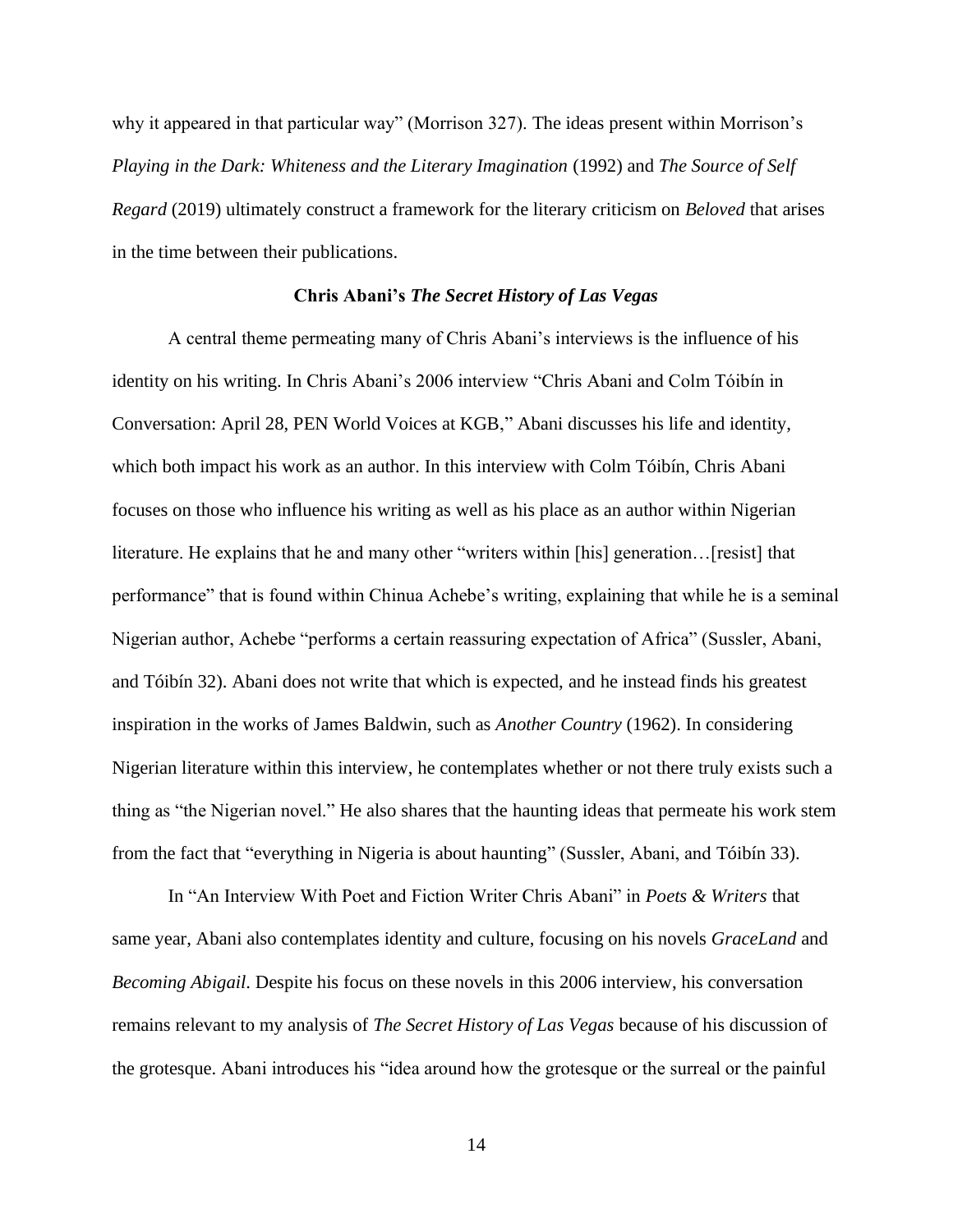– sometimes ritualized through art – becomes a preparation for death. Or the afterlife" (Singer). His concept of the grotesque acting as a precursor for death and what follows becomes useful to consider in my carnivalesque analysis of Chris Abani's *The Secret History of Las Vegas* and Toni Morrison's *Beloved*. Perhaps "death" can represent the periods of oppression and persecution that haunt the characters in these two texts. Focusing on the grotesque aspects of these texts reveals how the characters oppose that which haunts them so that they can enter the "afterlife" following this oppression.

The next year, Kate Durbin talks with Chris Abani in the 2007 interview "Guest Interview – Chris Abani" on *The Elegant Variation*. In this interview, Abani touches upon the subjects of religion, identity and development of a sense of self, the wild nature of cities that "resist classification," and the significance of water (Durbin). This last topic is relevant to my analysis of Abani's *The Secret History of Las Vegas* in conjunction with Morrison's *Beloved.*  Abani states:

There is something about water that does this, its flow, its ability to absorb history, the dead, and the desire of a people. Water is also closely associated with birth and femininity and most rivers and other large bodies of water are linked to goddesses…On another level, water is the oldest symbol for change, for transformation and transubstantiation even, from baptism to erosion. (Durbin)

These ideas of water "absorbing history" and representing "transformation" provide insight for my analysis of Abani's and Morrison's texts, especially when focusing on the introduction of characters who emerge from sources of water. These characters, I will argue, can be seen both as embodiments of absorbed history and as agents of upcoming transformation.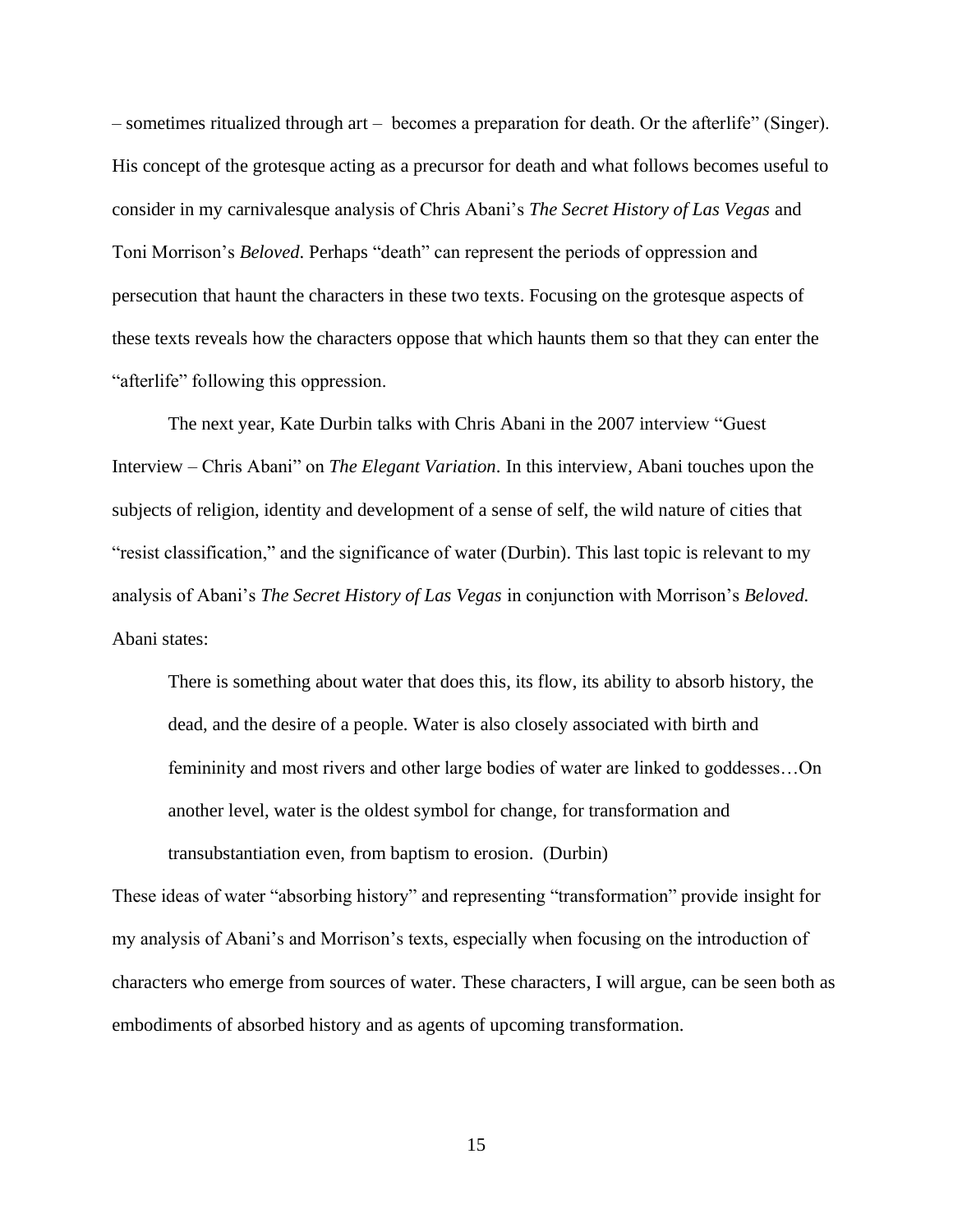In 2011, Chris Abani and literary critic Francesca Giommi engage with the idea of identity, both that of Abani and his characters. While Abani writes his piece "Coming to America – A Remix" from the second person perspective, he relates personal experiences working as an author within the United States. In this piece, Abani contemplates common misconceptions in the United States regarding his self-perception of his identity, such as the assumption that his race exists as a defining component of his identity in Nigeria. He shares that, unlike in the United States where he is conscious of his race, in Nigeria – as in other African countries – national and ethnic identities are much more defining components of identity. Through these considerations, Abani comes to recognize his increased awareness of his identity rooted in Nigerian Igbo culture since moving to the United States. He expresses a feeling of now being more deeply connected to his home in Nigeria than he did when he actually lived there.

In terms of character identity within Abani's texts, Francesca Giommi, in "Negotiating Freedom on Scarred Bodies: Chris Abani's Novellas," highlights that his characters tend to be outsiders, navigating life on the margins of their societies. Because of this permeating trend in Abani's writing, Giommi claims that "his work can be read as a lasting tribute to the triumph of the human spirit, and a claim to the worldliness of literature and  $-$  on a wider level  $-$  of belonging, freedom, and humanity" (Giommi 183).

Chris Abani continues his discussion of identity in his memoir *The Face: Cartography of the Void* (2014). This memoir revolves around Abani's experience growing up with a dual identity: European English on his mother's side and Nigerian Igbo on his father's side. He expresses how he feels as though his face – what people can see, or at least believe they can see, in his appearance – defines him. Through focusing primarily on his Igbo heritage, Abani constructs a narrative memoir relating not only his experiences with a biracial identity, but also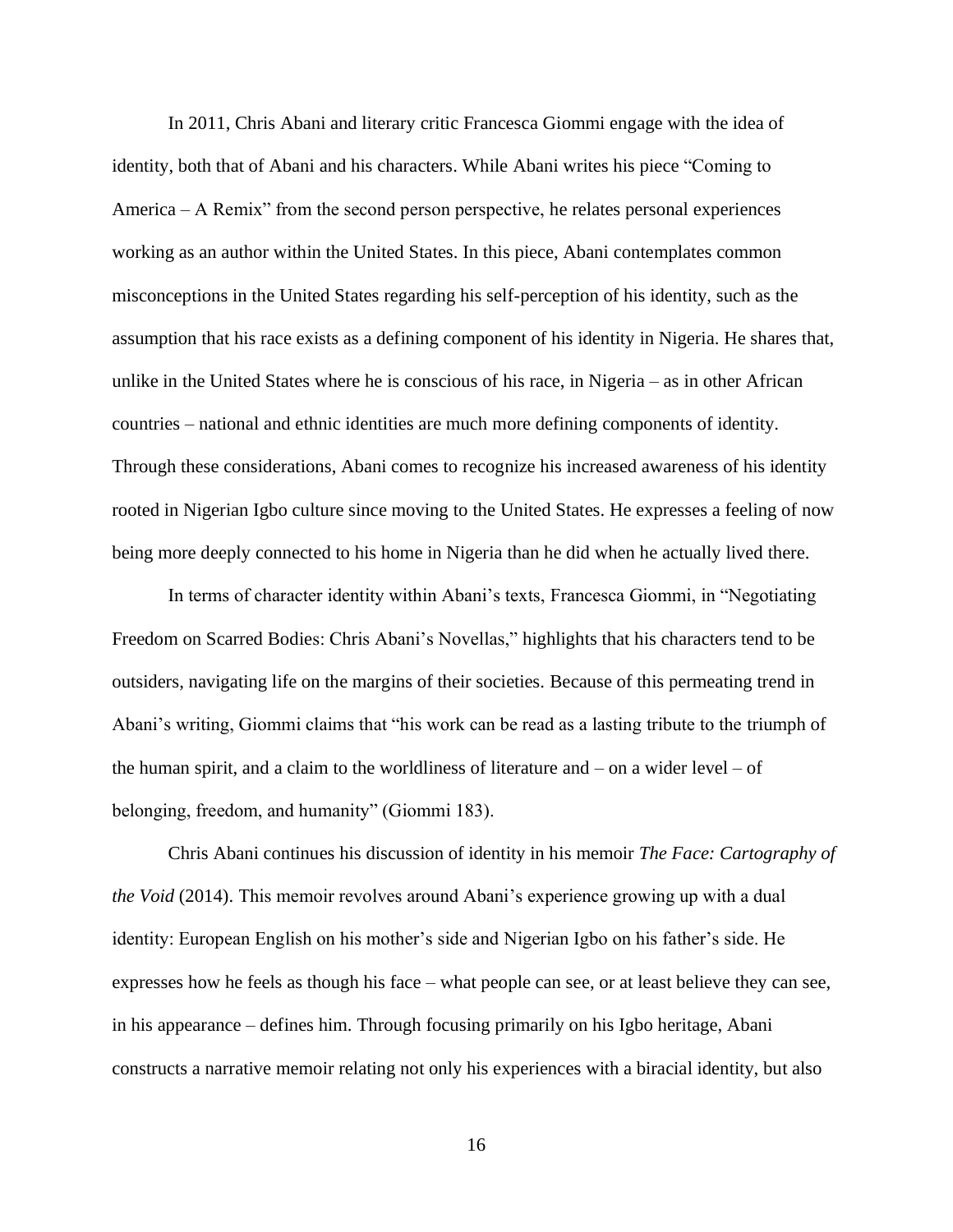his experiences with his father's identity. He wears this identity upon his face, forcing him to confront their complicated relationship.

Three 2017 pieces relevant to my consideration of Chris Abani's *The Secret History of Las Vegas* revolve around postcoloniality. In "The World after Empire; or, Whither Postcoloniality?", Kavita Daiya discusses Homi Bhabha's work *The Location of Culture* (1991) and the development of the idea of postcoloniality. Daiya writes about Bhabha's belief that postcolonial writing must "'take responsibility for, the unspoken, unrepresented pasts that haunt the historical present'" by focusing upon those with previously-ignored histories (Daiya 149- 150). Limitations exist within previous postcolonial studies due to the exclusionary nature of focusing on the nation as a central unit, especially for people displaced or those who do not affiliate with their national identities. She also discusses the power of "cultural memory" on survival (Daiya 151).

Abani engages in a related conversation in his 2017 interview "A Deep Humanness, A Deep Grace: Interview with Chris Abani." In considering his place within the Nigerian literary tradition, he places himself within a defined "third generation of Nigerian authors" in which female authors are central (Goyal 229). Like Morrison, Abani expresses his desire to tell those haunting stories that history suppresses. Much of what he shares within this interview revolves around his role as a writer within a global context. He discusses the concept of transnationalism – expressing his belief that the local is still very much involved in the transnational – as well as the global transcendence of racism. Regarding postcolonialism, he shares that he believes "certain colonial moments bind certain postcolonial peoples not necessarily in the reading of literature, but in the living," emphasizing the fact that postcolonialism is so much more than just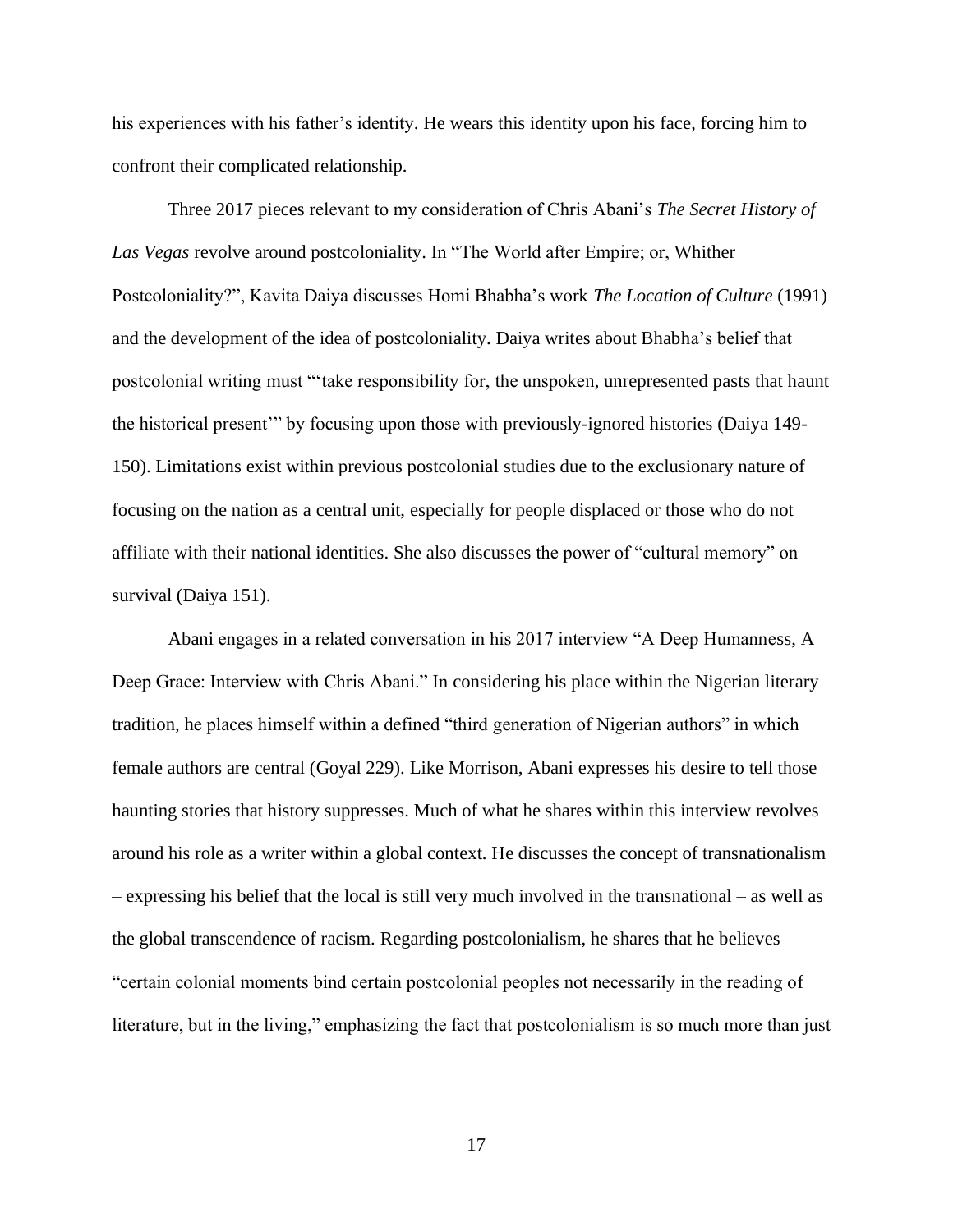an aspect of literary theory. Within this interview, something interesting and relevant to Abani's *The Secret History of Las Vegas* is his designation of Las Vegas as an African city.

Also in 2017, Mitchum Huehls extends this conversation in "Juggling the Dialectic: The Abyss of Politics in Chris Abani's Fiction" as he considers the postcolonial placement of Abani's characters. He discusses how his central characters – who Giommi deems "outsiders" – all experience the haunting of their traumatic pasts within their present. Huehls suggests that while the histories of Abani's characters influence their lives, they do not wholly determine them, entering into a discussion regarding if and how personal experiences and histories can be considered political. He provides two ideas that stand out as particularly important with regard to this consideration. He believes "Abani signals his reluctance to draw too much meaning and significance from the subject inserted into historical narrative" as "anthropomorphizing history does not actually tell us very much about history itself," and Abani's characters "are not appropriating a history that never happened to them but are instead living and experiencing historical violence every day in the present" (Huehls 161 and 165).

The next year, literary critic Miriam Pahl also enters the conversation revolving around the postcolonial nature of Abani's texts. In the 2018 piece "Reframing the Nation-State: The Transgression and Redrawing of Borders in African Crime Fiction," Pahl focuses on two novels by two authors, one of which is Chris Abani's *The Secret History of Las Vegas*. This critical essay revolves around Pahl's criticism of applying postcolonial theory to these texts due to the fact that postcolonial theory centralizes the concept of the nation, and it has been a historical tendency to understand crime fiction within the national context. Pahl emphasizes that moving towards a transnational context is not even enough for consideration of these texts due to the fact that at the heart of transnationalism, the nation still resides as the point of reference. Rather, post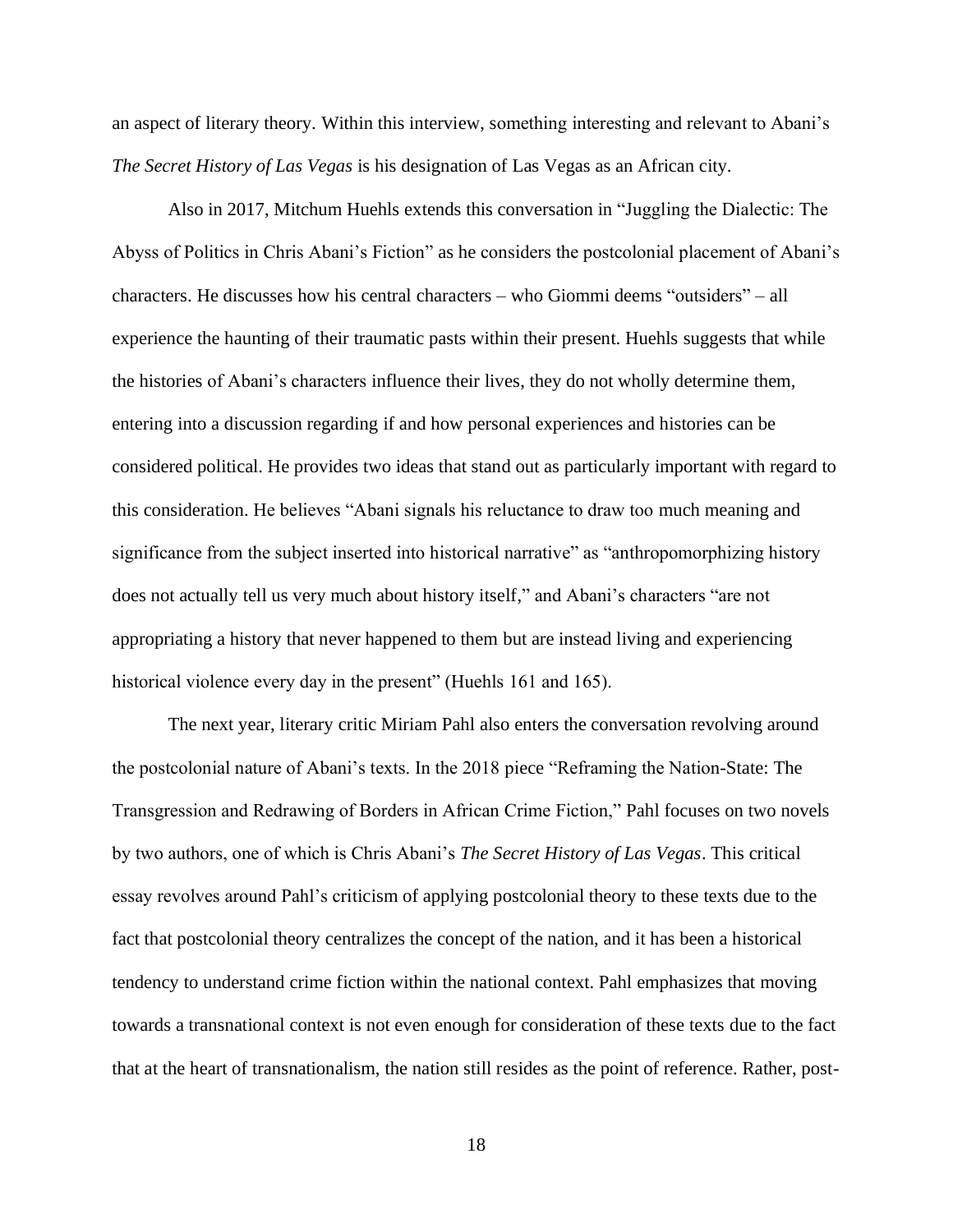nationalism is the answer for consideration of how the pieces of literature upon which Pahl focuses – including *The Secret History of Las Vegas* – escape the bounds of national limitation. In reference to *The Secret History of Las Vegas*, Pahl emphasizes the fact that "the federal republic of the United States and the system of racial segregation in South Africa are closely aligned, which…defies the opposition of 'Africa' and Euro-America that was…widely distributed in colonial discourses" (Pahl 95).

I recognize the significance of these critical sources revolving around postcolonial understanding of Morrison's *Beloved* and Abani's *The Secret History of Las Vegas* and draw upon segments of these works in developing my joint critical analysis of these two texts. While acknowledging the postcolonial critics who came before me, I also intend to present an original analysis that diverges from the scholarship already in existence. Looking to Lokangaka Losambe's "Carnival as an Embedded Narrative in Mbulelo Mzamane's Short Stories" (2000) is crucial to understanding the perspective from which I approach *Beloved* and *The Secret History of Las Vegas*. In this essay, Losambe provides an innovative perspective of the carnivalesque, as it applies directly to postcolonial literary criticism, upon which I will draw in my investigation of Morrison and Abani's texts. Losambe enters into a conversation with Mikhail Bakhtin's philosophies about the carnivalesque, explaining that "Bakhtin has regarded this fusion of death and life as an essential condition of the regenerative carnival spirit" (Losambe 29). Extending Bakhtin's perception of the literary carnival, Losambe identifies the existence of "carnival (dis)order" that exists in opposition to systems of oppressive "order," and this "(dis)order" functions as an agent of revitalization for people escaping periods of oppression (Losambe 31).

My analysis of *Beloved* and *The Secret History of Las Vegas* from a postcolonial perspective, focusing especially on the mode of the carnivalesque, looks towards Lokangaka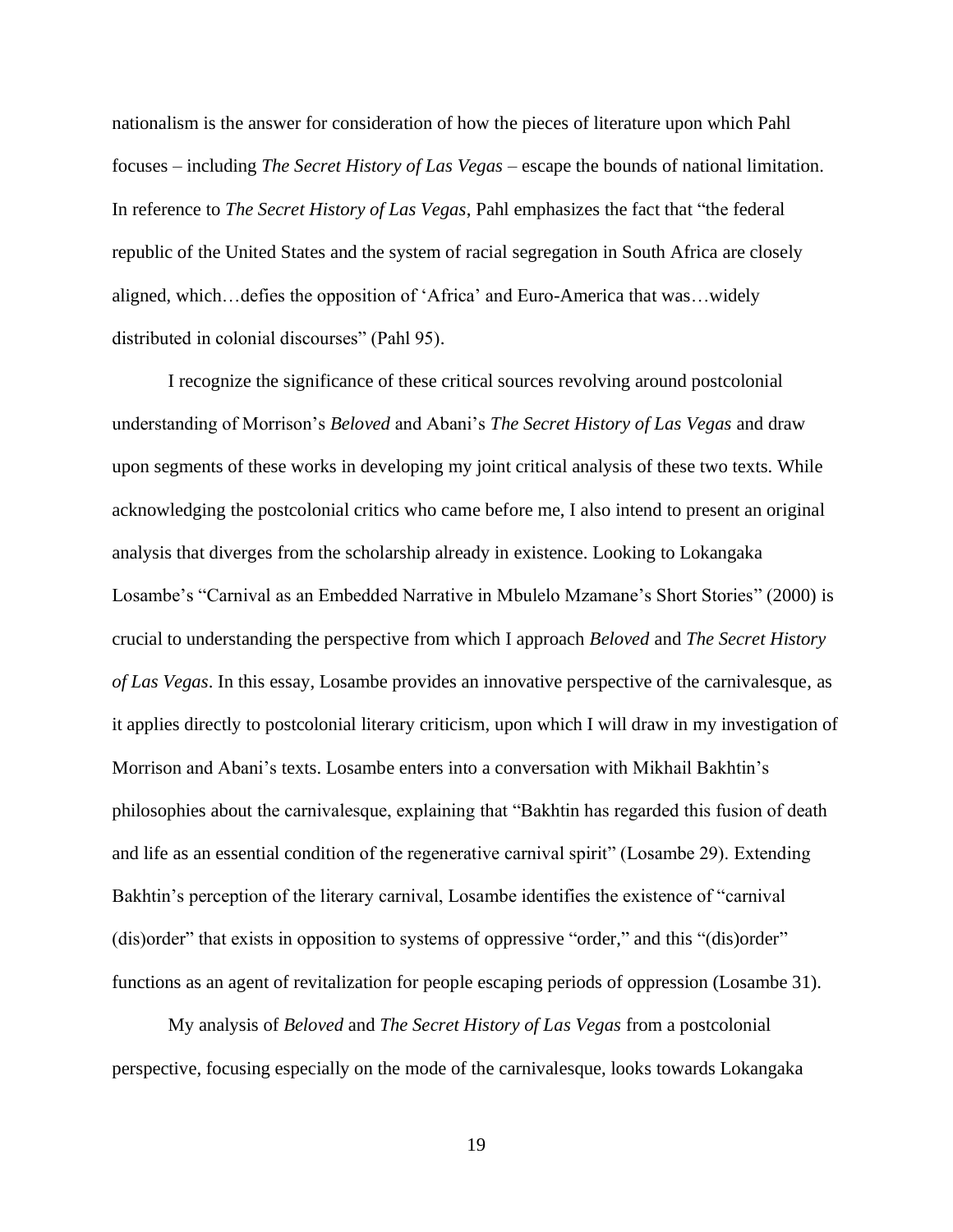Losambe's writing on the postcolonial literary carnival as a model. By considering Chris Abani's recent work as intertwined with Toni Morrison's seminal text, I emphasize the inextricability of new voices from older voices in postcolonial studies, suggesting the developmental nature of authors' use of the carnivalesque as a postcolonial device.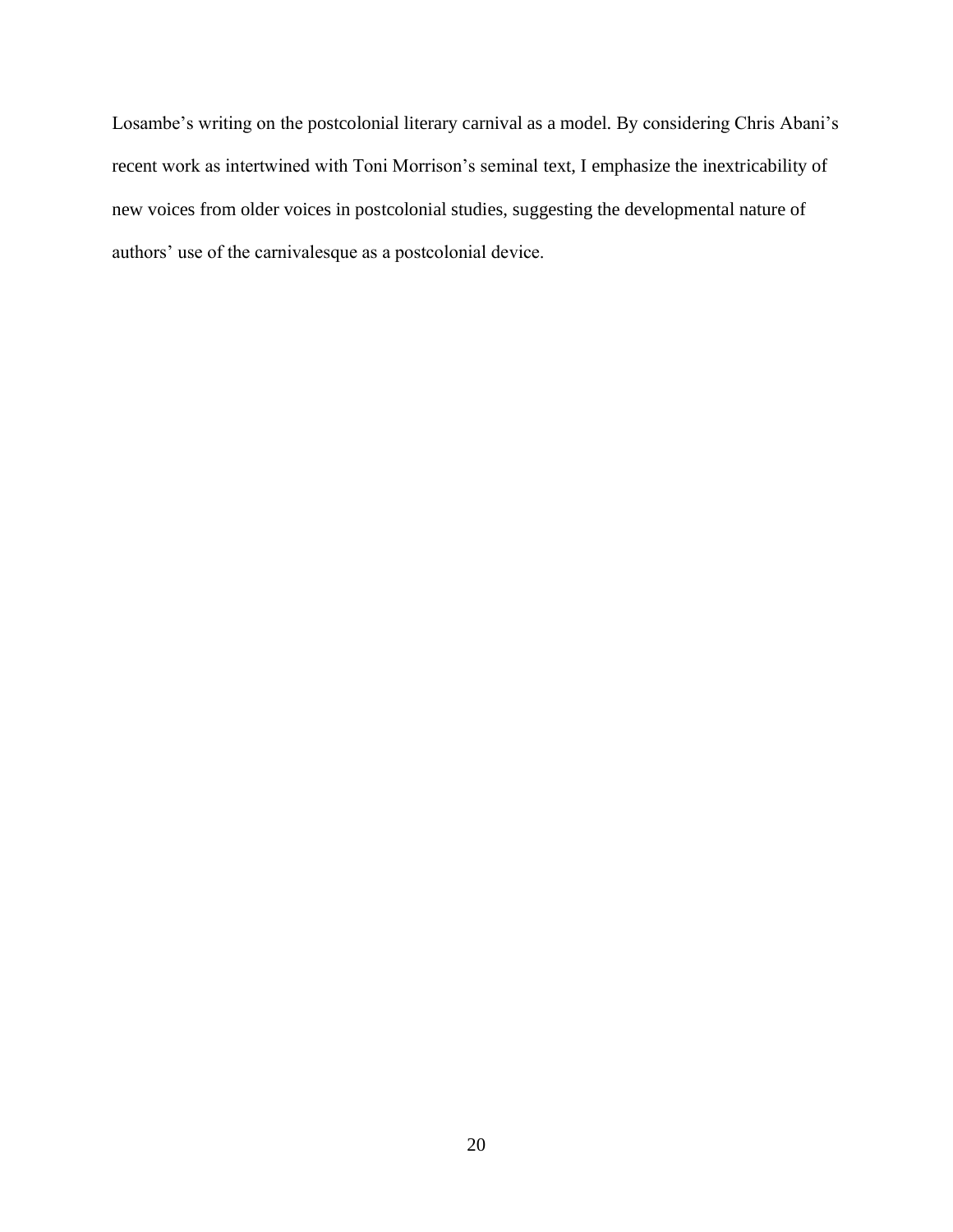#### **The Carnival as Literal Embodiment of the Carnivalesque**

"In trying to make the slave experience intimate, I hoped the sense of things being both under control and out of control would be persuasive throughout; that the order and quietude of everyday life would be violently disrupted by the chaos of the needy dead."

– Toni Morrison, Foreword to *Beloved*<sup>2</sup>

In her foreword to *Beloved*, Toni Morrison identifies the centrality of the "disruption" of "order" to her commitment to constructing *Beloved* as a new narrative of slavery (Morrison XIX). This challenging of "order" exists as a crucial component of Mikhail Bakhtin's idea of the carnival. According to Renate Lachmann in "Bakhtin and Carnival: Culture as Counter-Culture," Bakhtin "recognized…the emancipatory power of that which pulls away from the center, the multiplicity of split-offs from the core"(Lachmann 116). In breaking away from and resisting authoritative ideology, Bakhtin conceptualizes "the carnivalesque game of inverting official values" to produce a new context in which "anti-hierarchism, relativity of values, questioning of authority, openness, joyous anarchy, and the ridiculing of all dogmas hold sway, a world in which syncretism and a myriad of differing perspectives are permitted" (Lachmann 118). Bakhtin's notion of the carnivalesque revolves around the creation of a unique space in which people can question and subvert dominant beliefs. While Bakhtin's understanding of counterculture is certainly relevant to my analysis of both Toni Morrison's *Beloved* and Chris Abani's *The Secret History of Las Vegas*, his initial conceptualization of the carnivalesque does not go far enough in terms of its relevance to my postcolonial readings of these texts.

Kavita Daiya (2017) focuses on the idea of postcoloniality, drawing upon Homi Bhabha's thoughts regarding postcolonial writing. According to Bhabha, postcolonial writing "'[takes]

<sup>2</sup> This passage comes from page XIX of the foreword to the 2004 edition of *Beloved*.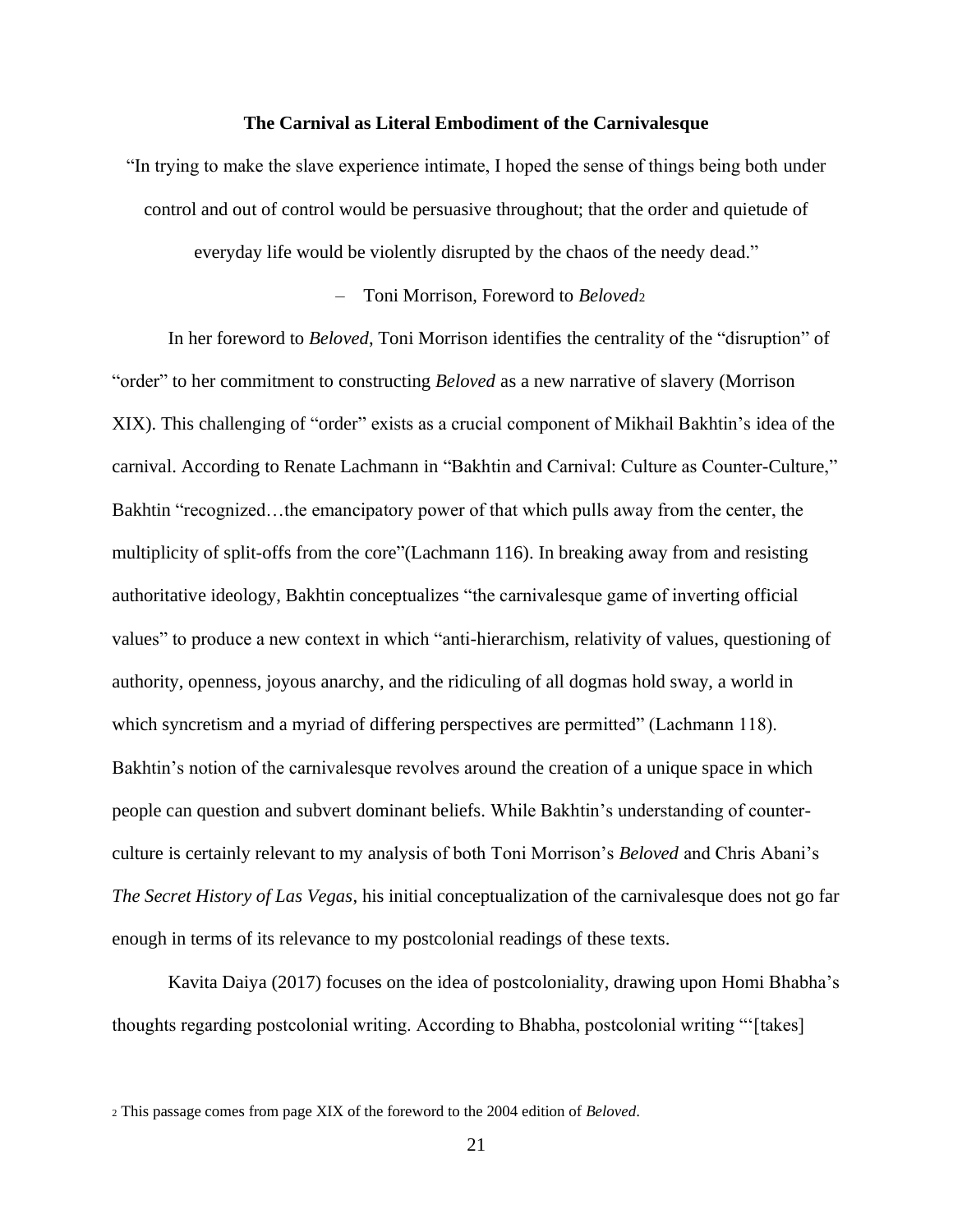responsibility for, the unspoken, unrepresented pasts that haunt the historical present'" by paying attention to previously-ignored histories (Daiya 149-150). Incorporating the carnival in literature becomes a method for bringing these "'unrepresented pasts that haunt the historical present'" to the forefront of readers' consciousnesses (Daiya 149-150). Because inverting dominant ideology through carnival action helps provide authority to those who were previously silenced – which Bhabha calls for in postcolonial writing – the carnivalesque seems to naturally align with postcolonial literature. Lokangaka Losambe's (2000) innovative reconceptualization of the postcolonial carnivalesque emphasizes the distinct power of the carnival in postcolonial texts, providing the carnival framework necessary for my analysis of *Beloved* in conversation with *The Secret History of Las Vegas.* Losambe argues that "carnival (dis)order" exists in opposition to systems of oppressive "order," and this "(dis)order" functions as an agent of revitalization for those previously oppressed (Losambe 31). In my analysis, I will continue utilizing Lokangaka Losambe's term "(dis)order" rather than "disorder" when referencing disruptive actions in these texts to connote the intentionality of characters' disruptions.

The revolutionary freedom gained from carnival action is thus the central concept driving my analysis of *Beloved* and *The Secret History of Las Vegas*. Both Morrison and Abani incorporate carnival scenes – critical moments in which the carnival nature of these texts can be seen in its truest form – framing my postcolonial reading of their texts through the literary mode of the carnivalesque. While these carnival scenes arise at different points in the progression of the texts – near the beginning of *Beloved*, in conjunction with Beloved's emergence, and during the last third of *The Secret History of Las Vegas* – they both exist as influential moments, urging forward my postcolonial carnivalesque reading of these texts.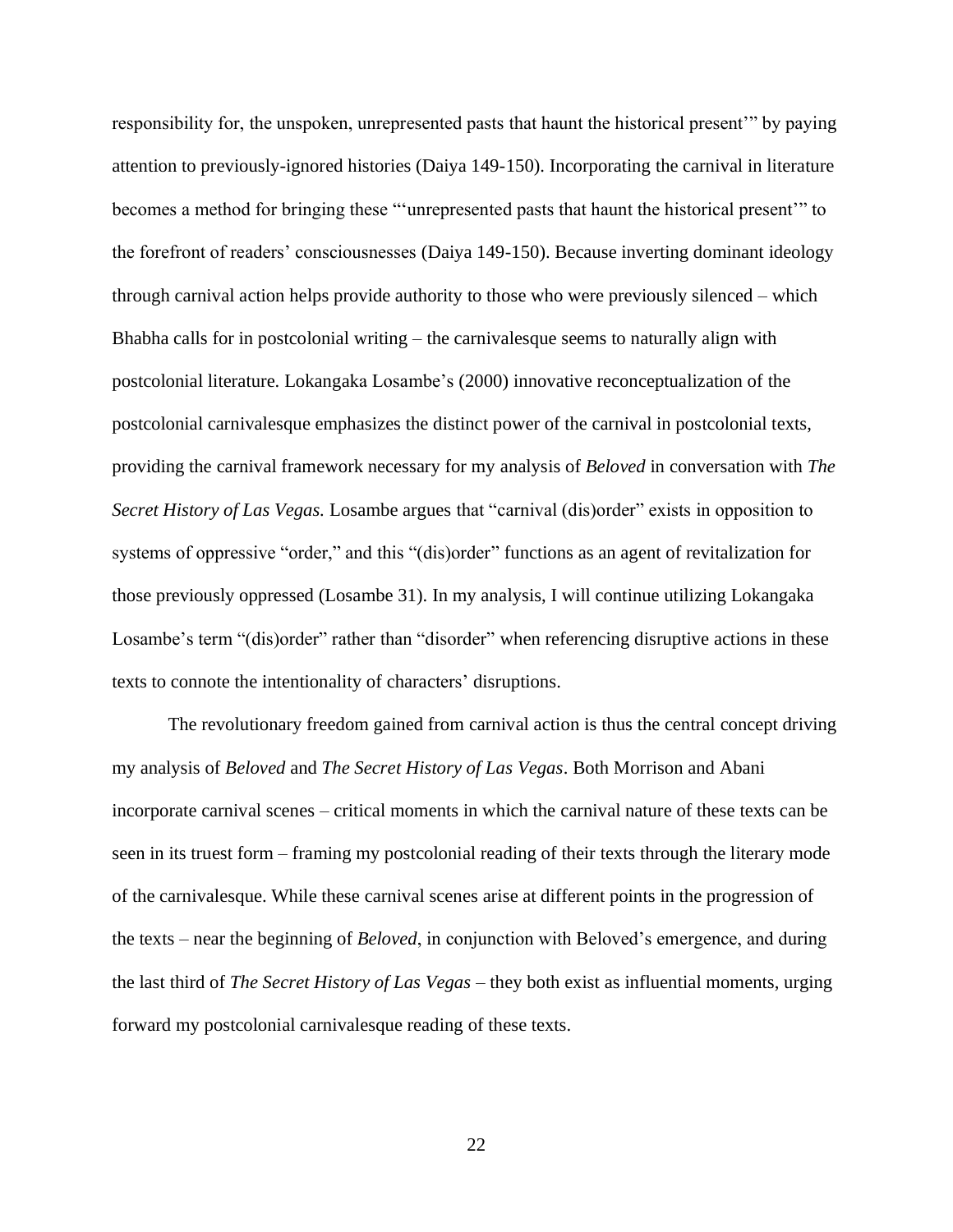My analysis focuses on inversions of typical "order" in *Beloved* and *The Secret History of Las Vegas*, and these inversions create moments of intentional readerly discomfort. Uncomfortable moments draw readers' attention. While an audience is thus engaged, authors can encourage readers' confrontation of the realities they portray in their texts (Corey). I intend to illustrate how the characters Beloved, Fire, and Water's defiance of "normative" expectations in these texts contributes to the development of authority for those previously residing in positions of societal marginalization. The inverted, disruptive actions of these different characters ultimately inspire both texts to move towards revolutionary conclusions: culminations of the revitalization stemming from their "(dis)order" that challenges oppressive power (Losambe 31). Focusing on reclamation of authority reveals the development of these postcolonial authors' reliance upon the carnivalesque to construct agents of liberation in their texts, ultimately creating the space for reading *Beloved* and *The Secret History of Las Vegas* as two texts entangled in a meaningful postcolonial conversation. So, what better place to start my investigation of this entanglement than at the two carnivals that "birth" these texts' principle agents: the places where displays of "(dis)order" exist as the "norm"?

Morrison's carnival scene exists as a three page section at the end of an early chapter in *Beloved*. The brevity of this scene – in which Sethe, Denver, and Paul D embark on a "family" outing to the carnival that opens its doors to African American people for one Thursday – reflects the reality of the respite it provides the people in attendance. This day at the carnival embodies the inversion of the "order" of the racially-oppressive society in which these people still live post-abolition, and this reversal is characteristic of the carnivalesque as a literary mode. Morrison writes that those in attendance find themselves: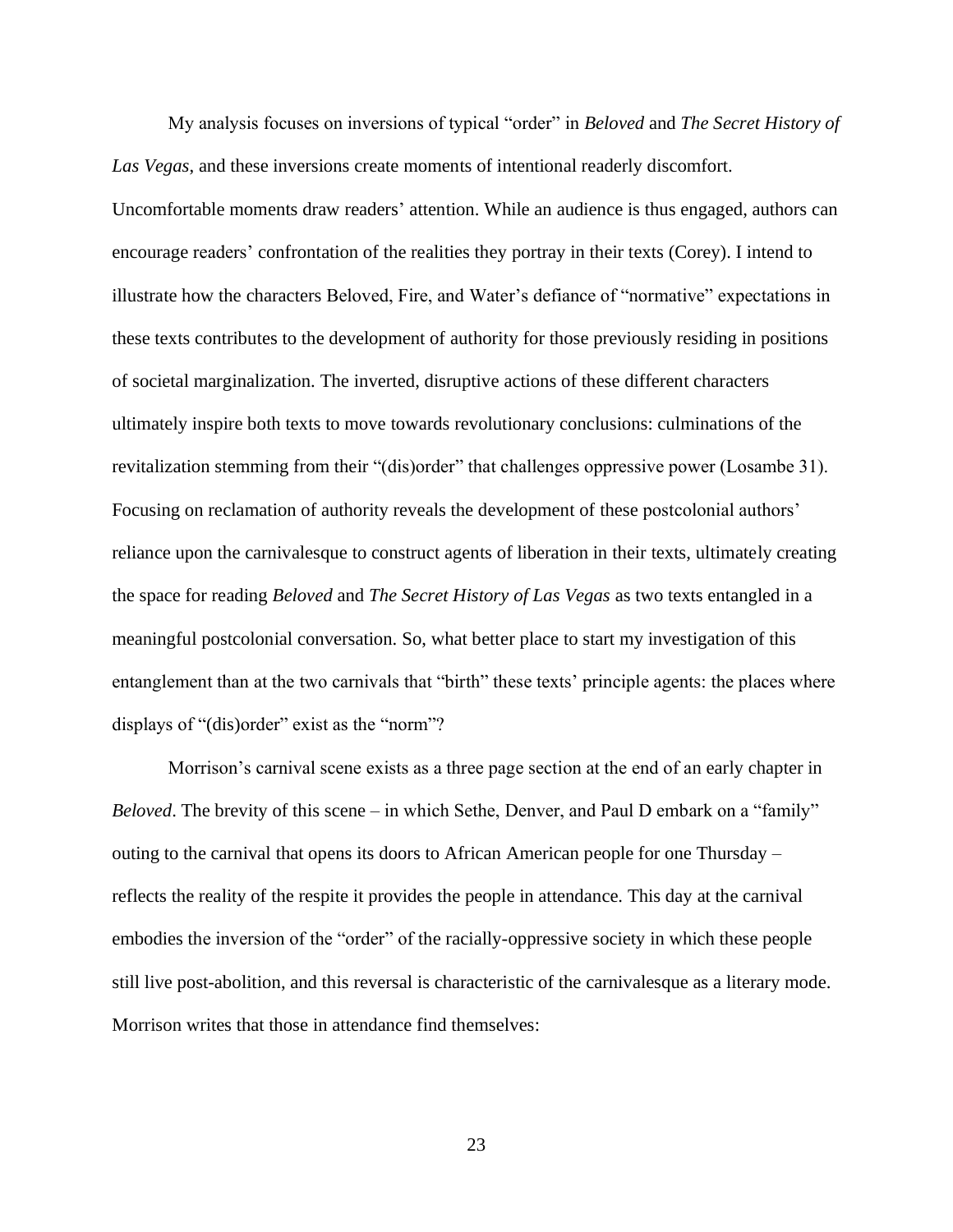Breathless with the excitement of seeing whitepeople loose: doing magic, clowning, without heads or with two heads, twenty feet tall or two feet tall, weighing a ton, completely tattooed, eating glass, swallowing fire, spitting ribbons, twisted into knots,

forming pyramids, playing with snakes and beating each other up. (Morrison 57) For this day, the African American audience holds power in its gaze, becoming the observers rather than the observed. While the carnival-goers do not escape racial oppression – as white carnival workers talk to them using racist language – Morrison illustrates how the carnival context momentarily alters the impact of these hateful words for these people by "[rendering them] fairly harmless" when coming from over-the-top carnival actors existing in a moment of societal inversion (Morrison 58). In developing this idea, Morrison explains, "Two pennies and an insult were well spent if it meant seeing the spectacle of whitefolks making a spectacle of themselves" (Morrison 58). This carnival moment in the text temporarily reverses societal positioning, and this reversal bestows power upon the attendees: a power that, at least for the afternoon, relieves people of the racism that surrounds them.

Perhaps the most inverted moment during the carnival is that in which Morrison writes, "When Wild African Savage shook his bars and said wa wa, Paul D told everybody he knew him back in Roanoke" (Morrison 58-59). This moment comes as the end of the carnival scene, so it is one of the last sentiments with which Morrison leaves readers. Paul D still holds power in his gaze as I discuss above, but now he looks upon a carnival performer who shares his racial identity. The fact that he can joke about a racist act within this carnival – and is met with laughter from the other attendees – shows the extent to which Morrison develops the inversion within this scene.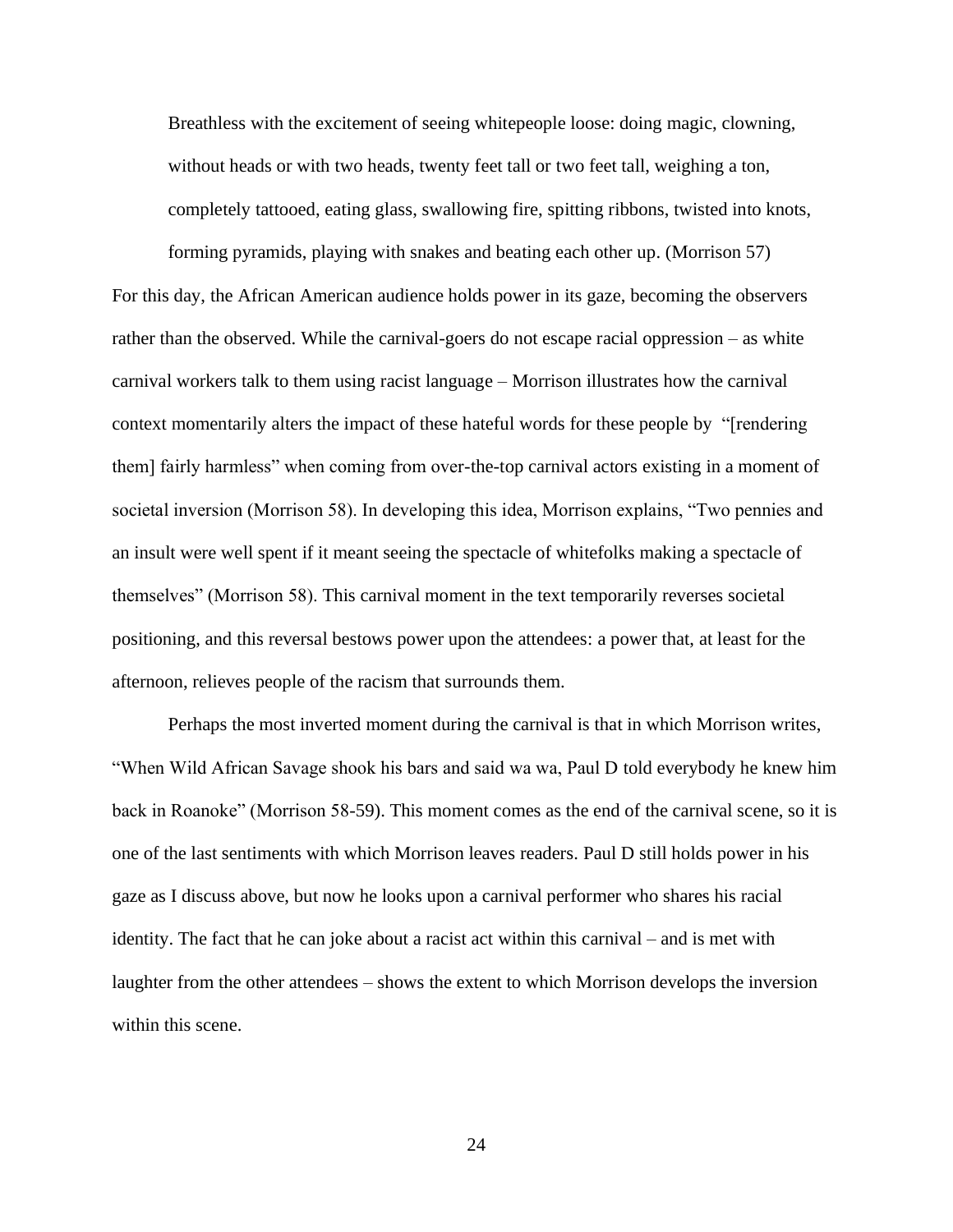While the event of the carnival unites both the family and the community at the heart of *Beloved*, perhaps most important in regard to the carnivalesque nature of this scene is its positioning within the whole of the text and the inversion that extends from it rather than that which occurs within it. The carnival scene occurs at the end of the section preceding the chapter containing Beloved's emergence from the water near Sethe and Denver's home at 124 Bluestone Road. While these events exist separated in the space of the text by section breaks, they ultimately occur simultaneously. The fact that the carnival occurs in conjunction with the entrance of Beloved – the primary character from which the carnivalesque elements of the text extend – suggests that the three page scene begs to be used as a framing device for consideration of the remainder of the text.

The carnivalesque inversion of societal positing that occurs during the literal carnival is brief; however, the carnivalesque inversion that grows out of this moment in time – Beloved's disruption of the "order" in the lives of Sethe and Denver – not only lingers, but intensifies. Linda Krumholz (1992) suggests that Beloved represents "an eruption of the past and the repressed unconscious" and "is a disruption necessary for healing" (Krumholz 397). The freedom of the reversal at the carnival becomes overpowered as Sethe's traumatic history – taking the form of Beloved – recaptures her following its conclusion. As the text moves from one page to the next, Sethe's life becomes inverted, drawing her back into her past trauma before she can move forward to heal.<sup>3</sup>

From the text's first page, it becomes apparent that Sethe and Denver live a haunted life. In her first lines, Morrison writes, "124 was spiteful. Full of a baby's venom. The women in the

<sup>3</sup> Mary Jane Suero Elliott writes about the "colonization" of the mind and subjectivity in her piece "Postcolonial Experience in a Domestic Context: Commodified Subjectivity in Toni Morrison's *Beloved*" (2000).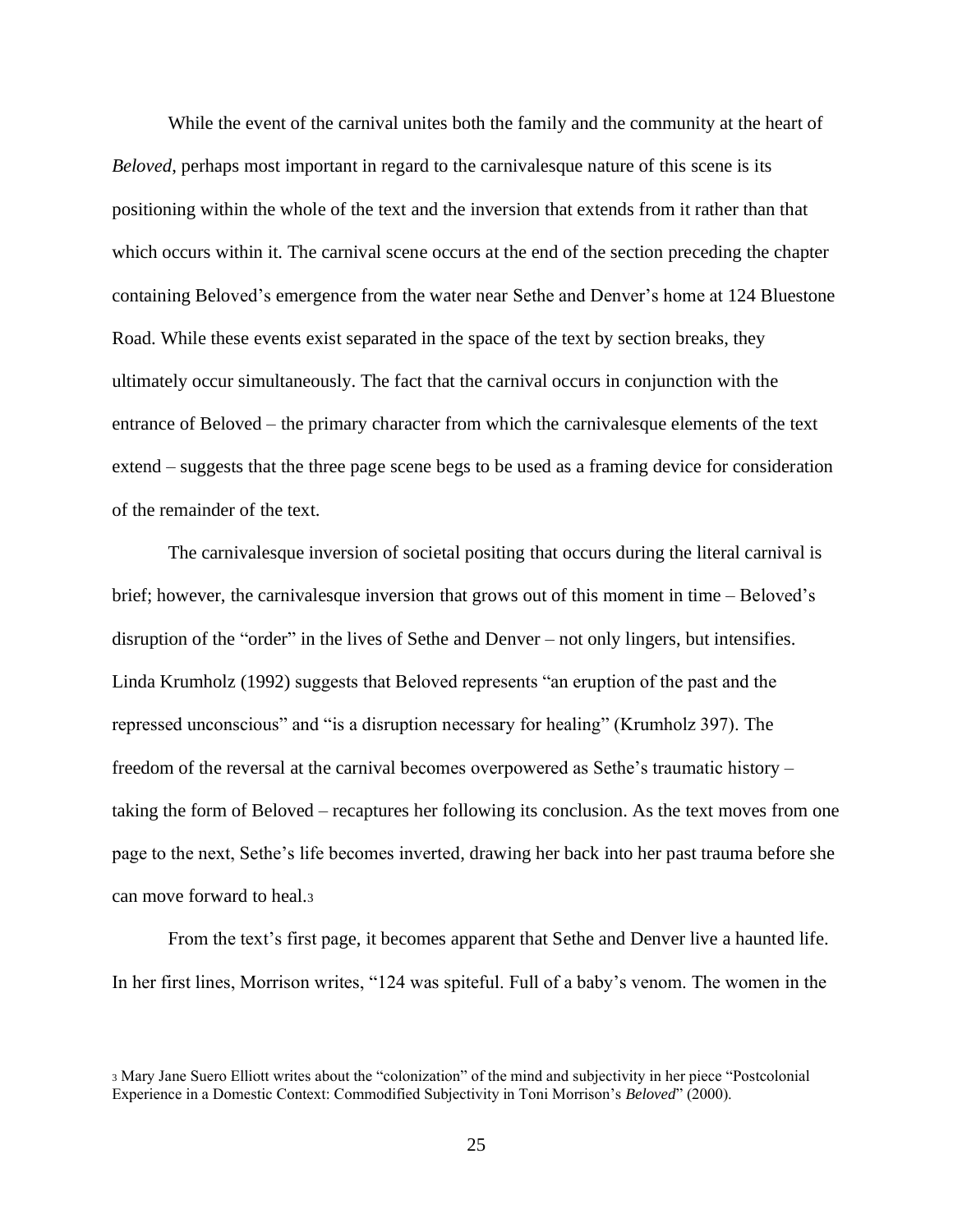house knew it and so did the children. For years each put up with the spite in his own way, but by 1873 Sethe and her daughter Denver were its only victims" (Morrison 3). Sethe and Denver live with the ghost of another daughter Sethe killed to ensure she did not become enslaved. Despite experiencing disturbances that drive Sethe's sons away, like when "two tiny handprints appeared in the cake," Sethe and Denver coexist with this presence (Morrison 3). As the text progresses, this presence becomes more physically apparent. Morrison writes:

Shivering, Denver approached the house, regarding it, as she always did, as a person rather than a structure. A person that wept, sighed, trembled and fell into fits. Her steps and her gaze were the cautious ones of a child approaching a nervous, idle relative (someone dependent but proud). A breast-plate of darkness hid all the windows except one. Its dim glow came from Baby Suggs' room. When Denver looked in, she saw her mother on her knees in prayer, which was not unusual. What was unusual (even for a girl who had lived all her life in a house peopled by the living activity of the dead) was that a white dress knelt down next to her mother and had its sleeve around her mother's waist. (Morrison 35)

Denver witnesses the form of a dress, without a body to fill it, clutching her mother. The invisible presence that had previously made herself known through disruptive actions now reveals more of herself: her form that has yet to be filled. Ten pages later, Denver addresses this sighting with her mother:

"Well, I think the baby got plans," said Denver.

"What plans?"

"I don't know, but the dress holding on to you got to mean something."

"Maybe," said Sethe. "Maybe it does have plans." (Morrison 45)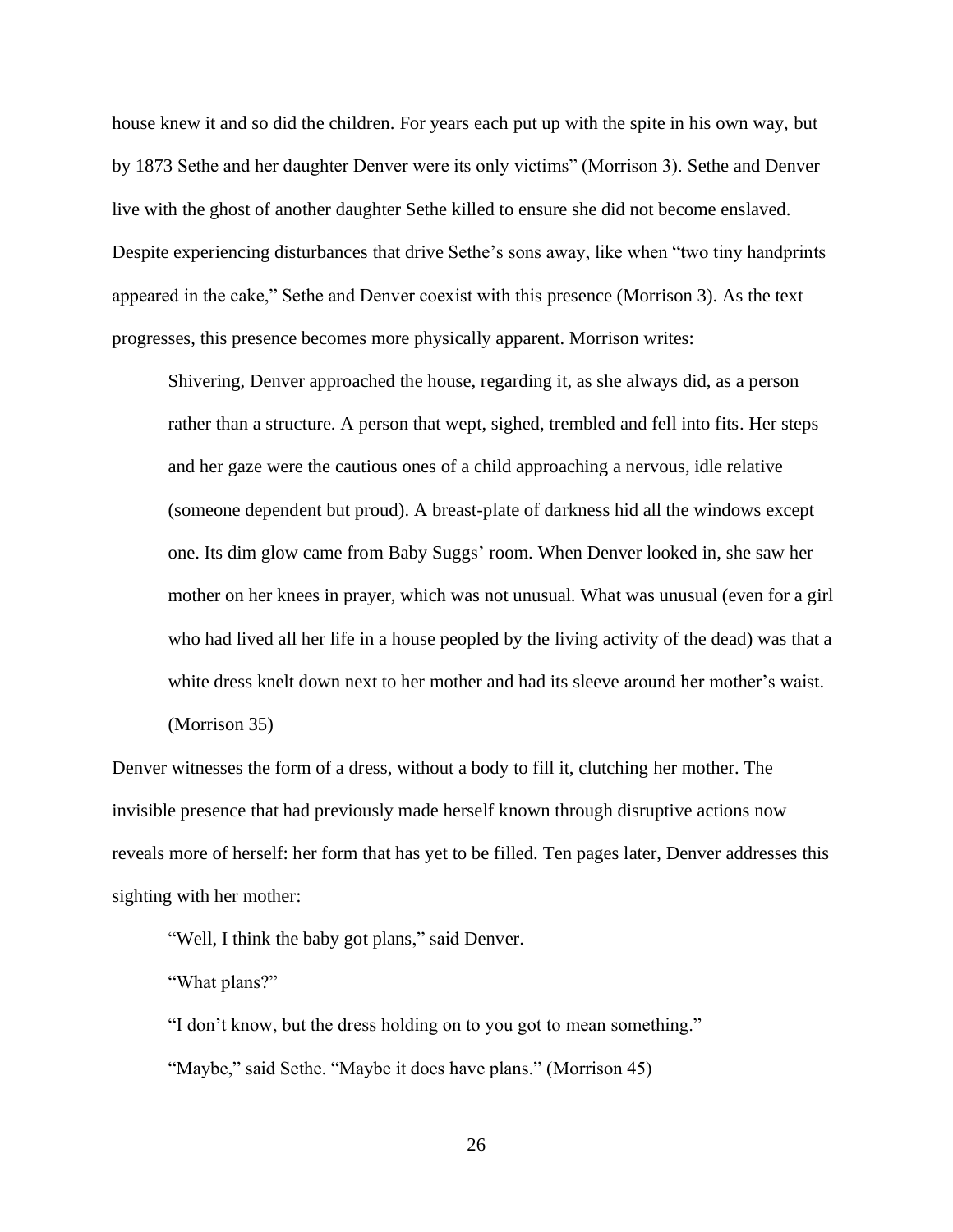Just fifteen pages after Denver expresses her belief that the dress sighting is a premonition for what will come with the ghost baby, Beloved emerges from the water, returning to 124 Bluestone Road in her full human form: a baby inhabiting a young woman's body. The inversion of Sethe and Denver's haunted reality can be seen in their comfort living with a ghost. Beloved's presence becomes much more intimidating in her human form, especially as she learns to move and talk as an adult. A ghost is a form with which Sethe and Denver can coexist: the essence of a memory. A human, on the other hand, is a being with whom they must interact: the confrontation of a memory.

As I mention above, the carnival scene appears in Abani's work much later than it does in Morrison's work. Unlike in *Beloved*, in which the carnival scene serves as an unexpected momentary escape for both the characters and the readers, the carnival scene in *The Secret History of Las Vegas* exists as a moment towards which the text consciously progresses. This carnival represents the scene for which readers wait: the scene that begins to answer questions regarding the conjoined twins Fire and Water. Readers become familiar with the fact that Fire and Water work as part of the sideshow King Kongo, which performs in a carnival located in Troubadour. But, it is not until the last third of the text that readers actually arrive at the Carnival of Lost Souls, where they can see for themselves the context from which Fire and Water emerge.

One hundred eighty-three pages into the three hundred nineteen page text of *The Secret History of Las Vegas*, Sunil and Salazar travel to the carnival to find answers about Fire and Water, who Sunil is watching in his psychiatric institution and who Salazar is investigating as suspects in a case regarding Las Vegas serial murders. As Sunil and Salazar drive into Troubadour: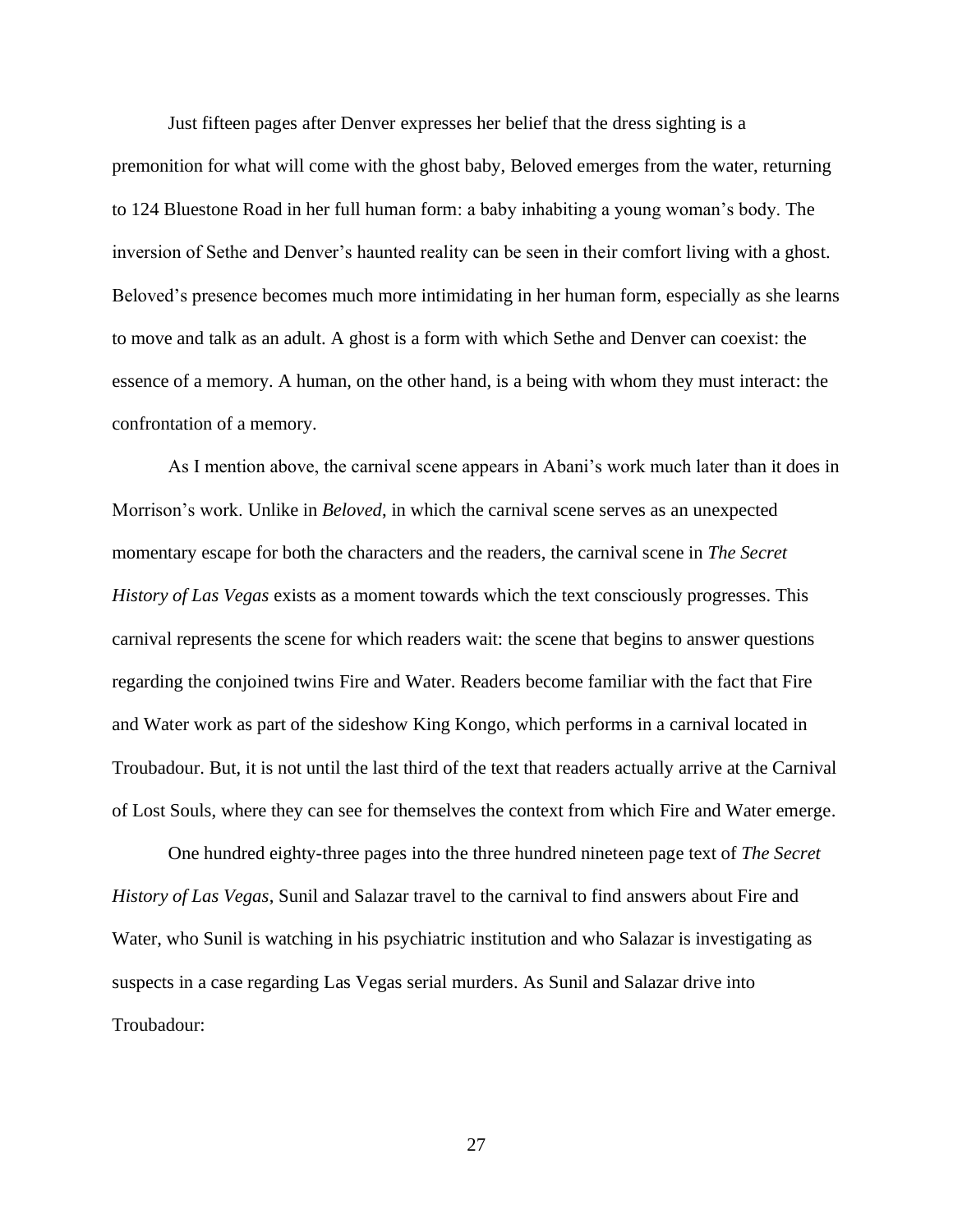[Sunil] was reminded for a moment of Eugene and his love for Dante and the circles of hell. He hated to admit it, but Eugene had been right in his choice of *Inferno*, except their interpretations differed. Where Eugene saw only the internal battle of the privileged soul, Sunil saw the entire architecture and structures of racism and apartheid: three concentric circles of life and economics. Color-coded circles for easy understanding, whites at the heart, coloreds at the next remove, and finally, the blacks at the outermost circle; the closest to hell – the strange inverse sense of apartheid. (Abani 185)

As Sunil approaches the carnival, he contemplates the institutional segregation of South African apartheid through the lens of Dante's conceptualization of the circles of hell. The fact that Sunil reflects upon this system as he nears the carnival suggests the potential for applying this conceptualization of power dynamics to the carnival itself. Within this oppressive system, those with the most power resided in the "core," and those with increasingly less power resided in rings circling further and further from this "core." In my reading, I am going to invert the oppressive conceptualization of these societal rings – defined by those subscribing to the ideology of apartheid – by returning to the idea of the "core" being closest to hell. From this perspective, those with the most societal power represent hell, and those disempowered by "core" figures reside on the "periphery," where they have the potential to claim "the emancipatory power of that which pulls away from the center," according to Bakhtin (Lachmann 116).

Sunil and Salazar arrive at the Carnival of Lost Souls and seek out Fred, the woman in charge of the carnival and Water's love interest. While talking to Sunil and Salazar, Fred shares, "Everyone in the carnival is mutated in some way…and we all come from within one hundred miles of each other," which Sunil recognizes to mean that all of the carnival workers are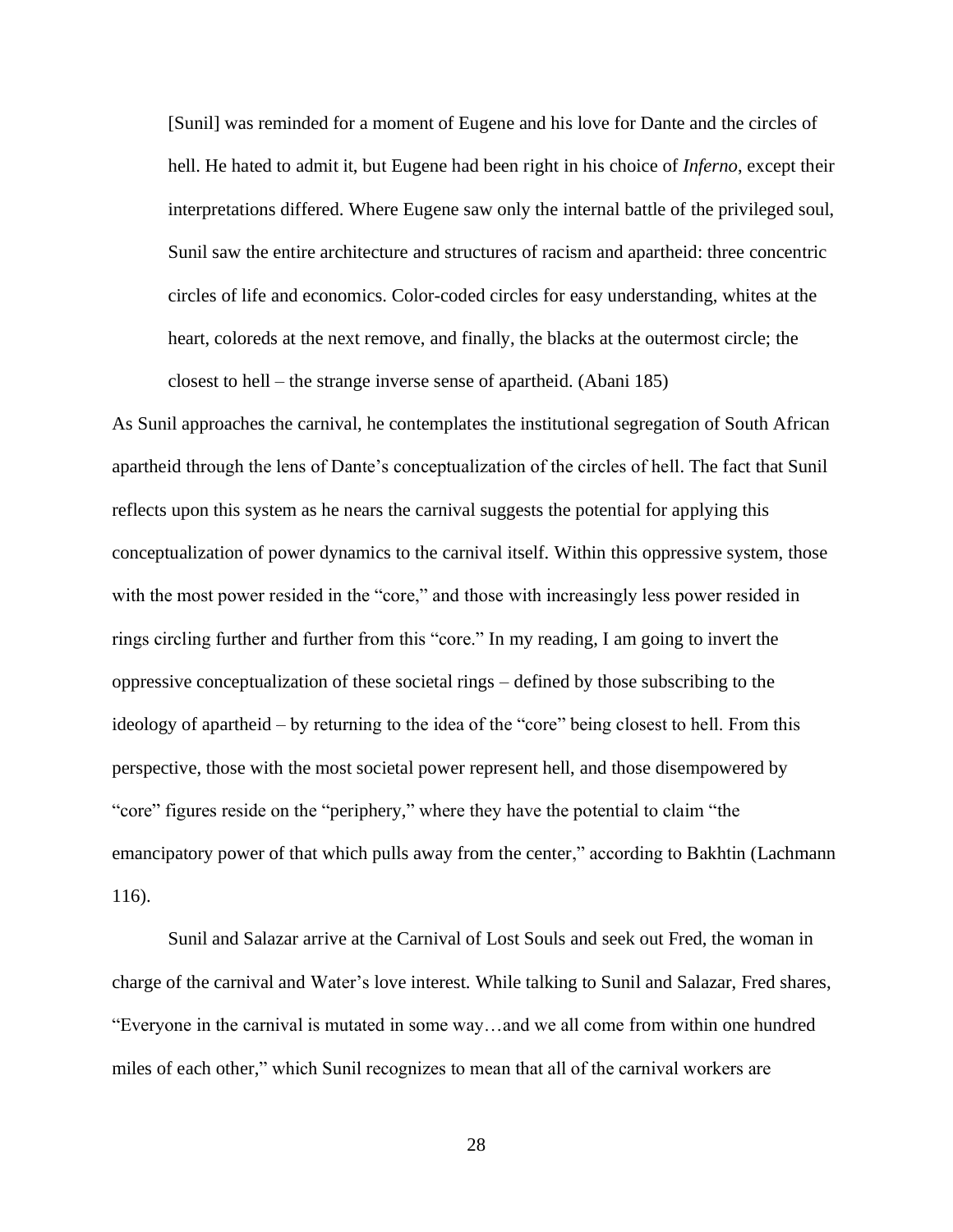"Downwinders" (Abani 205). The physical effects of radiation poisoning stemming from nearby nuclear testing represents the commonality linking those involved in the performance and organization of the Carnival of Lost Souls. Thinking about how these people, marked by deformities resulting from the testing done by those in power, exist on the outskirts of society – in a "ghost town" – suggests a system that resembles the rings of segregation Sunil describes during apartheid (Abani 215).

These people who live in a ring of society far from the "core" ultimately exist as a representation of the "the multiplicity of split-offs from the core" (Lachmann 116). Even though "core" members who conduct nuclear testing designate their "outsider" status by poisoning them with nuclear radiation, these people consciously "split-off" from the "core" by embracing their resulting "peripheral" community. In providing context for the inception of the carnival, Fred shares, "My father used to run this carnival before me. He was deeply religious and he believed it was his divine mission to take care of the deformed, so wherever we traveled, we tracked down locals with deformities and offered them a life of dignity with the carnival" (Abani 207). The Carnival of Lost Souls becomes the hub of a counter-culture composed of those whose lives are physically affected by nuclear testing. Systemic inequality affects these people – pushing them to this societal ring on the outskirts of Las Vegas civilization – but they regain power within this ring through forging a community in which they celebrate differences as the norm in a state of "joyous anarchy" (Lachmann 118).

Fred states that "all lost souls come to commune at the carnival," which is "the closest thing the twins have to a home" (Abani 215). She emphasizes that the Carnival of Lost Souls is not only a show. It is a home. This nightly event becomes an escape for people: an escape in which both carnival workers and attendees gain new life in the company of others who are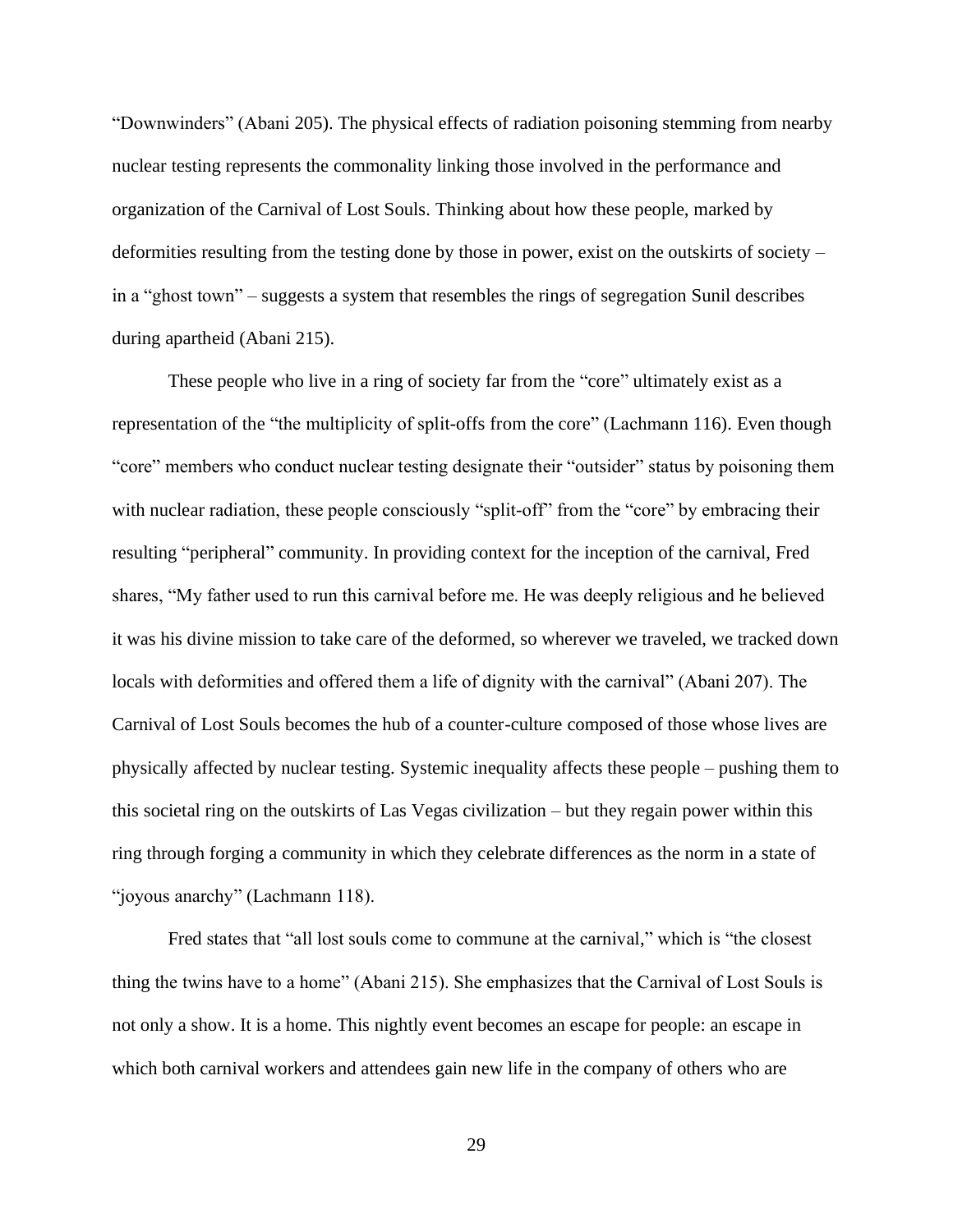"lost." Abani does not describe carnival members other than Fire, Water, and Fred – besides that they are all Downwinders – and he does not describe any of the carnival's attendees. The fact that thousands of people lack description – other than the generalization that they are all "lost" **–** reflects their marginalized status.

But, the fact that this community blends audience members with performers creates a context of empowerment. As I will discuss later, this blurring of the distinction between "spectators" and "actors" is a distinct characteristic of Bakhtin's carnival: a location in which people reclaim authority through subversion of dominant ideology (Bakhtin 7). The Carnival of Lost Souls exists as a place where all of those marginalized within society – by those at the "core" of the societal hierarchy – gain power in unity. They create communal "(dis)order" in response to the unequal distribution of the impacts of radiation poisoning (Losambe 31). Mary Jane Suero Elliott (2000), while focusing on the text of *Beloved*, discusses the role of community in a way that can be applied to the Carnival of Lost Souls. She suggests that when people's "internalization" of a "colonizing discourse" impedes their abilities to develop senses of selves, they can instead define themselves through the "collective" (Suero Elliott 1). The Carnival of Lost Souls exists as a place in which the prioritization of building a community gives authority – and "a life of dignity" – to the people who physically absorbed the effects of Las Vegas societal inequality (Abani 207).

Abani incorporates the voice of the "core" through Salazar's character. After first hearing about the existence of Downwinders, Salazar questions the reality of the situation:

I'm still not sure I'm buying this Mulder and Scully crap about the government and nuclear tests that can harm its own people, Salazar said. I mean this is America, for fuck's sake.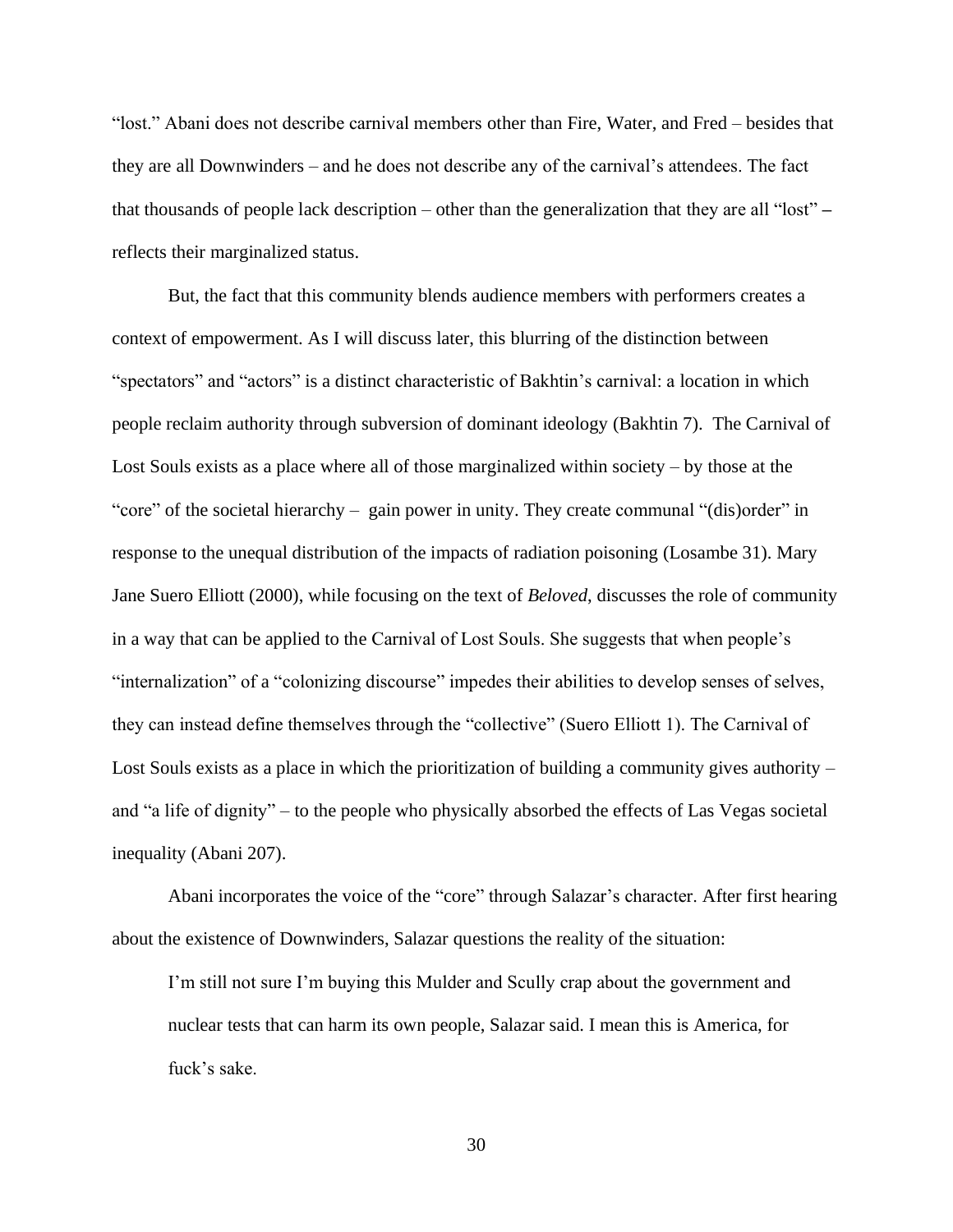That's partly how it works, Sunil said. The clinical term is cognitive dissonance, and trust me, a whole country can be infected by it.

So you're telling me that radiation sickness from one bomb set off in Nevada in the fifties infected thousands of people, Salazar said. Give me a fucking break.

We aren't talking about one bomb from the fifties. I don't think you fully appreciate how extensive the testing is. Most of the current nuclear tests are conducted at five-thousandfoot depths right by the water aquifers that give this entire area its water – I mean, all the civilian populations, Indian reservations, farms, all of it, except the military base, which has its water brought in, to this day. This is the water most of us grew up drinking, bathing in, and watering our crops and livestock with. So you can imagine, Fred said. The scale of it is staggering, Sunil said.

I still can't believe the government would knowingly go along with this, Salazar said. (Abani 205-206)

Salazar, the detective, exists as the text's embodiment of "the law," and this legal authority does not believe that the government can be implicated in nuclear testing that harms so many people. This refusal to believe ultimately perpetuates oppression. So, while Salazar is not involved in the testing itself, his failure to acknowledge its existence and the reality of its effects contributes to the continuation of these people's suffering. It is the ignorance of people like Salazar – an individual implicated in the perpetuation of the discourse of the "core" – that traps Abani's characters in a position in which they "[live] and [experience] historical violence every day in the present" (Huehls 165).

The carnivals within both *Beloved* and *The Secret History of Las Vegas* introduce and provide insight into the "lost souls" upon which my reading depends. Beloved, Fire, and Water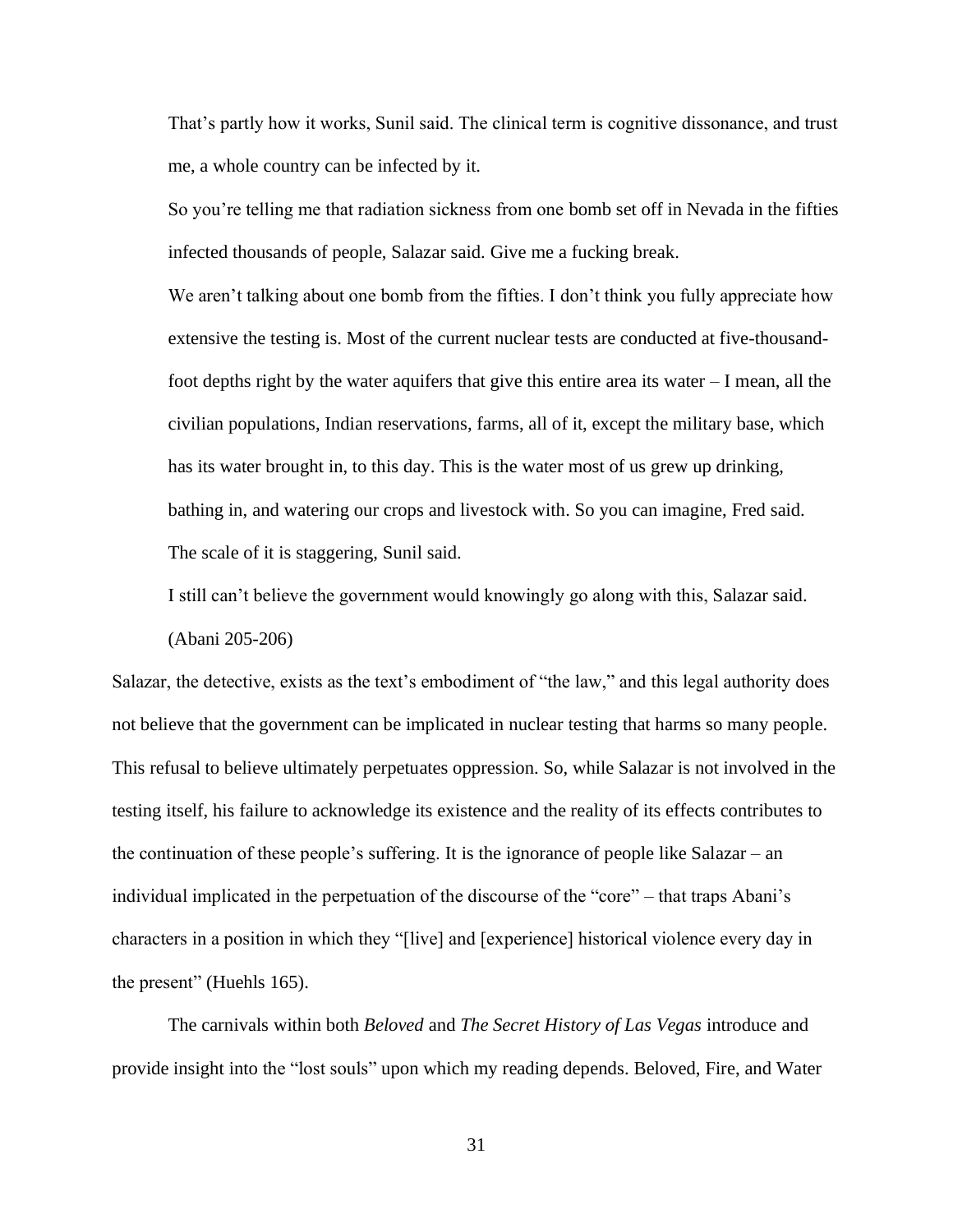are all products of institutionalized systems of inequality, and they exist as agents of change within their respective texts. In the following chapters, I will explore how both Morrison and Abani develop and utilize these disrupting agents who are all – in one way or another – born from the context of carnivals.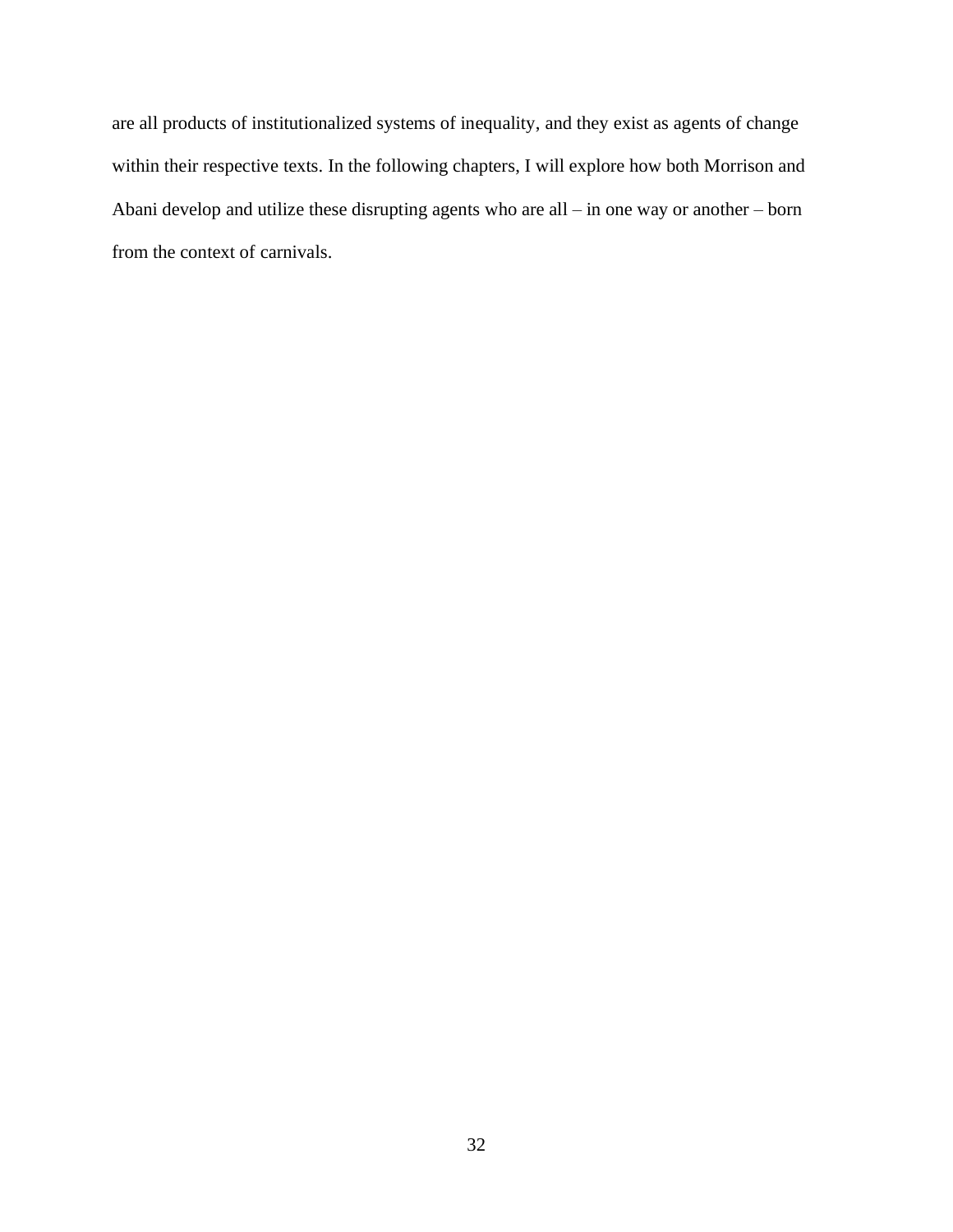#### **Carrying the Weight of the Dead in Life: Trauma that Haunts**

"There is no refuge from memory and remorse in this world. The spirits of our foolish deeds haunt us, with or without repentance."

– Gilbert Parker, *Mrs. Falchion*<sup>4</sup>

Beloved, Fire, and Water emerge within their respective texts from bodies of water, "reborn" in adult bodies. With their aquatic emergence comes the promise of a second chance. By analyzing *Beloved* and *The Secret History of Las Vegas* through a postcolonial carnivalesque perspective, this second chance manifests as the possibility of counteracting that which damaged these characters in the past: Sethe's experiences within the United States institution of slavery, for Beloved, and radiation poisoning from nuclear testing, for Fire and Water. In this chapter, I will compare the moments during which Toni Morrison and Chris Abani narrate their texts' rebirths of these characters and delve into a consideration of how Beloved, Fire, and Water take advantage of their second chances through inverting the supposed "order" within which they find themselves in the texts. Since these characters emerge from water to inspire change through disruption, their entrances into their respective texts can be read as "apocalyptic baptisms."<sup>5</sup>

On the page following the conclusion of the carnival scene in *Beloved*, Toni Morrison ushers Beloved into her text, writing,

A fully dressed woman walked out of the water. She barely gained the dry bank of the stream before she sat down and leaned against a mulberry tree. All day and all night she sat there, her head resting on the trunk in a position abandoned enough to crack the brim of her straw hat. Everything hurt but her lungs most of all. Sopping wet and breathing

<sup>5</sup> Sarah E. Turner came up with the term "apocalyptic baptism."

<sup>4</sup> This passage comes from page 230 of Gilbert Parker's *Mrs. Falchion.* Abani quotes Parker in his epigraph to *The Secret History of Las Vegas*.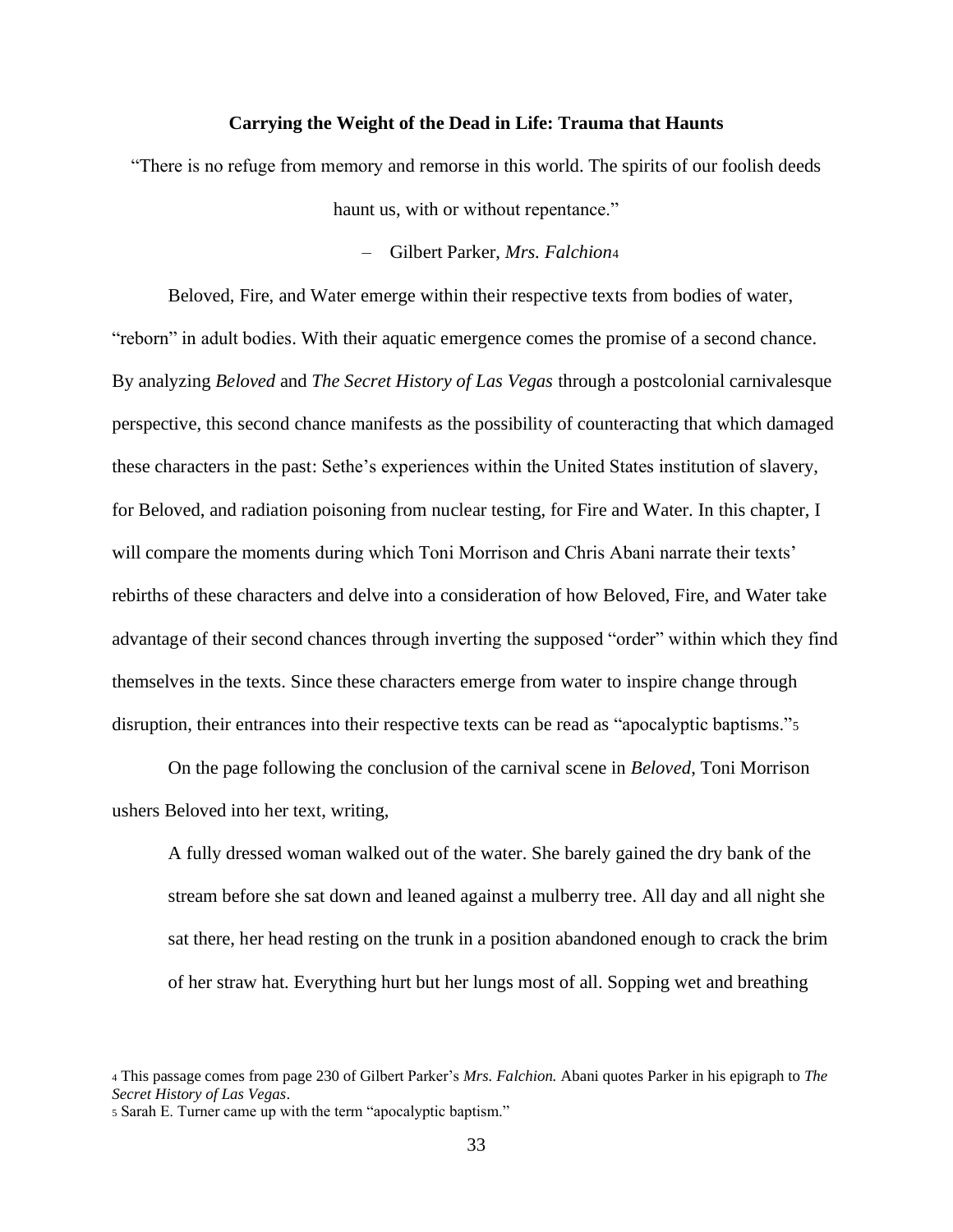shallow she spent those hours trying to negotiate the weight of her eyelids. The day breeze blew her dress dry; the night wind wrinkled it. Nobody saw her emerge or came accidentally by. If they had, chances are they would have hesitated before approaching her. Not because she was wet, or dozing or had what sounded like asthma, but because amid all that she was smiling. (Morrison 60)

Before the characters within the text realize that this woman may be "crawling-already? girl," returned from the grave marked only by the world "Beloved" in the adult form she would have grown into had Sethe not killed her as an infant, I begin to suspect her identity (Morrison 110 and 5). From reading Toni Morrison's foreword to *Beloved,* I understand that Morrison finds inspiration in the story of Margaret Garner, "a young mother who, having escaped slavery, was arrested for killing one of her children (and trying to kill the others) rather than let them be returned to the owner's plantation" under the Fugitive Slave Law (Morrison XVII). This knowledge primes my reading of *Beloved* so that, even before Morrison recounts the action, my interpretation of this text relies on the idea that the baby who haunts 124 Bluestone Road can be read as the baby Sethe killed to save her from being enslaved.

As I discuss in the previous chapter, this ghost of 124 becomes more and more present, beginning to fill the "white dress [which] knelt down next to [Denver's] mother and had its sleeve around her mother's waist" with a body (Morrison 35). This woman's emergence from the water gives a form to the ghost baby. Her infant mannerisms – for example, her struggle to keep her eyes open in the passage above – suggest that it is a baby soul filling a young woman's body. Later, Beloved's initial difficulty walking and talking again suggests that her soul's infancy does not align with her bodily form. The fact that this woman struggles to keep her head up – "her neck, its circumference no wider than a parlor-service saucer, kept bending and her chin brushed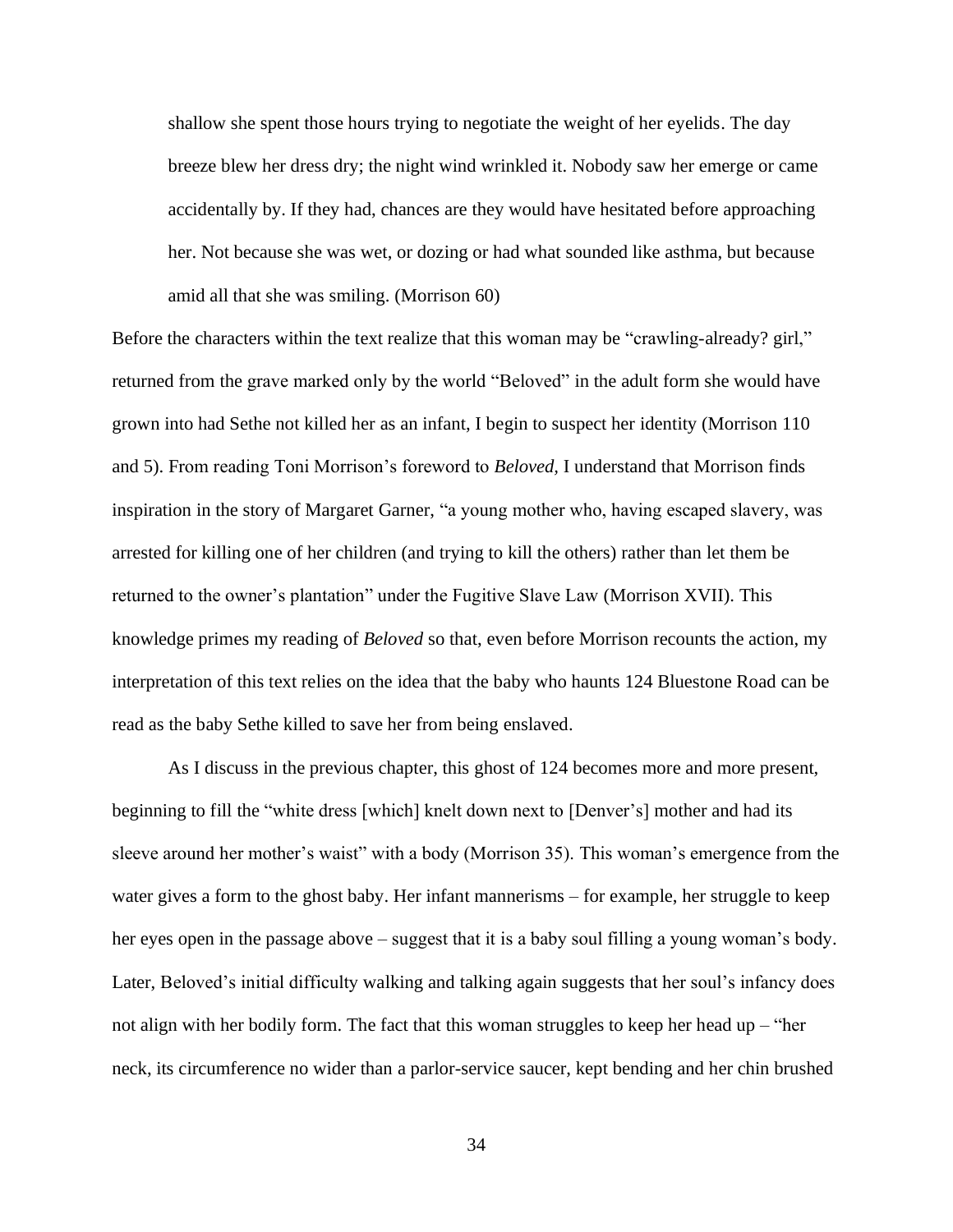the bit of lace edging her dress" – provides the best early evidence that she may not embody the soul of just any baby (Morrison 60). While struggling with the weight of the head is common for all babies, it represents a struggle even greater for Beloved. Later in the text, Morrison reveals that Sethe slit Beloved's throat with a handsaw. So, of course keeping her head up is a trial for her. Morrison periodically reminds readers of this fact as other characters catch glimpses of the scar left on her neck. Nearing the conclusion of the text, "Sethe [sees] the scar, the tip of which Denver had been looking at whenever Beloved undressed – the little curved shadow of a smile in the kootchy-kootchy-coo place under her chin" (Morrison 281). The juxtaposition of calling attention to a scar that serves as a reminder of infanticide with grotesquely innocent details, like its existence as a "shadow of a smile in the kootchy-kootchy-coo place," urges readers to remember that Sethe viewed killing Beloved as the ultimate act of motherly protection.

During the moment in which Sethe becomes aware of the figure of Beloved, Morrison writes:

And, for some reason she could not immediately account for, the moment she got close enough to see the face, Sethe's bladder filled to capacity…the water she voided was endless…there was no stopping water breaking from a breaking womb and there was no stopping now…Just about the time she started wondering if the carnival would accept another freak, it stopped. (Morrison 61)

Sethe's water breaks for a second time to signify Beloved's second birth into her adult body. The inverted nature of this occurrence – Sethe's water breaking, despite not being pregnant, with the return of her deceased infant in adult form – becomes heightened when Sethe "[wonders] if the carnival would accept another freak" (Morrison 61). Both characters within the text and readers of the text realize that these happenings are unusual.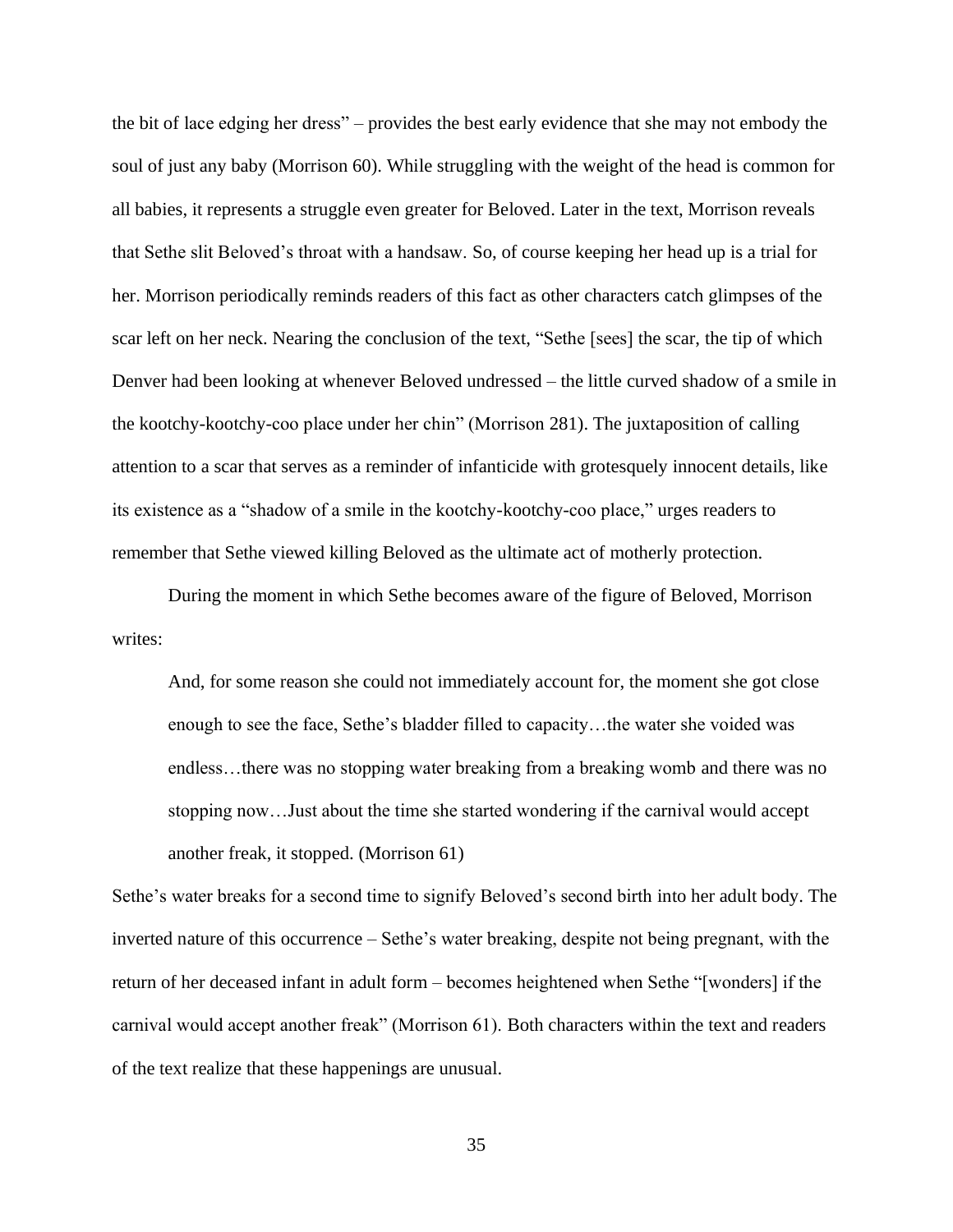This rebirth, which other critics analyze primarily from a feminist perspective, becomes important for my postcolonial analysis of the text through focusing on the context into which Beloved is reborn.<sup>6</sup> Revisiting the moment in which Beloved stumbles from the water, I am most interested in the fact that "amid all that she was smiling" (Morrison 60). Beloved's smile signifies that she has some knowledge of what happened to her, she understands what the act of returning means, and she feels excited to do so. She returns with an awareness of the disruption she will ultimately inflict upon Sethe's life, and the second "smile" of the scar on her neck serves as a permanent reminder of her awareness of this disruption. Not long after her return, Denver asks Beloved about her origin:

"Tell me, how did you get here?"

"I wait; then I got on the bridge. I stay there in the dark, in the daytime, in the dark, in the daytime. It was a long time."

"All this time you were on a bridge?"

"No. After. When I got out."

"What did you come back for?"

Beloved smiled. "To see her face."

"Ma'am's? Sethe?"

"Yes, Sethe." (Morrison 88)

Beloved's admission to her desire see her mother's face, accompanied by a smile, suggests that she returns to the living world with purpose.

<sup>6</sup> Mae G. Henderson analyzes this same passage on page 94 of "Toni Morrison's *Beloved*: *Re-Membering the Body as Historical Text*" (1999).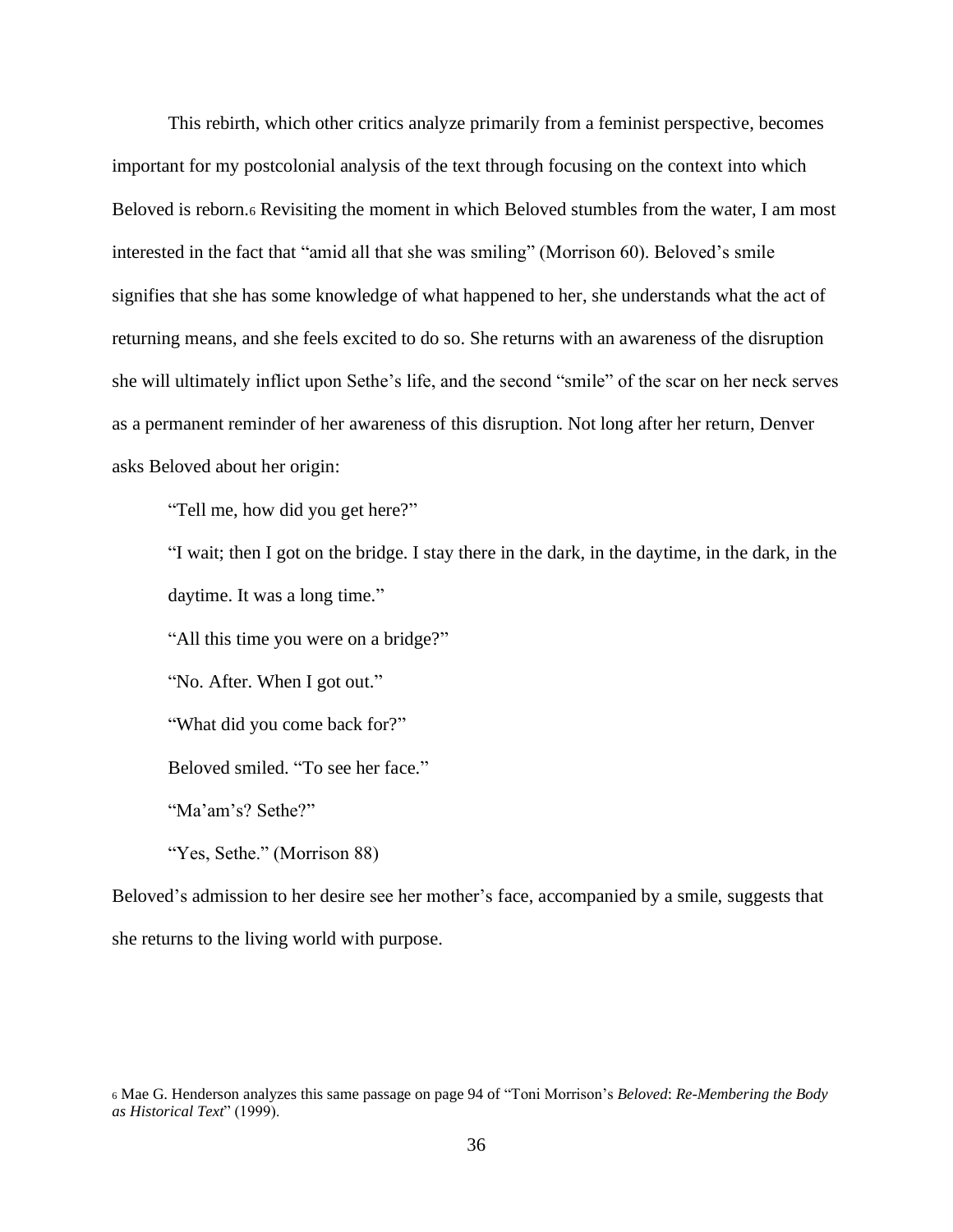This pre-determined purpose becomes even more apparent upon realizing that Beloved's emergence exists as the image from which the rest of the text was born. In her foreword, Morrison explains:

I sat on the porch, rocking in a swing, looking at giant stones piled up to take the river's occasional fist. Above the stones is a path through the lawn, but interrupted by an ironwood gazebo situated under a cluster of trees in deep shade.

She walked out of the water, climbed the rocks, and leaned against the gazebo. Nice hat. So she was there from the beginning, and except for me, everybody (the characters) knew it – a sentence that later became "The women in the house knew it." The figure most central to the story would have to be her, the murdered, not the murderer, the one who lost everything and had no say in any of it. (Morrison XVIII)

Reading *Beloved* with this knowledge, it becomes evident that from this text's conception, Beloved has agency. The character who "lost everything and had no say in any of it" holds the power that shapes the rest of the text (Morrison XVIII). The sense that the powerless – the individual killed in her infancy – retains the most power begins to make more sense when read through a postcolonial carnivalesque lens.

Beloved not only causes inversion, but she is herself an embodiment of inversion. Her own mother pushed her into the world of the dead, away from the "core" of the oppressive system that was the institution of slavery, or, in other words, hell. With an inverted perception of "freedom," Sethe defends her desperate decision to kill one of her daughters – and attempt to kill her other children – in conversation with Paul D. She explains, "'I stopped him,' she said, staring at the place where the fence used to be. 'I took and put my babies where they'd be safe'" (Morrison 193). Paul D recognizes and fears Sethe's inverted sense that death equals true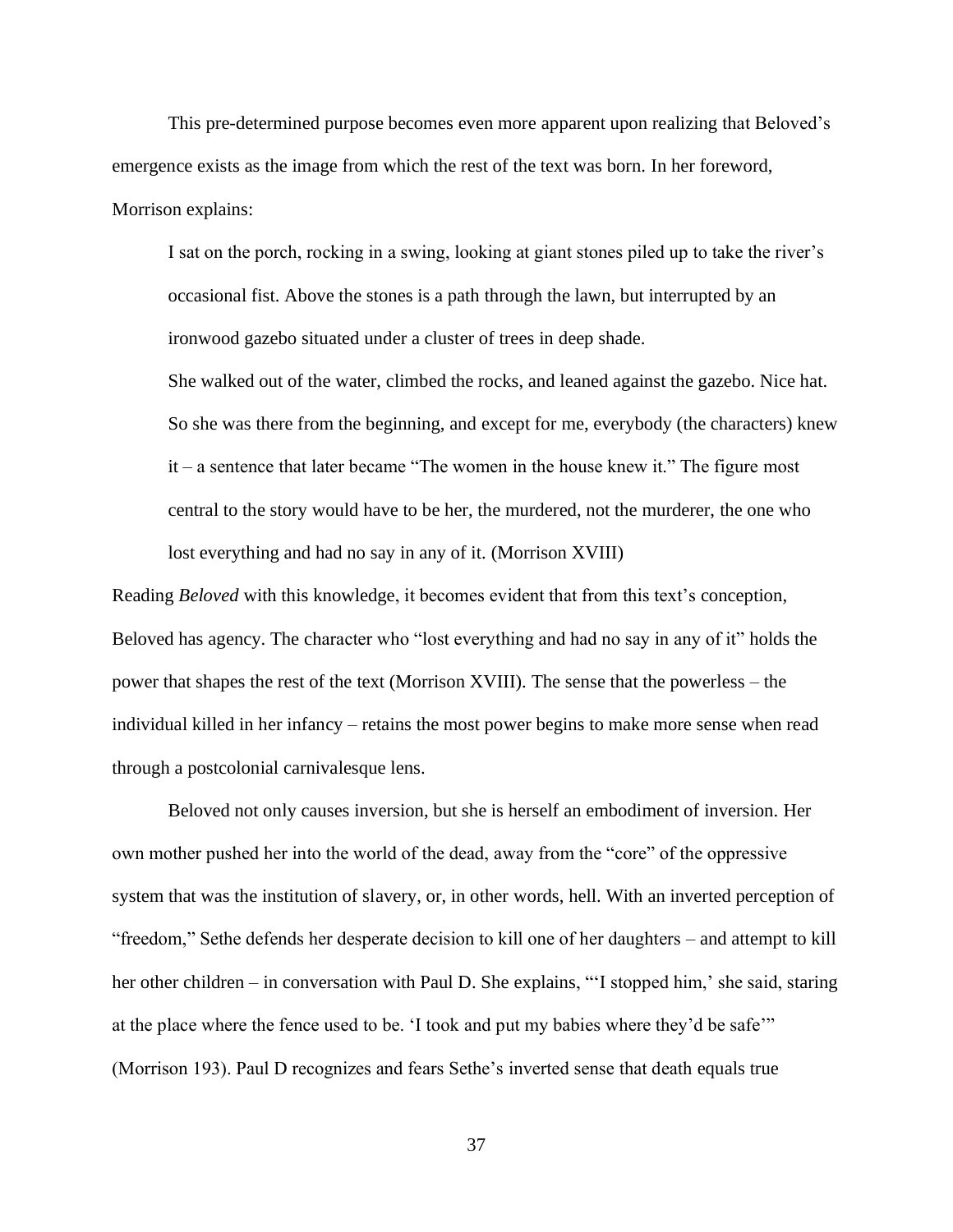freedom, and his terror is evident in his contemplation that "This here Sethe talked about love like any other woman; talked about baby clothes like any other woman, but what she meant could cleave the bone. This here Sethe talked about safety with a handsaw" (Morrison 193). Beloved's initial positioning on the "periphery" stems from her mother's inverted sense of love and freedom. Literary critic Barbara Christian (1997) investigates slavery's impact on love. She claims that when people were not themselves free, it was difficult for love to exist freely. While Sethe and her children lived free in Ohio when she killed "crawling-already? girl," the threat of her children becoming enslaved under the Fugitive Slave Law drove her to associate freedom with death because of her inverted perception of love.

With Beloved's return from the dead, she claims the autonomy she never had. She – the ultimate voiceless figure – has the greatest impact on this text from her "peripheral" position. Beloved thus becomes the manifestation of "'unrepresented pasts that haunt the historical present'" that Homi Bhabha calls for in postcolonial literature (Daiya 149-150). The fact that she reclaims the agency to disrupt after "[losing] everything" is what makes her a carnivalesque character (Morrison XVIII). She wreaks havoc on Sethe's life as a way of resisting her past permanent silencing during the era of the Fugitive Slave Law, and this disruption, when it fails to revitalize her, contributes to Sethe's ultimate revitalization. I will return to this idea of revitalization in my last analytical chapter "Final Flames: The Freedom of Revolution."

Beloved returns simultaneously with the carnival, and she gradually turns Sethe's life into a "carnival" itself. The central men in the text, Paul D and Stamp Paid, recognize that Beloved's return on the day that the carnival opens its doors to the African American community correlates with the frightening impact she has on those around her. Stamp Paid asks Paul D, "'How long she been over there with Sethe?'" Paul D answers, "'Last August. Day of the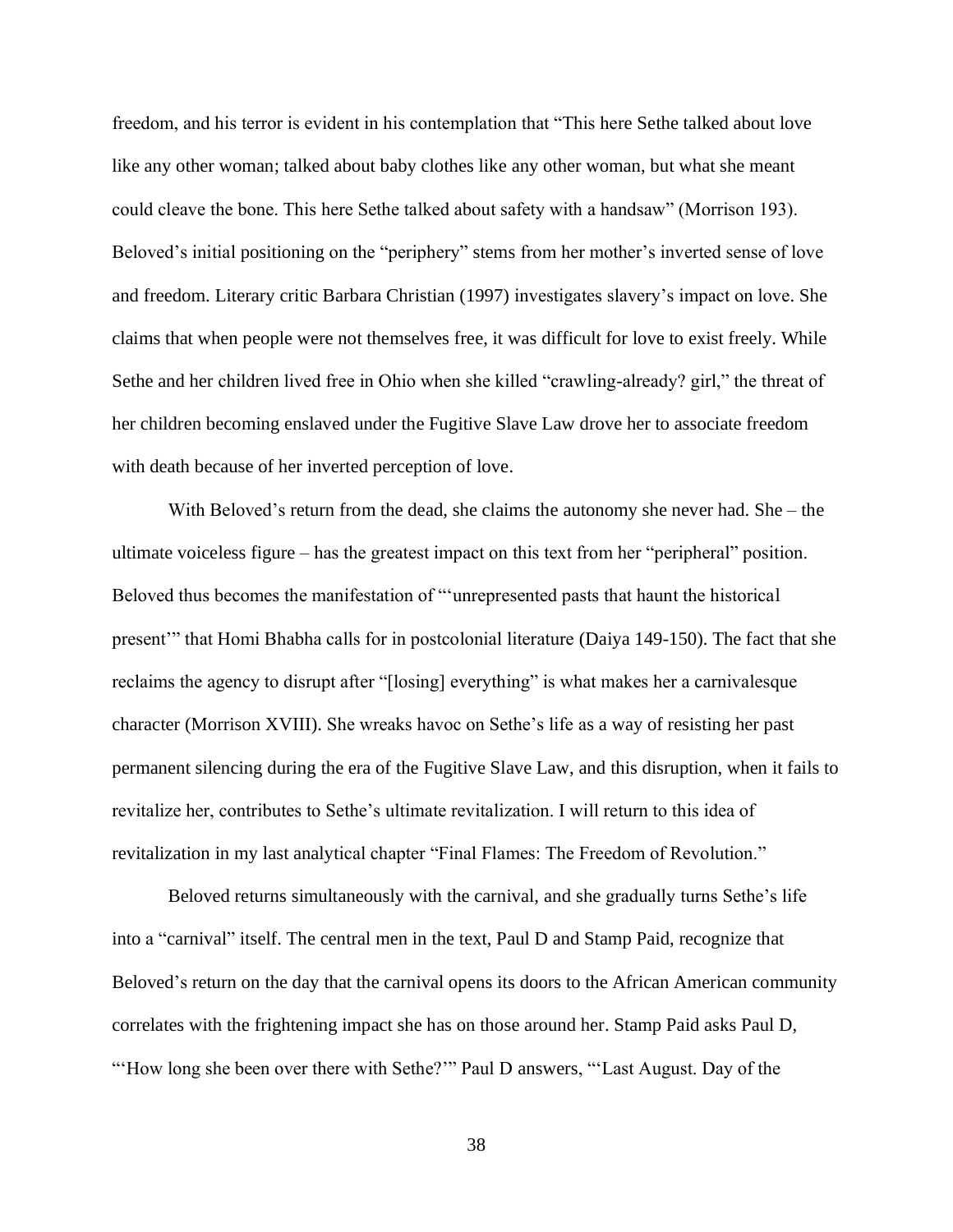carnival,'" to which Stamp Paid replies, "'That's a bad sign. Was she at the carnival?'" (Morrison 277). Stamp Paid wonders if Beloved came from among the carnival performers. While Beloved is not one of the carnival actors from that day, she is the main carnivalesque agent within Sethe's increasingly carnivalesque life. She brings the "show" of "(dis)order" from that day with her (Losambe 31).

Beloved, the figure who urges Sethe to turn subconsciously inwards – confronting her personal history of enslavement through storytelling – also contributes to Sethe's physical inward-turn within her home. With Beloved's presence, Sethe's life becomes an indoor "celebration" that excludes Denver once she realizes that Beloved and Sethe "were only interested in each other" (Morrison 283). Morrison characterizes the women of 124 Bluestone Road as "carnival-like," and this characterization draws attention to their inverted actions. Denver's positioning as a figure external to this "carnival" provides the anxious outsider perspective necessary to expose the troubling nature of the strengthening relationship between Beloved and Sethe. Morrison writes:

In the very teeth of winter and Sethe, her eyes fever bright, was plotting a garden of vegetables and flowers – talking, talking about what colors it would have. She played with Beloved's hair, braiding, puffing, tying, oiling it until it made Denver nervous to watch her. They changed beds and exchanged clothes. Walked arm in arm and smiled all the time. When the weather broke, they were on their knees in the backyard designing a garden in dirt too hard to chop. The thirty-eight dollars of life savings went to feed themselves with fancy food and decorate themselves with ribbon and dress goods, which Sethe cut and sewed like they were going somewhere in a hurry. Bright clothes – with blue stripes and sassy prints. She walked the four miles to John Shillito's to buy yellow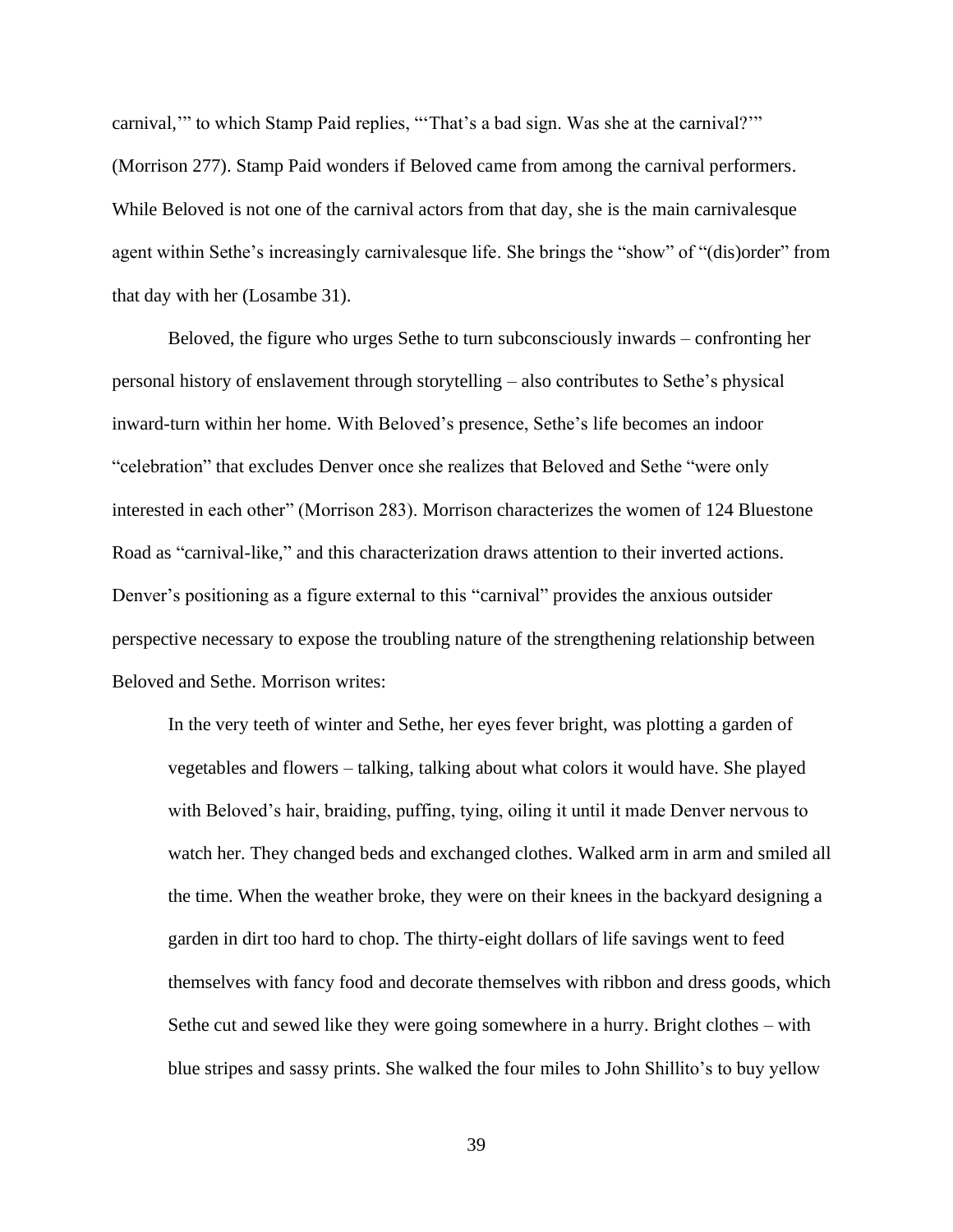ribbon, shiny buttons and bits of black lace. By the end of March the three of them

looked like carnival women with nothing to do. (Morrison 282-283)

Sethe dresses and feeds her girls in an excessive manner for the "celebration" that remains within the confines of their home, spending the last of her savings from the job she loses (Morrison 282). The frantic nature with which Sethe acts to adorn her daughters becomes evident through Morrison's descriptions of Sethe's "fever bright" eyes and her "[cutting] and [sewing] like they were going somewhere in a hurry" (Morrison 282-283). All the while, Beloved and Sethe remain smiling, expanding the threatening image of Beloved's permanent smile so that it now incorporates Sethe. As time passes and spring arrives, Morrison writes:

[Beloved] filled basket after basket with the first things warmer weather let loose in the ground – dandelions, violets, forsythia – presenting them to Sethe, who arranged them, stuck them, wound them all over the house. Dressed in Sethe's dresses, she stroked her skin with the palm of her hand. She imitated Sethe, talked the way she did, laughed her laugh and used her body the same way down to the walk, the way Sethe moved her hands, sighed through her nose, held her head. Sometimes coming upon them making men and women cookies or tacking scraps to cloth on Baby Suggs' old quilt, it was difficult for Denver to tell who was who. (Morrison 283)

Beloved and Sethe not only turn inside, but they also bring the outside world in with them. Sethe, covering their home with the flowers and weeds that Beloved collects, serves as the ultimate demonstrator of an inverted carnivalesque celebration. While Sethe and Beloved seem enthralled in the celebratory nature of their actions – "[walking] arm in arm and [smiling] all the time" and Beloved imitating Sethe to the point that they become virtually indistinguishable – Denver's anxiety, evident in the two above passages, suggests the disruptive, threatening power of the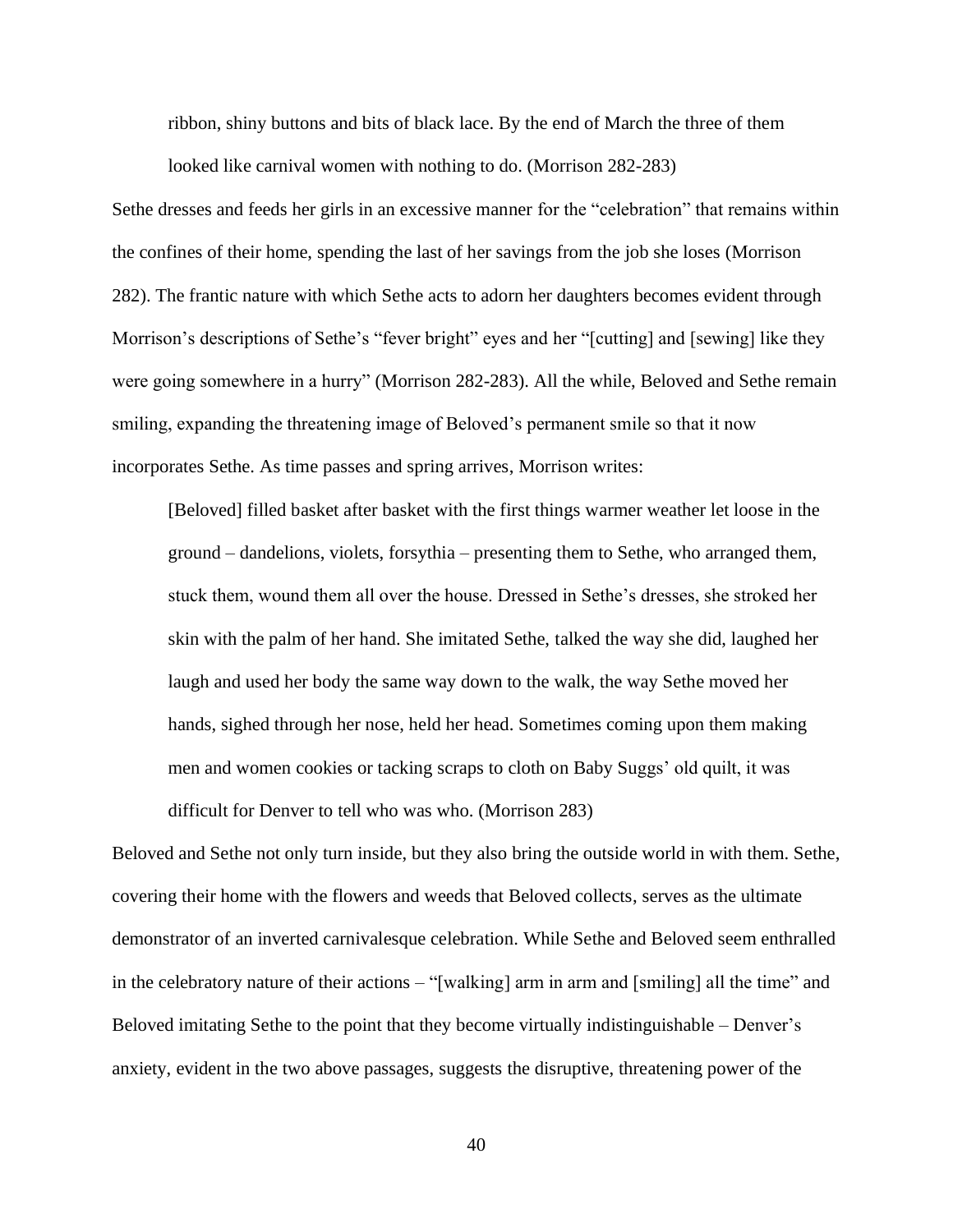carnival context that her mother and Beloved create within their house (Morrison 282). In this "celebration," Morrison employs the "joyous anarchy" of Mikhail Bakhtin's conceptualization of the carnival (Lachmann 118). What is interesting about this display of merry "(dis)order" is that readers see through it and recognize its threatening nature because of Denver's exclusion from it (Losambe 31). She feels "nervous" watching her mother's actions, signaling to readers that the "celebration" Beloved's presence inspires will not last (Morrison 282).

In fact, as Beloved strengthens, Sethe weakens, and Denver watches the shift in power that occurs between Beloved and her mother:

Listless and sleepy with hunger Denver saw the flesh between her mother's forefinger and thumb fade. Saw Sethe's eyes bright but dead, alert but vacant, paying attention to everything about Beloved – her lineless palms, her forehead, the smile under her jaw, crooked and much too long – everything except her basket fat stomach. She also saw the sleeves of her own carnival shirtwaist cover her fingers; hems that once showed her ankles now swept the floor. She saw themselves beribboned, decked-out, limp and starving but locked in a love that wore everybody out. (Morrison 286)

Morrison again relies upon references to the carnival as a means of depicting the change that the women undergo. The "shirtwaist" that Denver wore to the carnival no longer fits her; her shrinking body no longer fills it out. The fact that Morrison chooses to utilize Denver's carnival attire as a measure of her diminishment because of the growing presence of Beloved – and the increasing attention her mother pays to Beloved – suggests that the carnival with which Beloved returns never ends. The day of inverted "order" turns into a life of inverted "order," and this carnival life that Sethe and Beloved live becomes threatening. The fact that these women find "themselves beribboned, decked-out, limp and starving but locked in a love that wore everybody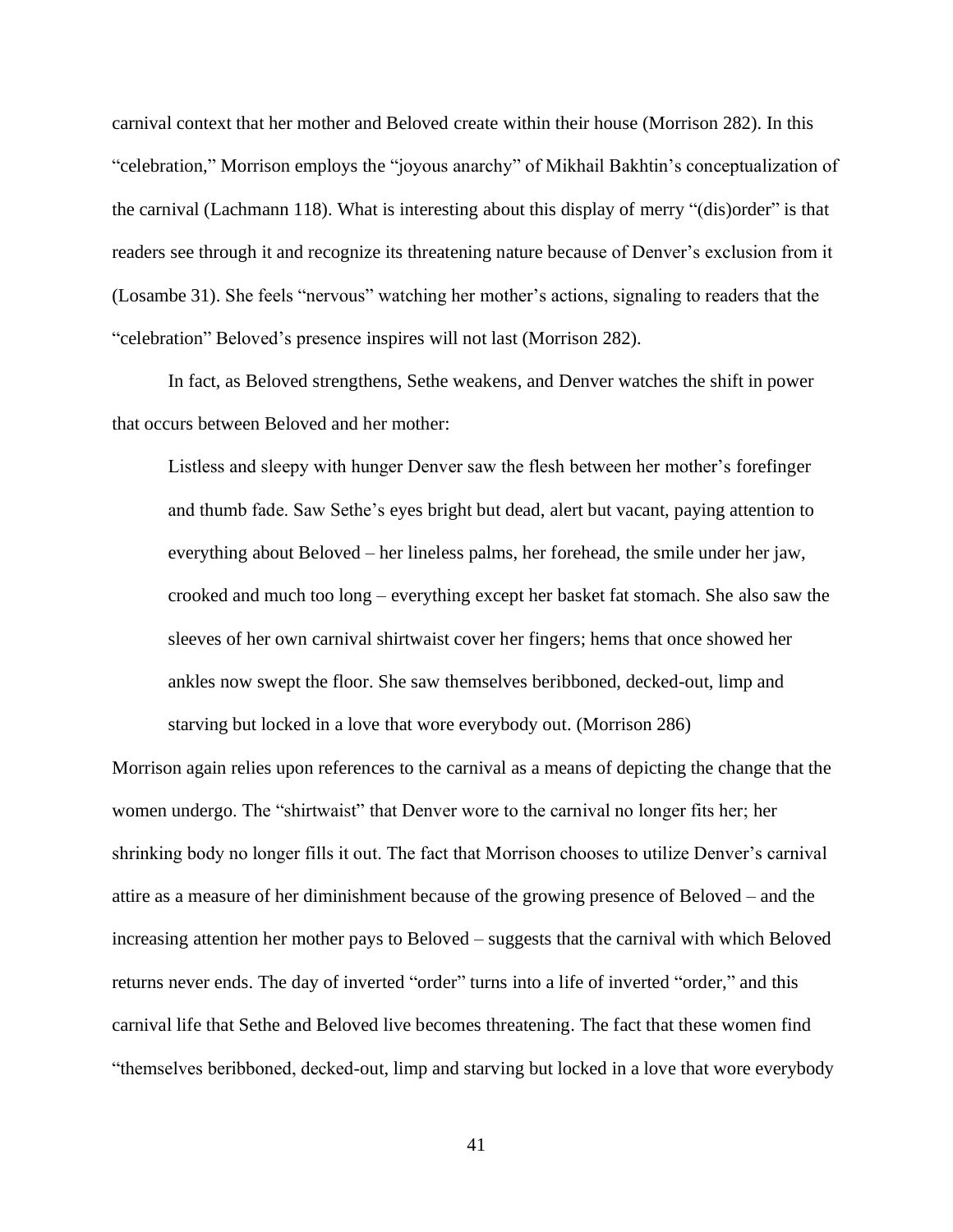out" suggests that they are ultimately trapped within a "celebration" that is no longer celebratory. The "love that wore everybody out" ushers them into their final carnival state within their house (Morrison 286). Morrison writes:

Then it seemed to Denver the thing was done: Beloved bending over Sethe looked the mother, Sethe the teething child, for other than those times when Beloved needed her, Sethe confined herself to a corner chair. The bigger Beloved got, the smaller Sethe became; the brighter Beloved's eyes, the more those eyes that used never to look away became slits of sleeplessness. (Morrison 295)

The relationship that Sethe develops with Beloved becomes the postcolonial carnivalesque context in which Beloved, as a "peripheral" character, is able to reclaim power. Beloved drains Sethe's energy by engaging her in an exhausting "celebration," and in doing so, power dynamics shift, allowing Beloved to claim authority over her. Beloved resists Sethe's inverted conception of freedom in death, regaining the autonomy she lost with her life through this role reversal.

An additional inversion of roles that is crucial to consider involves Denver rather than Beloved. With her exclusion from the "celebrations" of her mother and Beloved, Denver has the opportunity to observe these actions objectively. She recognizes the danger Beloved's presence poses to Sethe, realizing that "the job she started out with, protecting Beloved from Sethe, changed to protecting her mother from Beloved" (Morrison 286). Morrison writes that "Denver knew it was on her. She would have to leave the yard; step off the edge of the world, leave the two behind and go ask somebody for help" (Morrison 286). Denver assumes the role of the responsible adult, leaving the house and engaging with people in her community in order to help her mother. On the day that she sets out to do this, she leaves "in the brightest of the carnival dresses and wearing a stranger's shoes, [and] she stood on the porch of 124 ready to be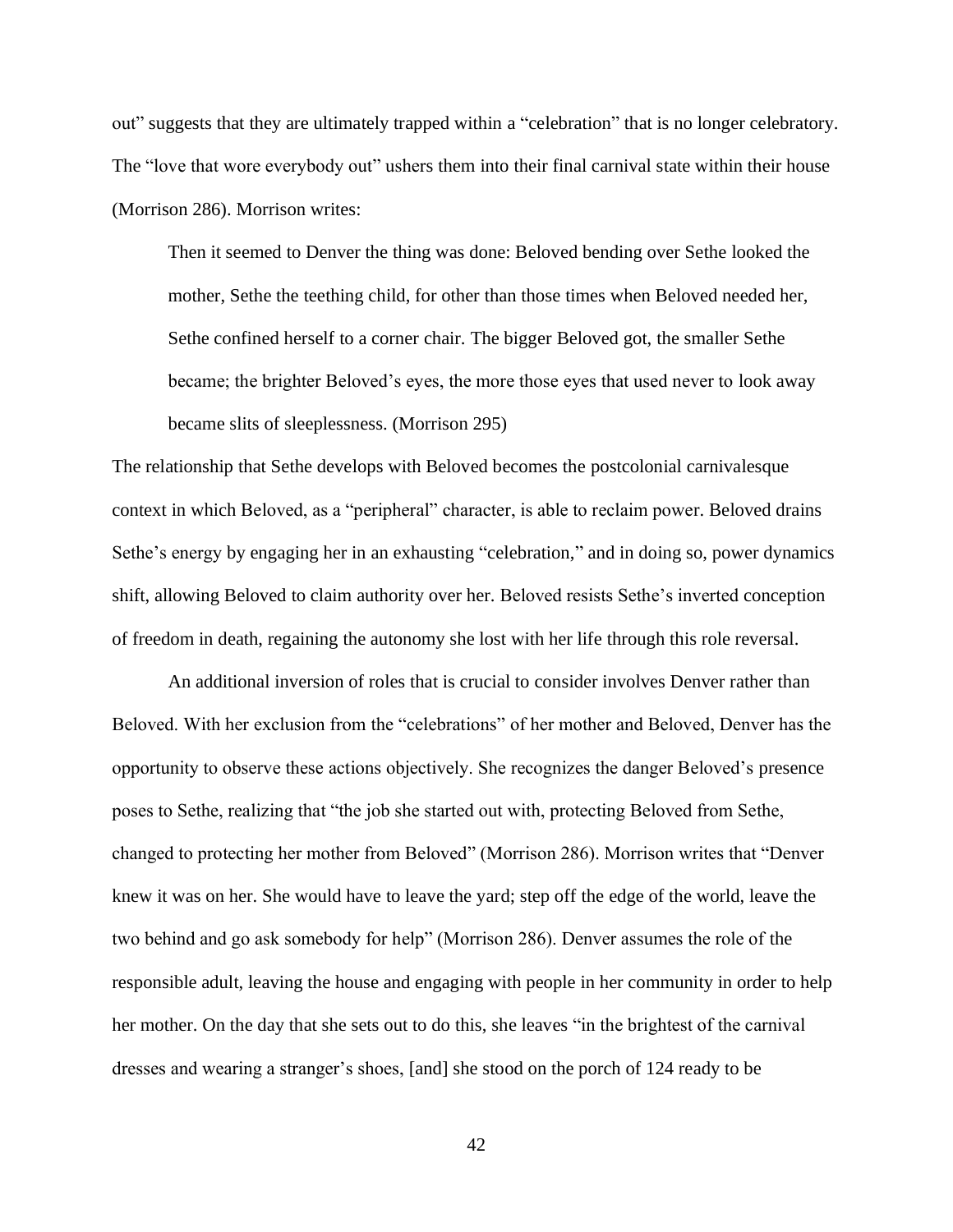swallowed up in the world beyond the edge of the porch" (Morrison 286). Again, Morrison marks a moment of inversion – in this case, Sethe's daughter taking on the role of an adult – by mentioning "carnival" attire. Denver's actions begin the process of her and her mother turning outdoors rather than indoors, relying on community rather than their individuality to deal with their troubled past.<sup>7</sup> Thus, the disruption Beloved causes urges Denver's own inversion, and it is Denver's inversion that ultimately helps inspire Sethe's revitalization that I discuss in the following chapter.

Just as Beloved enters the text of *Beloved* by water, Fire and Water also enter *The Secret History of Las Vegas* by emerging from a body of water: Lake Mead. A ranger spots them illegally trespassing, observing:

The man in the water turned to the ranger, mouth moving, as though he were arguing with himself. He stood up straight and Green saw something attached to the man's left side, something that had previously been submerged under the water, something flailing. Green thought it looked like a baby or, at the very least, a small child. But that didn't make sense; surely the man couldn't be drowning a baby. He reached for his radio and called the police. Looking up, he saw that the man in the water was hesitating in the shallows. Green returned the horn to his mouth.

Sir, get out of the water now. The police are on their way.

Whatever internal debate the man seemed to be having ceased at this information and as he advanced rather rapidly toward the ranger, he gave off an air of quiet threat. Green stepped back, realizing now that the man was in front of him, shirtless, that there had

<sup>7</sup> Mary Jane Suero Elliott writes about the power of the collective in defining a sense of self in "Postcolonial Experience in a Domestic Context: Commodified Subjectivity in Toni Morrison's *Beloved*" (2000).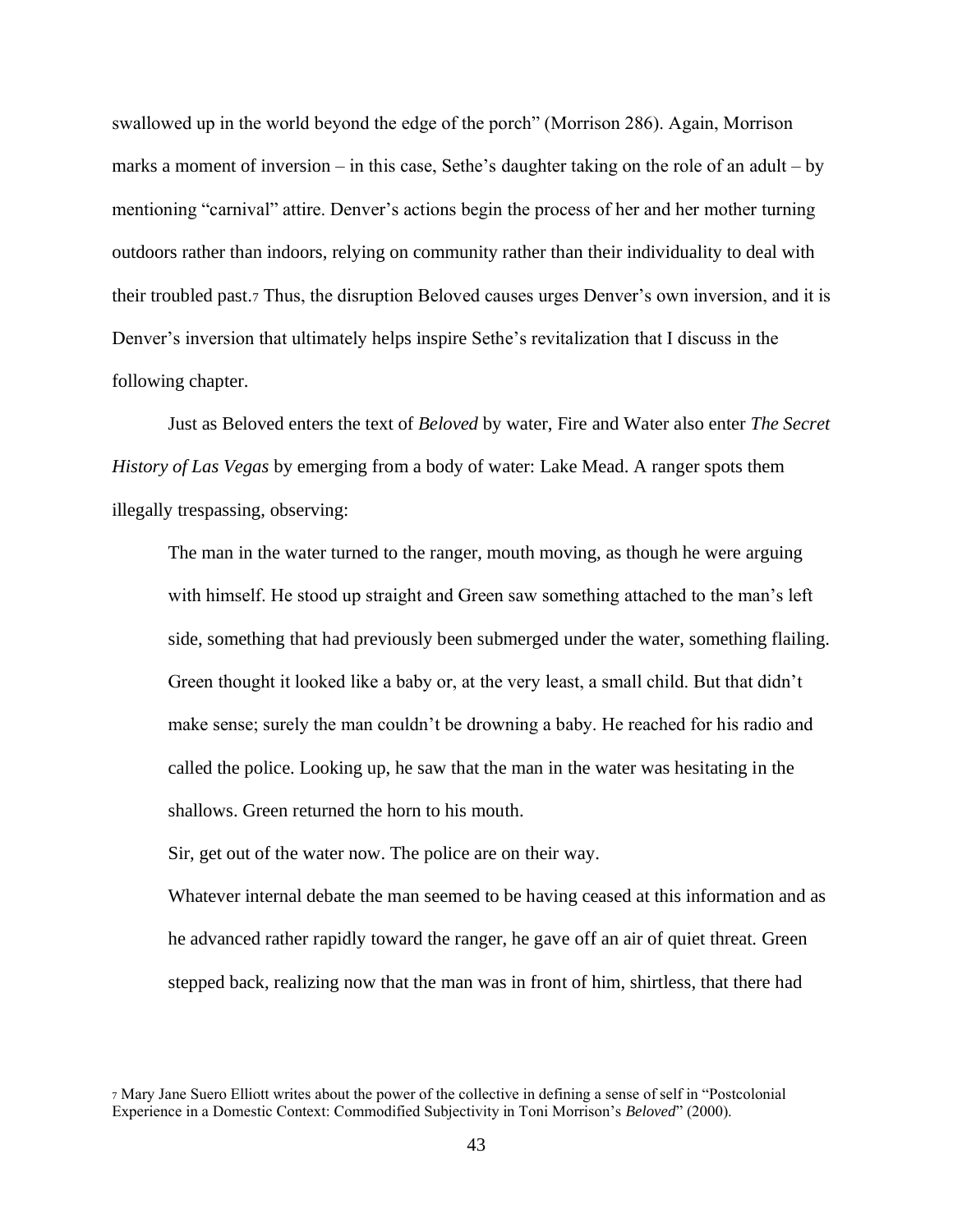been no baby. In one glance he took in the second man, though to call him that was a

stretch, hanging as he was like an appendage off the first one's side. (Abani 13) This scene, while not as deliberate an image of "rebirth" as that in *Beloved*, exists as a "rebirth" of sorts nonetheless. In this moment, readers first become acquainted with the conjoined twins at the heart of the text, priming readers for how they will encounter these characters for the majority of the rest of the text: through the dehumanizing gazes of others. This ranger struggles to accept Fire as a man, instead referring to him as an "appendage" (Abani 13). This scene marks the beginning of the trend of dehumanizing language that figures of authority utilize in reference to Fire and Water during the entirety of the text. For example, when Detective Salazar arrives, finding a drum of blood near the twins' car – which he assumes to be connected to the serial murders he investigates – he arrests them, saying, "Come on, freaks like you, I can't be the first policeman who has cuffed you" (Abani 16).

Later, when Sunil brings the twins to the institute where he works for a psychiatric evaluation, Brewster – an employee involved in horrific human testing on homeless men with Sunil, resulting in the body dumps Salazar investigates – views Fire and Water as exploitable research subjects, rather than as people. He expresses to Sunil, "Their twinning is everything…We haven't had an opportunity to study monsters before. We need to run an MRI on them. Judging from the photo on file, we may need to ask the zoo to assist, because the twins clearly won't fit our own machines" (Abani 110). Not only does Brewster refer to the twins as "monsters," but he also reduces them to the status of animals when he claims that they will have to take them to the zoo for an MRI.

This scene introduces much of what is to follow in the text of *The Secret History of Las Vegas*: the inhumane way that people treat Fire and Water, labeling them as "freaks," and the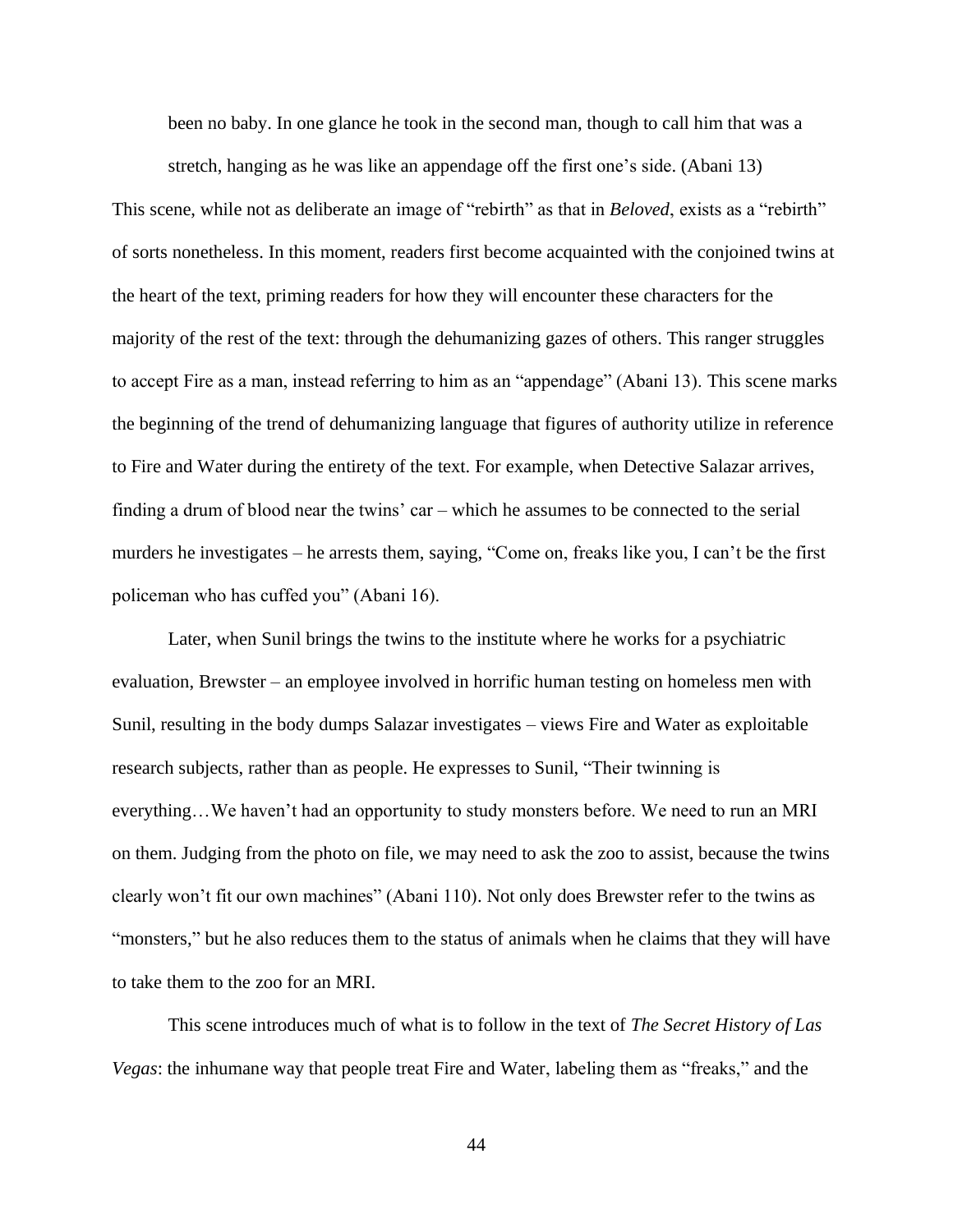postcolonial carnival nature of the twins' resistance of oppression, reclaiming their status as "freaks." A hint of this upcoming resistance can be read in the "air of quiet threat" that Fire and Water portray when caught in Lake Mead, much like the threat within the menacing smile plastered upon Beloved's face following her emergence and the second menacing smile of the scar forever upturned on her neck (Abani 13). It is interesting to read this scene – in addition to the corresponding scene in Beloved – through Abani's interpretation of the power of water in his interview with Kate Durbin in 2007. In this interview, Abani states

There is something about water that does this, its flow, its ability to absorb history, the dead, and the desire of a people. Water is also closely associated with birth and femininity and most rivers and other large bodies of water are linked to goddesses…On another level, water is the oldest symbol for change, for transformation and transubstantiation even, from baptism to erosion. (Durbin)

When Fire and Water stand in Lake Mead, this body of water does, in fact, contain both "absorbed history" and agents of "transformation." Fire and Water serve as the text's manifestation of the injury of nuclear testing upon people living in the area surrounding Las Vegas – the "absorbed history" of this testing – and they exist as the main agents working to resist institutions responsible for harming people as the testing has done in this area. Much like literary critic Linda Krumholz (1992) says of Beloved, Fire and Water too live "as an eruption of the past and repressed unconscious" (Krumholz 397). Through their disruptive action, with which I will engage in both this chapter and the following, they become the ambassadors for their community composed of societally-marginalized individuals. By acting against major institutions, they claim authority for those made voiceless by institutional inequality and work to revitalize their community.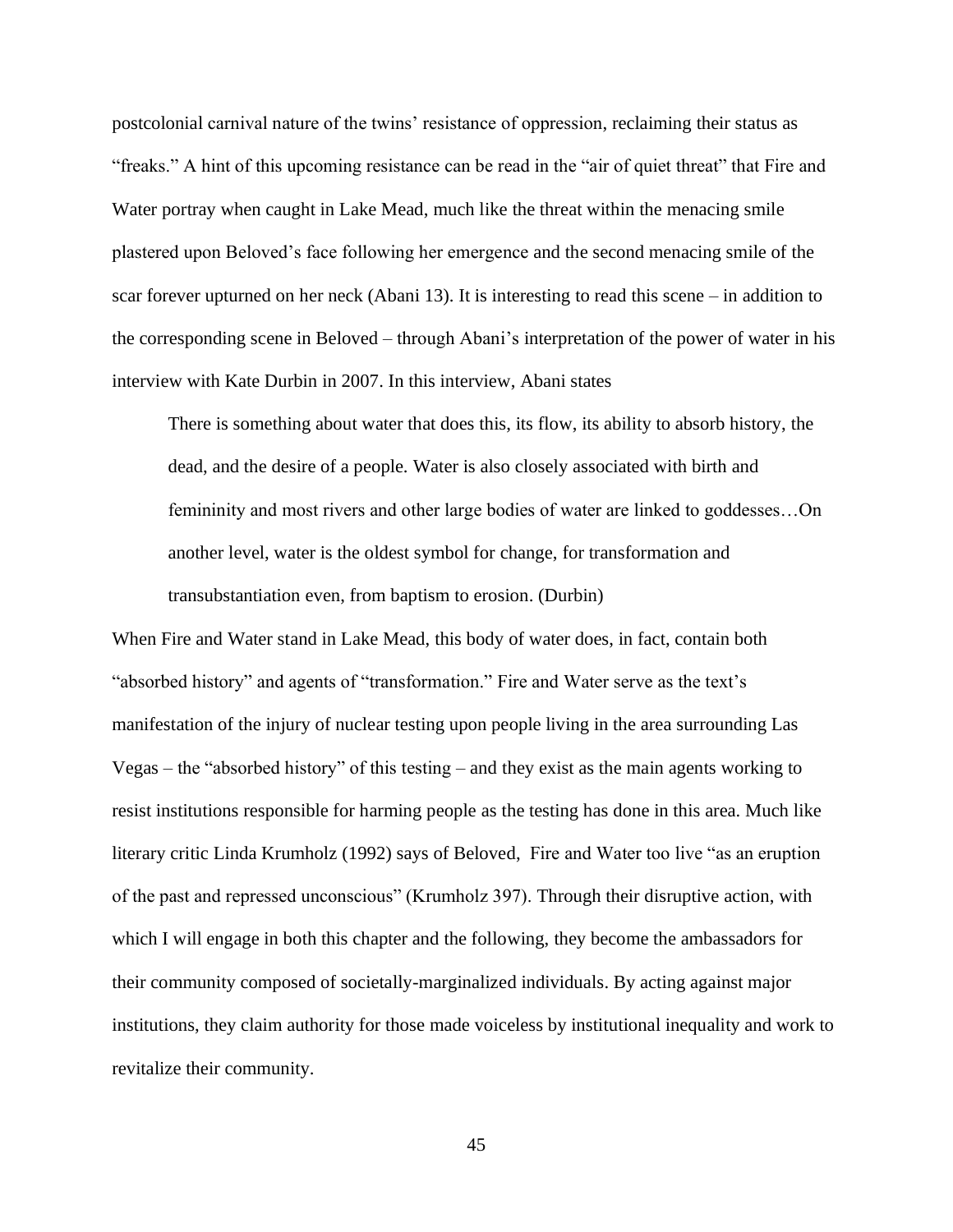Besides the twins and their fellow carnival members affected by nuclear testing in Nevada, Sunil is the only external character who acknowledges the history of this testing. While driving around the city of Las Vegas during the beginning of the text – on the day that Salazar arrests Fire and Water at Lake Mead – Sunil observes:

The Halloween crowds poured up and down the Strip like a thick sludge. Fireworks, set off by the Bellagio, fired straight up and out of its fountains, filling the sky with mushrooms of dazzle. Sunil was reminded of the old bomb parties the casinos used to host back in the '50s, when the U.S. government set off nukes in the nearby desert, sometimes as close as six miles from the city. The casinos sold package tours to see U.S. history in the making: the end of the Commies and the death of the Red Threat. People flocked by the thousands to the dawn parties to watch the mushroom clouds. Minutes after the display, they would return to gambling or turn in to catch some much-needed sleep. Seats on the terrace, where one could watch the explosions while sipping on a cocktail, were fought over. (Abani 56)

This moment is loaded in terms of setting up the rest of *The Secret History of Las Vegas* to be read through a postcolonial carnivalesque lens. First, it is significant to note that the present context of this text – from the time of Fire and Water's arrest – begins on Halloween, a holiday rooted the celebration of becoming "other": an embrace of inversion. Second, it is important to understand that the nuclear testing that has harmed many people living in this area for years used to be viewed as entertainment for those who remained unaffected by its impacts. This history of the "celebratory" ritual of watching the nuclear clouds like fireworks defined those who resided in the "core" of society, sheltered from negative impacts, from those who lived on the vulnerable "periphery" of society. This is an important scene to keep in mind until the next chapter because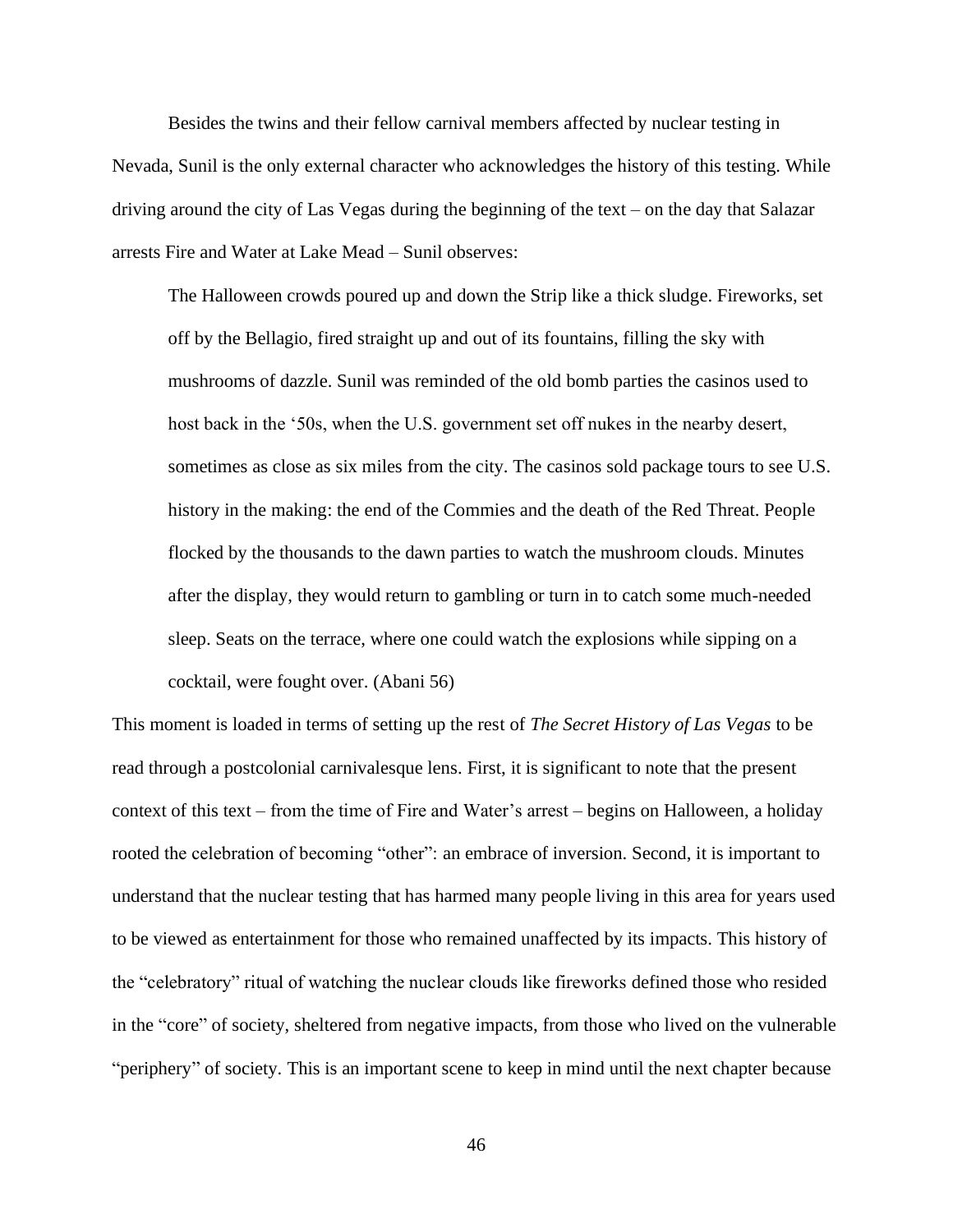the final revitalization of societally-oppressed people within this text exists as an inversion of this scene.

As I mention above, Fire and Water become this text's manifestation of the "peripheral" resistance. Fire verbalizes the reality of their societal positioning, expressing to Sunil:

Look, Doc, this whole thing is loaded against us, Fire said. We can't win in a rigged game.

How do you mean exactly, Sunil asked.

I just don't think the justice system works for people like me, Fire said.

Are you saying you're above the law?

This is exactly my point, Doc. When I admit that I don't believe in this country's justice system, you think I'm saying I am above the law, which you might call a grandiose sense of self-worth. (Abani 117)

Fire talks to Sunil about how society is not constructed in a way that protects people "like [him]," or people existing on the "periphery" (Abani 117). When Sunil asks, "Are you saying you're above the law?" he supports the point Fire is trying to make in this conversation (Abani 117). Sunil, someone with authority in the text of *The Secret History of Las Vegas*, represents in this moment the societal "core." By failing to understand that Fire means the law does not work in his favor, Sunil perpetuates the societal structure separating individuals on the "periphery" from those in the "core," at least in the context of Las Vegas institutions.

Power dynamics determine this social stratification, which results in continued institutional inequality. In Abani's version of Las Vegas, those in society's "core" – those closest to "hell" – are people who conduct nuclear testing, people who actively condone the testing or end up condoning it through disbelief in its continued presence, and people who perpetuate the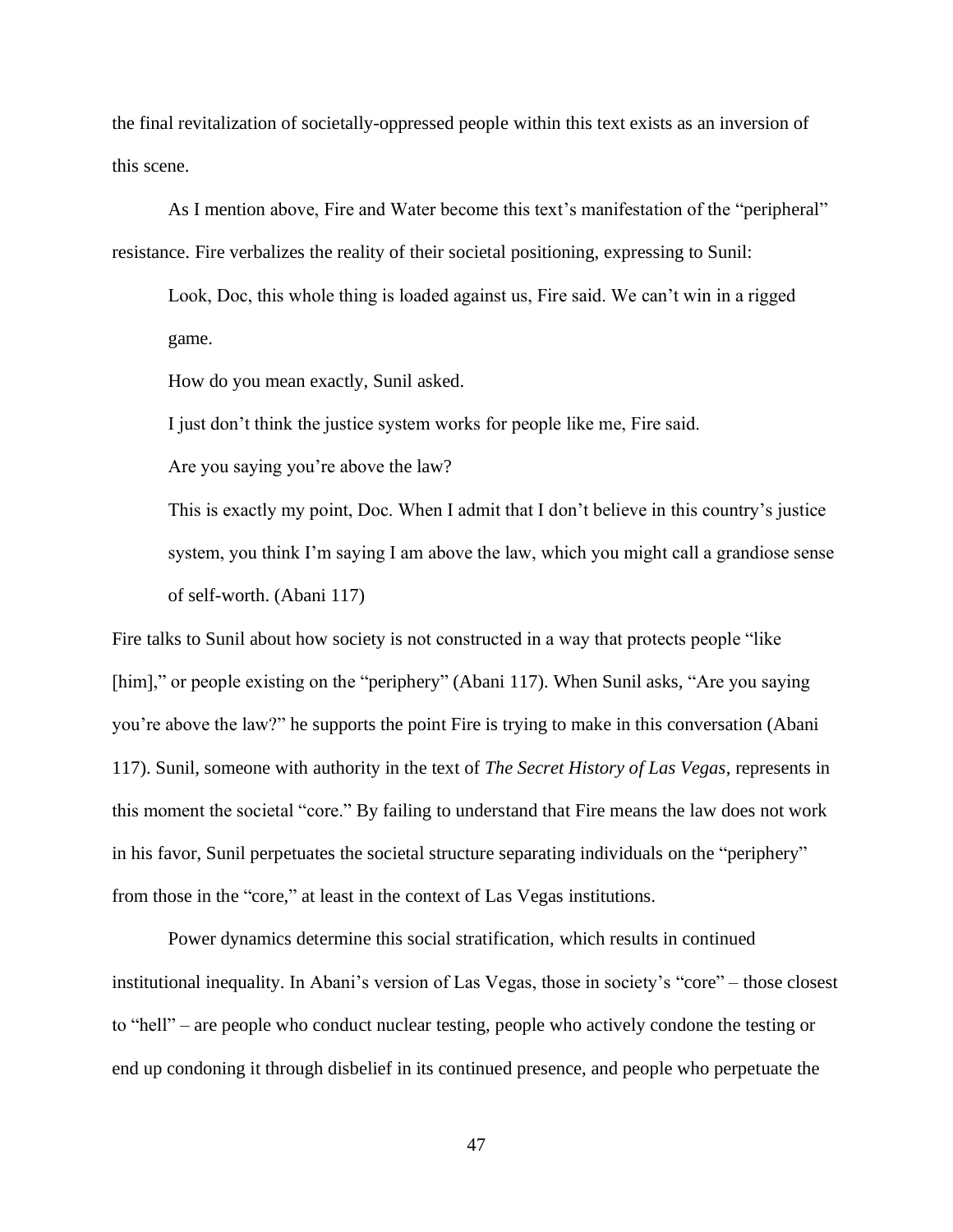system of inequality resulting from the testing. The "periphery" contains those who have been affected physically by the nuclear testing and those who experience continued injustice as a result of this testing: ultimately, those "living and experiencing historical violence every day in the present" (Huehls 165). Fire and Water embody the Las Vegas "periphery's" reclamation of power from a societal designation of powerlessness, especially through their reclamation of the derogatory term "freak." In conversing with Sunil about growing up as part of a sideshow, Fire explains their self-identification as "freaks." Fire starts:

We were downwinders, you know, downwind from the nuclear tests. She had leukemia, she was dying, so she gave us away and hanged herself.

Gave you away?

She gave us to Fred's dad, Reverend Jacobs, and his freak show, the Lord's Marvels. Is that how you grew up? With a circus?

A sideshow, Doc, a sideshow. Not a circus. Yes, we grew up as freaks and hardcore downwinder nationalists. Sideshow or die, Fire said.

Why do you call yourselves freaks, Sunil asked.

It's a badge of honor, Fire said. That's what Reverend Jacobs gave us. Pride. You see, freaks are made, not born. Birth defects, unusual genetic formations, they make you less capable in this able-biased society, but they don't make you a freak. Freakery you learn, you cultivate, you earn. (Abani 118-119)

When Fire talks of how "freaks are made, not born" and how "freakery you learn, you cultivate, you earn," he begins to engage with the postcolonial carnivalesque power that his sideshow holds. Bakhtin's carnivalesque theory emphasizes "the emancipatory power of that which pulls away from the center" (Lachmann 116). By embracing their differences and finding pride in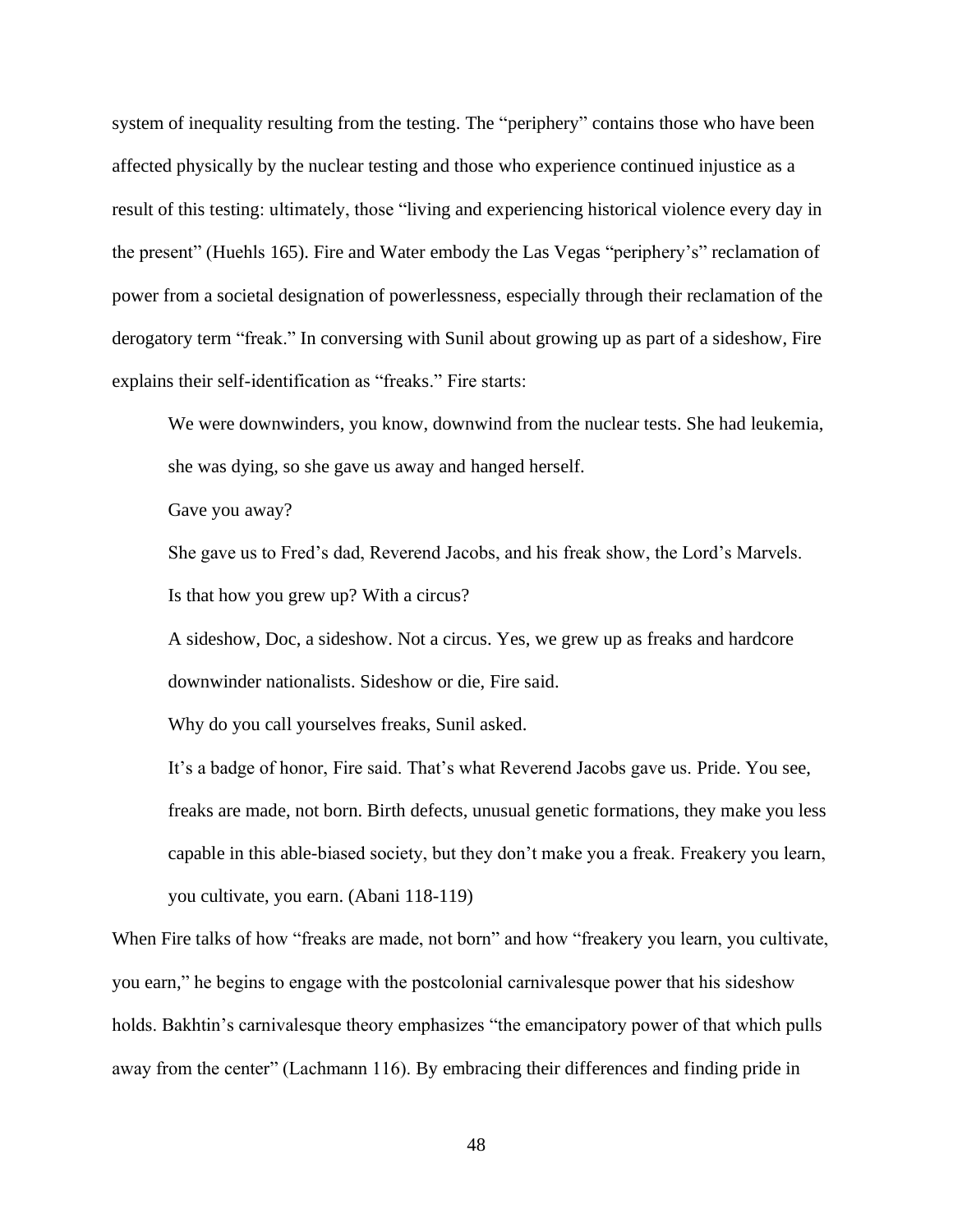them, the Downwinder Nation pulls even further away from the societal "core." While those in power confine the people unequally impacted by nuclear testing to the "periphery" of society, Fire and Water's sideshow community constructs a greater "peripheral" space for themselves through communal self-acceptance and celebration.

Fire goes on to differentiate circuses from sideshows and, in doing so, ultimately verbalizes the reality of a postcolonial carnivalesque space. Fire explains:

Circuses are about entertainment and juggling and animals and all that shit. Sideshows are about freaks, about people and the limits of acceptability. We push those limits. If a circus is an escape, Fire said, a sideshow is a confrontation.

I see, Sunil said, writing. And you feel empowered by this difference?

Damn fucking right we do, Fire said. (Abani 131)

According to Fire, a sideshow revolves around "the limits of acceptability" and "[pushing] those limits," ultimately explaining how people on the "periphery" expand their realm through intentionally distancing themselves from "normative" culture in the "core" of societal "hell"(Abani 131). By designating a sideshow as a "confrontation," Fire suggests that a community like this exists as a place necessitating acknowledgement of the inversion that characterizes it (Abani 131). A sideshow is a place where people come face to face with difference and the liberation that can stem from intentional resistance of norms. It is a place of organized "(dis)order" that counters oppressive "order" (Losambe 31). In the case of the Carnival of Lost Souls, these people establish organized "(dis)order" to resist not only the institutional inequality of the nuclear testing that physically marked all of them, but also to resist institutions in general.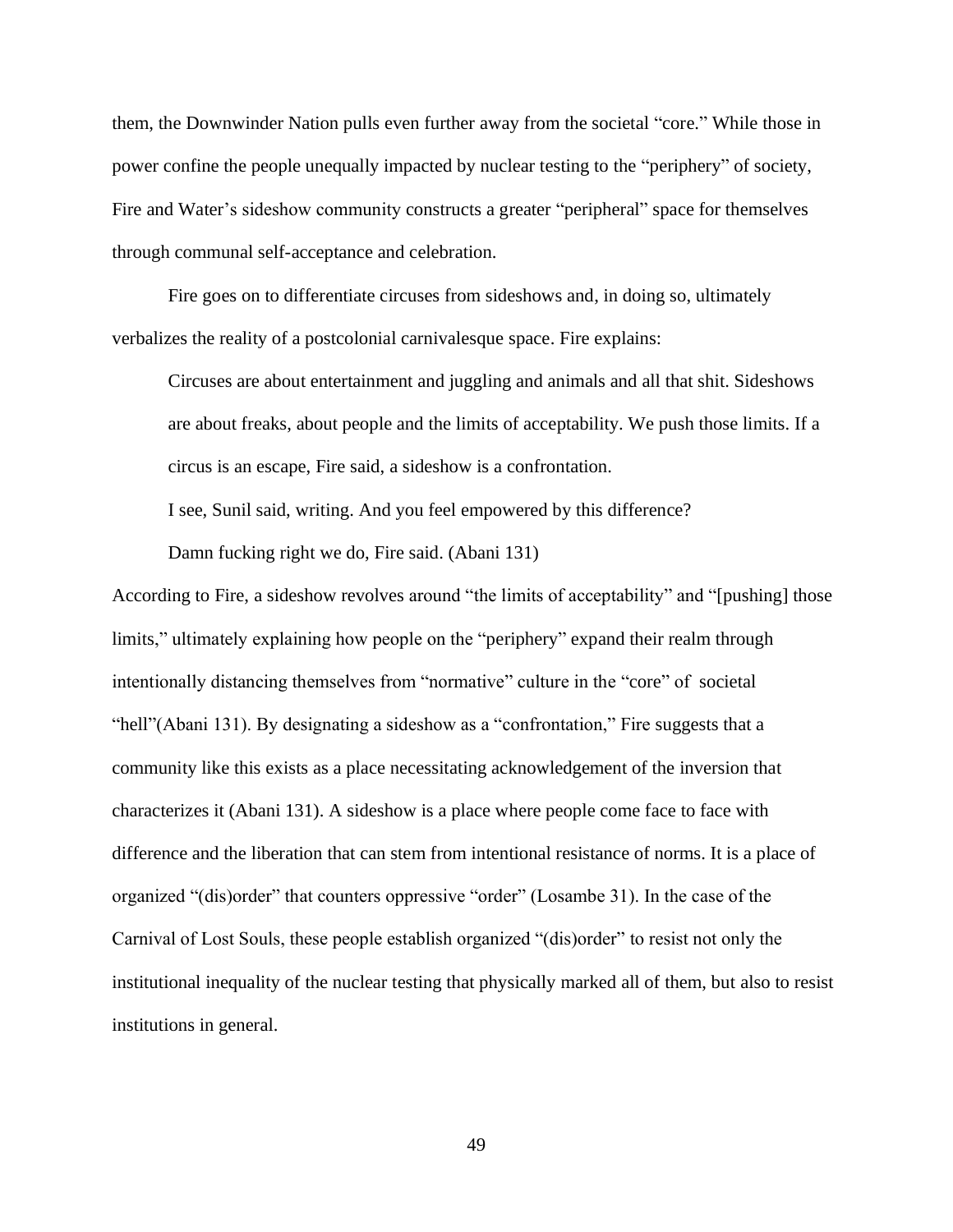In the setting of a sideshow, performance rules people's lives. Not only do these people perform as part of the Carnival of Lost Souls – which is a dramatization of their resistance – but also they actually perform the resistance in their daily lives. In a way, the sideshow performance becomes not merely an event but a lifeway, a transformation which is itself an inversion. The extent of Fire and Water's lifetime "performance" becomes clear nearing the end of the text, when Sunil realizes that Fire is brain dead. Talking to the twins, Sunil states:

It was bad enough that you were conjoined, but to have a parasitic, brain-dead, halfformed twin was worse, Sunil continued, ignoring Fred. So my guess is that you developed a way to make it appear as though Fire was alive. The bigger you made his character, the more believable he was. It's a very good plan, and I think you are very gifted. (Abani 284)

One of the major components of the twins' "act" is that Water has been carrying his brain-dead brother on his side for the entirety of his life, acting as a "ventriloquist" that animates Fire (Abani 285). This is perhaps the most shocking inversion within Abani's Las Vegas world. Throughout the text, Fire seems to be the "fiery" one, expressing the Downwinder Nation's commitment to resisting injustice they face at the hands of those with more societally-designated power.

When it becomes evident that it is really Water speaking, projecting his voice through the vessel that is Fire's mouth, questions arise regarding the resistance to which he is devoted. I found myself asking, "What does it mean for the brain dead twin to be the face of the resistance?" The "act" of Water giving life to his virtually lifeless twin actually strengthens his resistance. He gives a voice – and a very strong one, at that – to the voiceless. Fire serves as a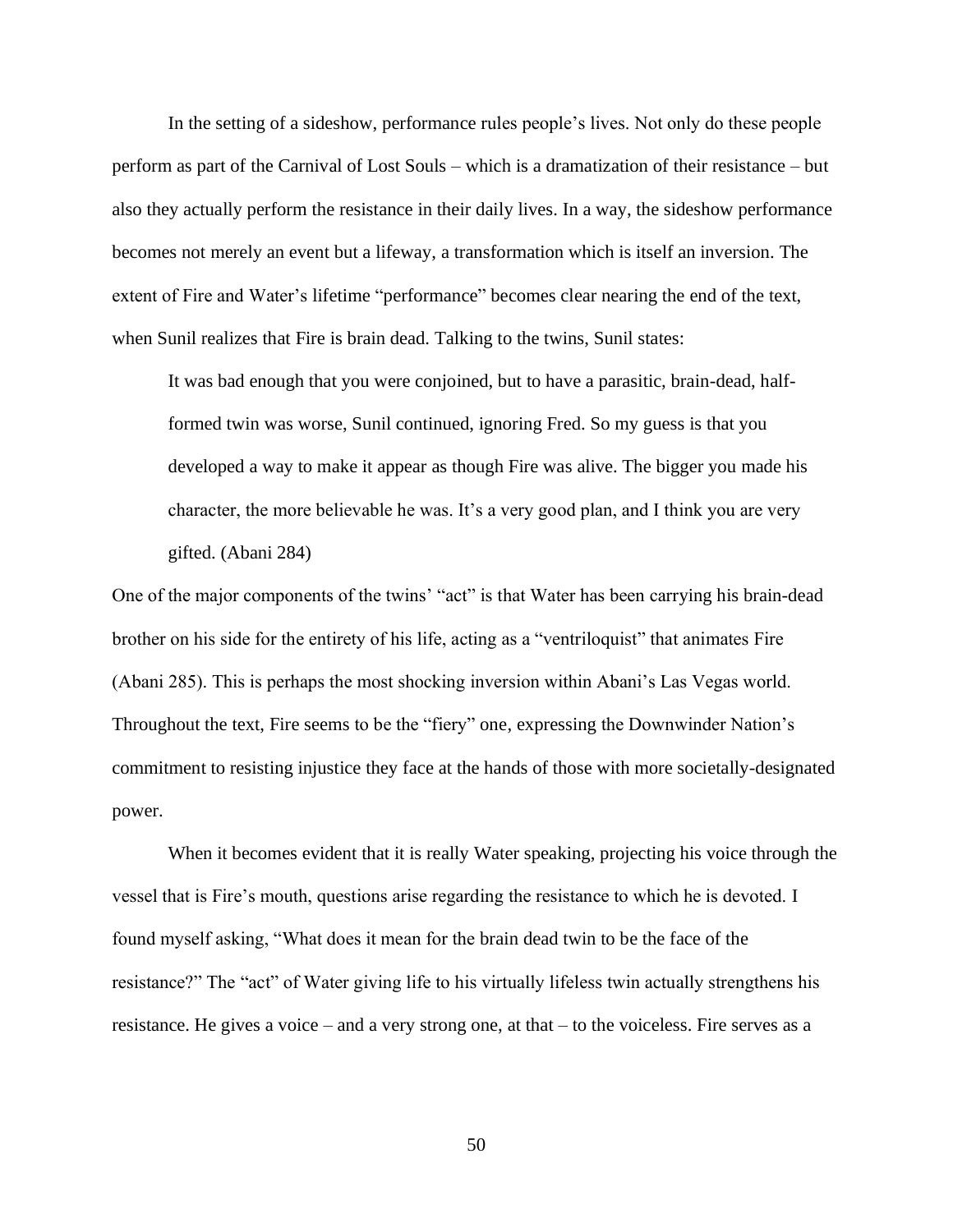symbol of the resistance to the nuclear testing that physically disfigured an entire population of people.

Both Beloved and Fire are voiceless individuals, "killed" by their birth into oppressive historical moments. Morrison and Abani animate these two figures and place them at the heart of their texts, bestowing authority upon those who previously had none. In doing so, both authors not only "'take responsibility for, the unspoken, unrepresented pasts that haunt the historical present,'" but they also utilize the "'unspoken'" realities to encourage change (Daiya 149-150). It is this transformation upon which I focus in my final chapter.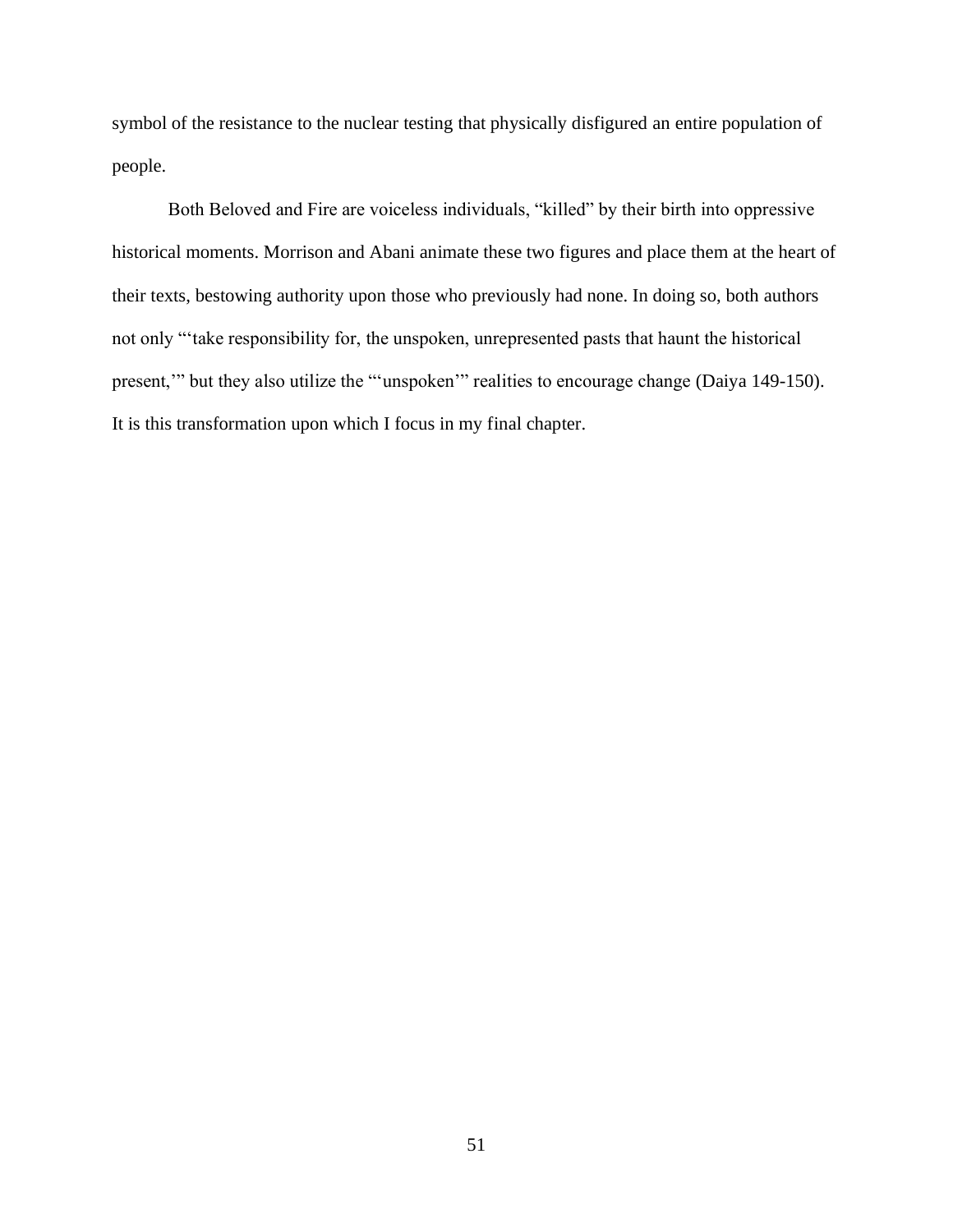#### **Final Flames: The Freedom of Revolution**

"In fact, carnival does not know footlights, in the sense that it does not acknowledge any distinction between actors and spectators."

– Mikhail Bakhtin, *Rabelais and His World*<sup>8</sup>

Mikhail Bakhtin's assertion that the carnival does not "acknowledge any distinction between actors and spectators" provides insight into a subtle difference between not only Beloved and Water as carnival actors, but also between Morrison's *Beloved* and Abani's *The Secret History of Las Vegas* as postcolonial carnivalesque texts (Bakhtin 7). If the "carnival does not know footlights, in the sense that it does not acknowledge any distinction between actors and spectators," then *The Secret History of Las Vegas* emerges as the postcolonial text with fullyformed carnivalesque agents, and *Beloved* exists as the postcolonial text with a character that exerts some carnivalesque influence without developing into a full carnivalesque agent (Bakhtin 7). By analyzing the endings of these texts, in which Morrison and Abani define the "actors" and "spectators" of their texts' carnival action, it becomes evident that *The Secret History of Las Vegas* takes the postcolonial carnivalesque further than *Beloved* by blurring the lines between these two roles more explicitly, and this suggests that Abani expands upon Morrison's literary form. The evolution of the postcolonial carnivalesque text from 1987 to 2014 can best be seen by comparing the final "revolutionary" scenes in *Beloved* and *The Secret History of Las Vegas*.

When Denver leaves the house, she sets out to find work so that she can support her mother. She opens up to a woman named Janey Wagon, informing her about the situation developing between Sethe and Beloved at home. Denver exists as the primary "spectator" of Beloved's carnival action. Morrison writes:

<sup>8</sup> This quotation is from page 7 of Helene Iswolsky's translation of Mikhail Bakhtin's *Rabelais and His World* (1984).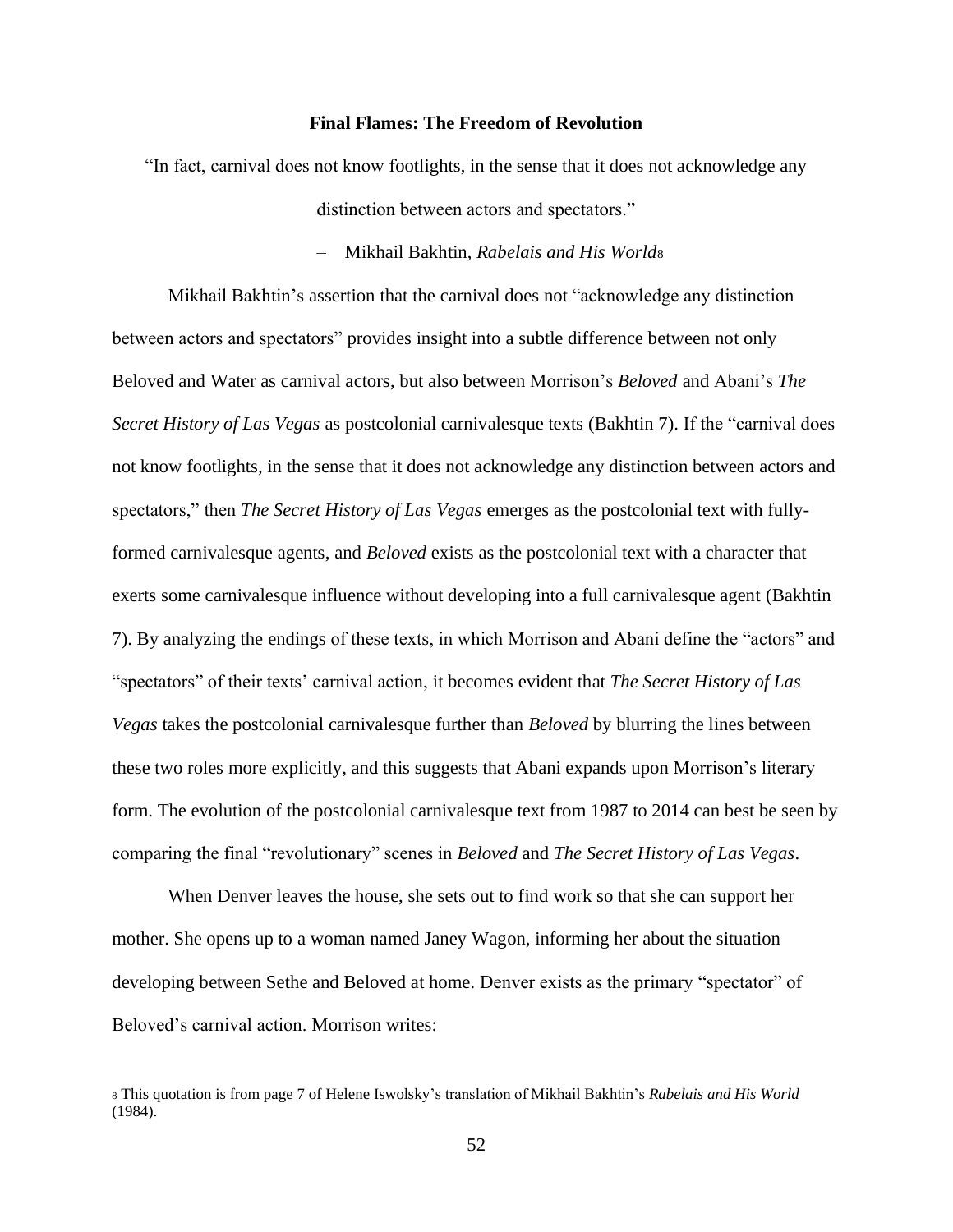The news that Janey got hold of she spread among the other coloredwomen. Sethe's dead daughter, the one whose throat she cut, had come back to fix her. Sethe was worn down, speckled, dying, spinning, changing shapes and generally bedeviled. That this daughter beat her, tied her to the bed and pulled out all her hair. It took them days to get the story properly blown up and themselves agitated and then to calm down and assess the situation. They fell into three groups: those that believed the worst; those that believed none of it; and those, like Ella, who thought it through…It was Ella more than anyone who convinced the others that rescue was in order. (Morrison 300-301)

Because Denver embraces the necessity of assuming the role of an adult, leaving her home to find work, she reenters the community from which the 124 women were estranged. With her reentrance, the women in Sethe's community learn of Beloved's dangerous presence within the 124 household, and thirty of them organize themselves to rescue Sethe. They congregate outside Sethe's house and begin to sing. Morrison writes:

The singing women recognized Sethe at once and surprised themselves by their absence of fear when they saw what stood next to her. The devil-child was clever, they thought. And beautiful. It had taken the shape of a pregnant woman, naked and smiling in the heat of the afternoon sun. Thunder-black and glistening, she stood on long straight legs, her belly big and tight. Vines of hair twisted all over her head. Jesus. Her smile was dazzling. (Morrison 308)

Nearing the end of the "carnival (dis)order" of Morrison's *Beloved*, the women – the "spectators" – look towards Beloved – the "actor" who inverts Sethe's life – suggesting that the "actor" and the "spectators" exist separately in this text (Losambe 31). However, the women's perception of Beloved not only reflects the inverted nature of her presence but also suggests their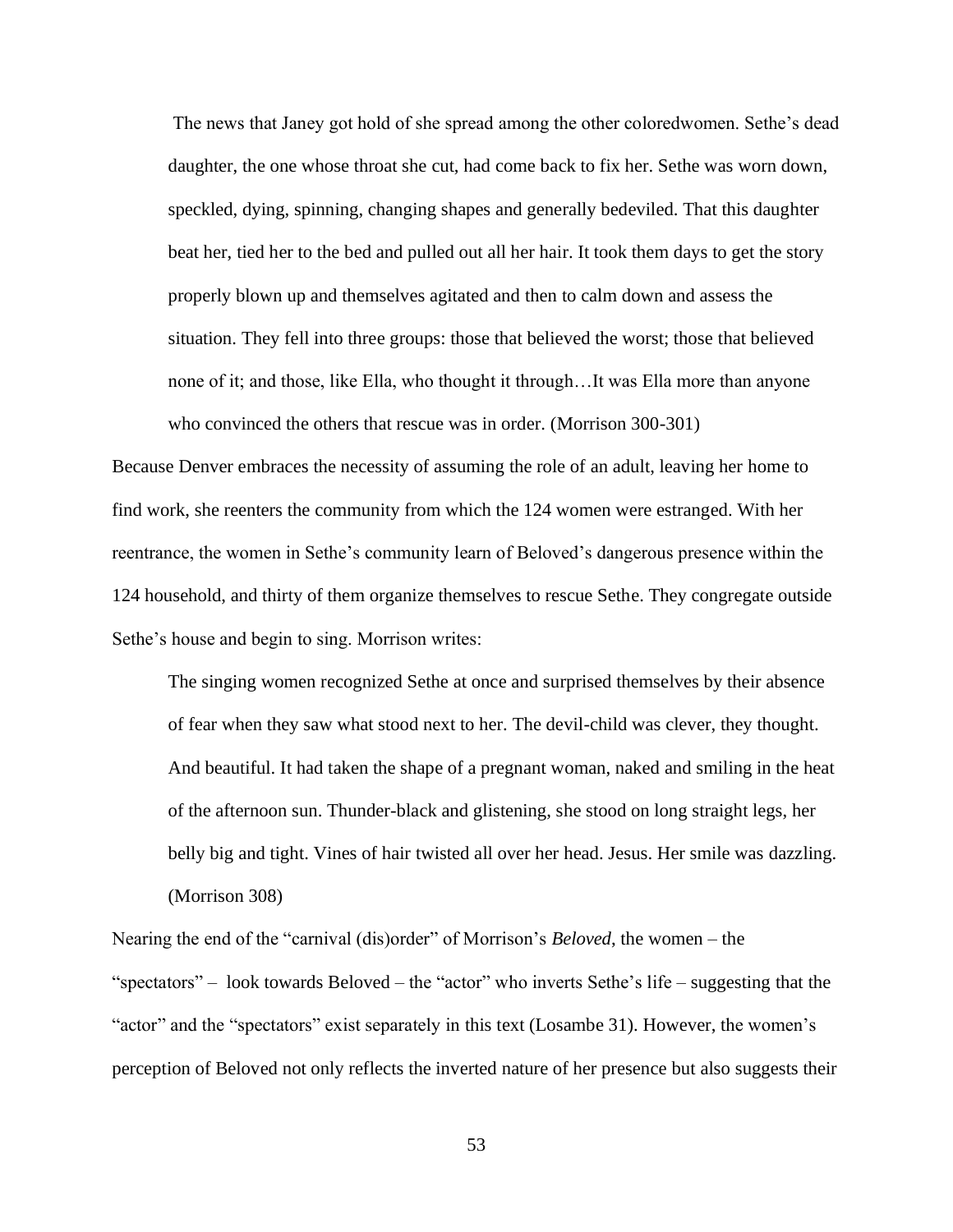engagement with her carnival influence. They refer to her as a "devil-child," yet they do not fear her (Morrison 308). Instead, they find her to be beautiful in her pregnant form. As I mention in the previous chapter, Denver expresses that as a result of the indoor "celebration" that Beloved inspires in 124 Bluestone Road, "Beloved bending over Sethe looked the mother," rather than the child (Morrison 295). In the above passage from page 308 of the text, Beloved fully embodies this role-reversal, no longer just "[looking] the mother," but now actually taking the form of an expecting mother (Morrison 295). And, like in other segments of this analysis, Beloved continues to smile her "dazzling" smile, especially menacing now that readers know how much power she can exert over Sethe (Morrison 308). This contradiction between the women's recognition of the "devilish" nature of Beloved and their momentary awe for her beauty depicts Beloved's power of luring others into her "carnival." In this moment, the "spectating" community inches closer to Beloved's "action."

In my previous chapter, I discuss how Beloved's presence causes Sethe to morph with her, so much so that "it was difficult for Denver to tell who was who" (Morrison 283). In the months that Sethe shuts herself in her home with Beloved – engaging in a relationship built on excessive emotion and inverted action – the two become indistinguishable. The indoor carnival Beloved creates momentarily "does not acknowledge any distinction between actors and spectators" as Beloved and Sethe become one entity (Bakhtin 7). However, this melding of roles does not last in this form. In the same scene as the above passage, Sethe moves from her position beside Beloved to her position within the community of women:

Standing alone on the porch, Beloved is smiling. But now her hand is empty. Sethe is running away from her, running, and she feels the emptiness in the hand Sethe has been holding. Now she is running into the faces of the people out there, joining them and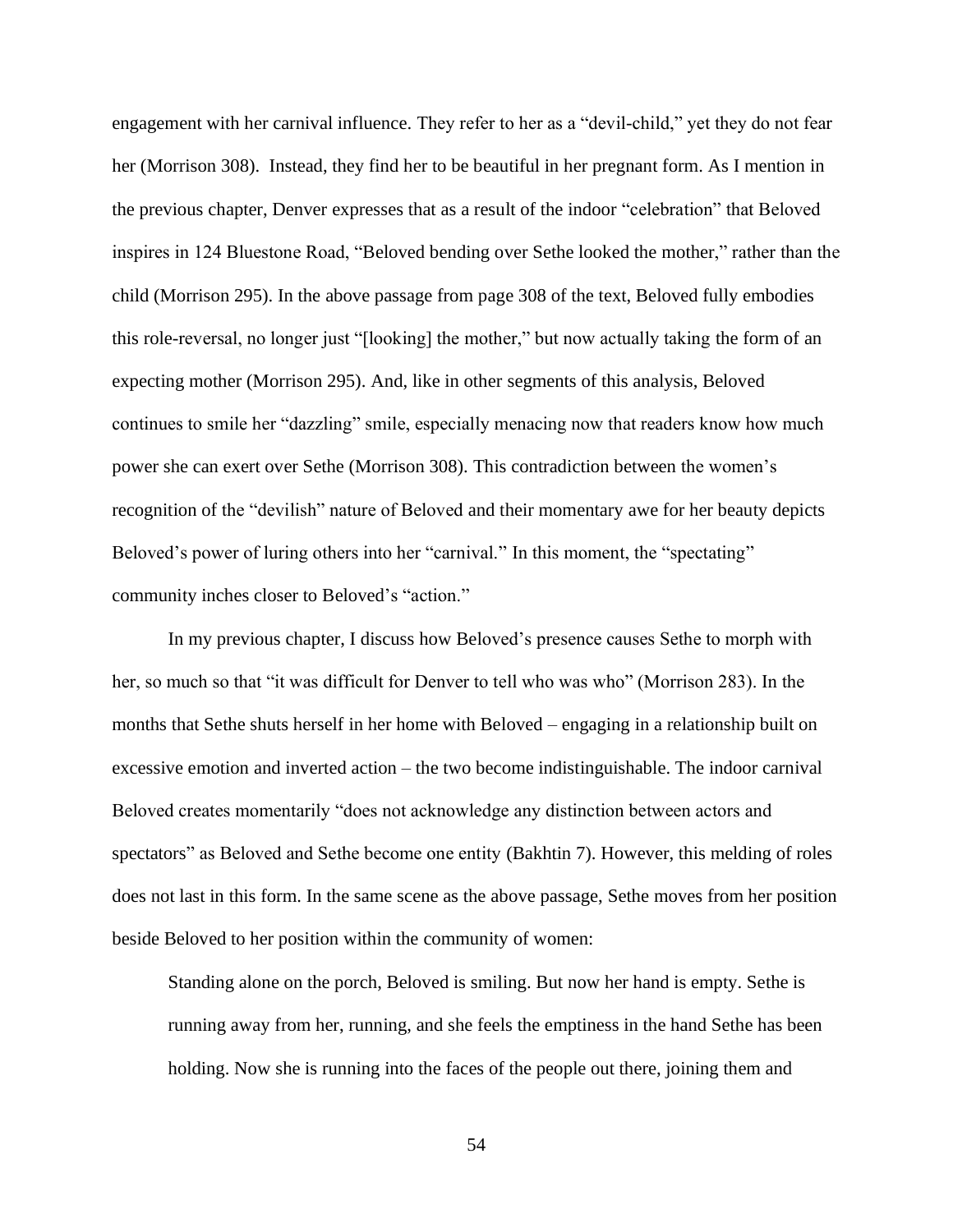leaving Beloved behind. Alone. Again. Then Denver, running too. Away from her to the pile of people out there. (Morrison 309**)**

Leaving Beloved's side, Sethe detaches herself from the smiling carnival character, increasing the distance between "actor" and "spectator." By moving away from Beloved and towards her fellow female community members, Sethe removes herself from the carnival inversion Beloved creates and joins the communal "spectators." It is interesting to think about Sethe's movement, separating herself from one figure to join a group, in conjunction with the critical work of Mary Jane Suero Elliott (2000). She emphasizes the power of the collective in "decolonizing" and redefining the self (Suero Elliott). Sethe ultimately reclaims authority over herself by turning outward to her community rather than inward towards the consuming pain of her past that is contained within the form of Beloved.

As a result, Beloved and her carnival influence physically disappear, leaving only footprints in her wake. Morrison explains, "Down by the stream in back of 124 her footprints come and go, come and go. They are so familiar. Should a child, an adult place his feet in them, they will fit. Take them out and they disappear again as though nobody ever walked there" (Morrison 324). Even though Sethe physically detaches herself from Beloved, she carries the transformation inspired by Beloved's action with her when she enters her community. The fact that other community members' feet fit in Beloved's footprints illustrates that Beloved's influence bleeds into the community. Despite the fact that Beloved loses her bodily form, her essence remains. The persistence of her influence can be seen in the "[coming] and [going]" of her footprints (Morrison 324).

Beloved has carnival influence in that she causes disruption, but her physical disappearance reveals that her disruption does not lead to her own permanent reclamation of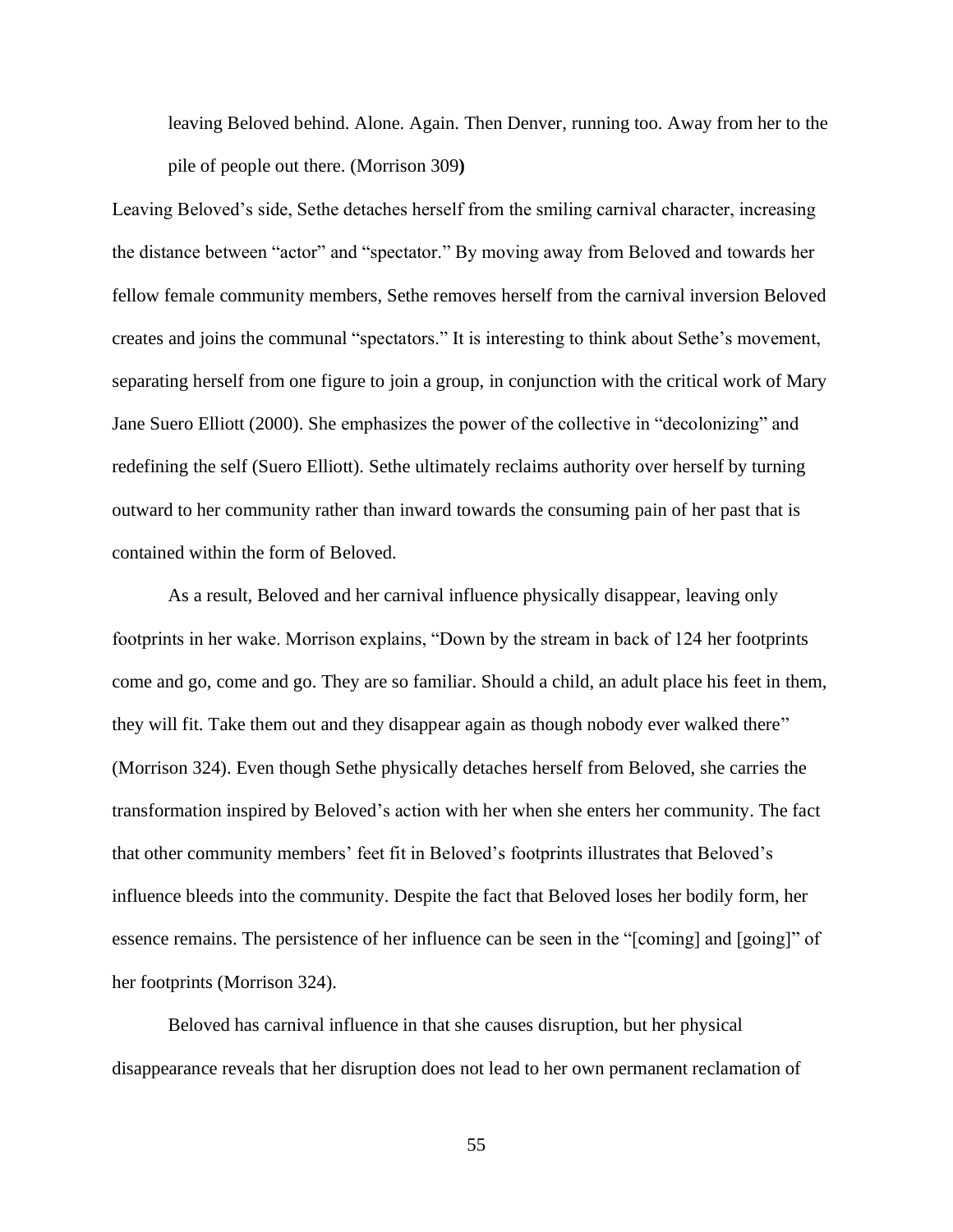power. The role-reversal of mother and child that occurs between Sethe and Beloved – which I discuss in my chapter "Carrying the Weight of the Dead in Life: Trauma that Haunts" – exists as the epitome of that which I believe Beloved hopes to accomplish by returning to the world of the living. She exerts power over the woman who took her life by claiming a mother's role of authority over her. As Morrison writes, "Denver thought she understood the connection between her mother and Beloved: Sethe was trying to make up for the handsaw; Beloved was making her pay for it" (Morrison 295). This "mother-daughter" relationship is not one of protection. Instead, it is a threatening relationship that holds Sethe hostage with the constant reminder of her painful past that drove her to consider death the ultimate safety for her child. Because of this, I realize that Beloved's pain is Sethe's pain. The line between "actor" and "spectator" once again blurs as Beloved's actions lead to Sethe's revitalization. I interpret this to mean that Sethe is not ready to instigate her own resistance against her painful past. She needs a push, and what better push is there than to have the manifestation of that pain return to haunt her in the flesh? Beloved's reappearance in Sethe's life represents Sethe's confrontation of the ways her experiences in slavery scarred her, and her physical disappearance, therefore, represents Sethe's initial attempts at moving forward from this pain. Forgetting, however, is not a component of Sethe's healing. So, even though Beloved no longer lives as a "being" in the community, all that she represents – for Sethe and others – lives on in communal memory.

While Beloved disappears prior to witnessing the communal effects of her disruptive presence, Water remains to watch the final "show" of his lifetime "performance" of disruption at the end of *The Secret History of Las Vegas*. Readers finally find out what it is that members of the Downwinder Nation do to resist institutional power. In response to Sunil's questioning of Water and Fred, they explain, "We are committed to the eradication of dangerous military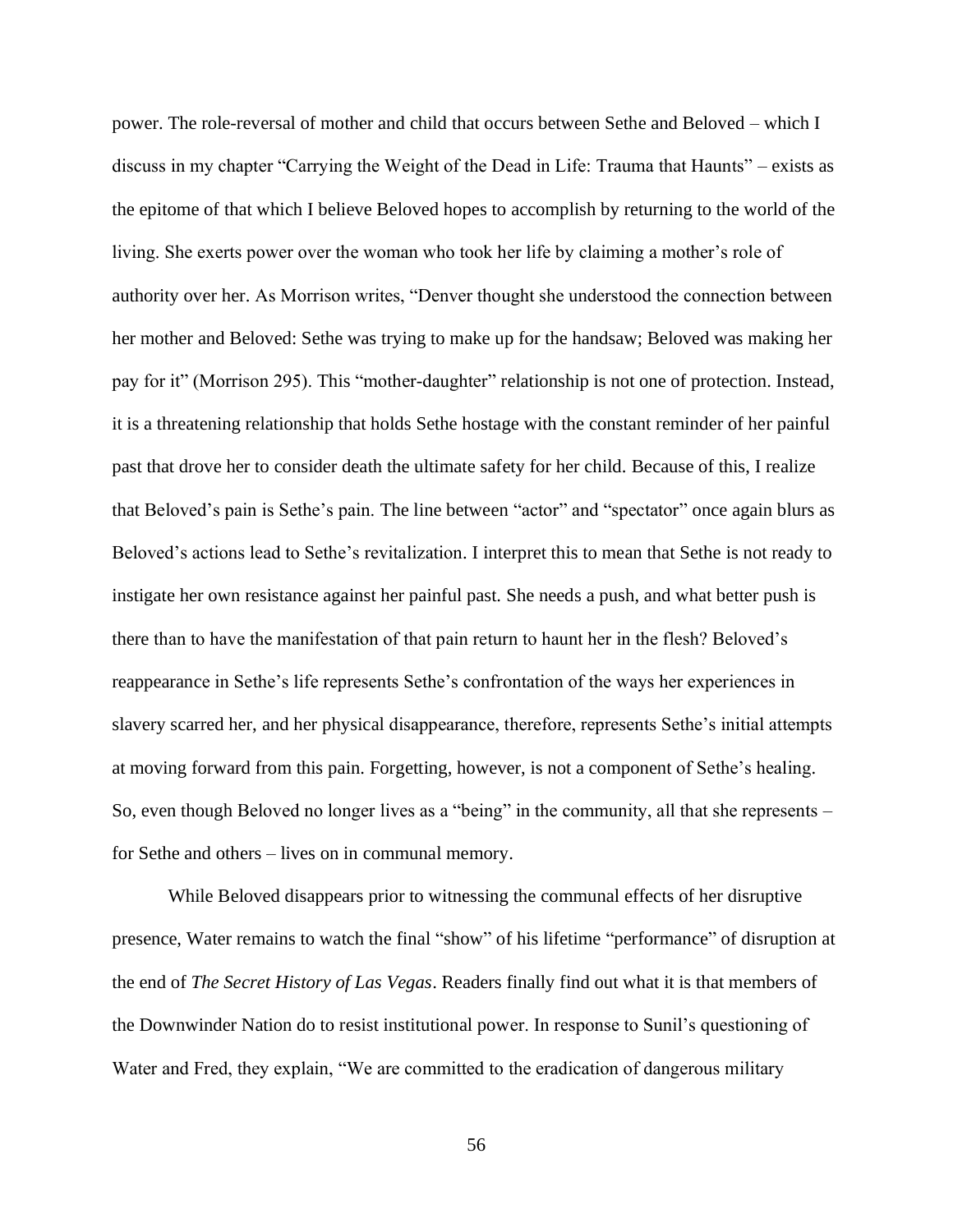research in Nevada, Arizona, and Utah. We find ways to close down facilities engaged in such research" (Abani 287). Shortly after, Abani narrates:

[Water] let himself out with Brewster's key and headed to the elevator, which he rode down to the hidden labs in the basement, the ones he knew Sunil had never seen. Selecting one that seemed right in the middle, he gathered all the tanks labeled FLAMMABLE into a pile. Next he took out the cell phone that Fred had given him. He pushed the buttons in sequence and the countdown began. He had five minutes to get out. Best to go, he thought, placing the phone in the middle of the pile of tanks. He took off at a fast trot, and three minutes and fifty seconds later he was out the back door, past the loading dock, and into Fred's car. (Abani 304)

To be rid of the institute central to *The Secret History of Las Vegas*, the Downwinder Nation plots to send it up in flames from the inside, with Water acting as the source of this fire, much like Water acts as the source of vitality for his brain-dead conjoined twin Fire.

Once Water escapes from the building and joins Fred, they drive off to watch the "grand finale" of the "show" they put on. Abani writes:

They laughed, and Fred gunned the engine some more, pushing the car even faster. Then she pulled off the road into a strip mall that afforded a perfect view of the institute from its lot, parking right next to the black SUV that held the midgets. They all got out and sat on the roof of the SUV. Fred glanced at her watch.

Not bad, she said, we have ten seconds to spare.

In exactly ten seconds, the institute went up in a ball of fire. It was spectacular, as though the old days of the bomb tests were back. Flames and smoke in a big plume that rose over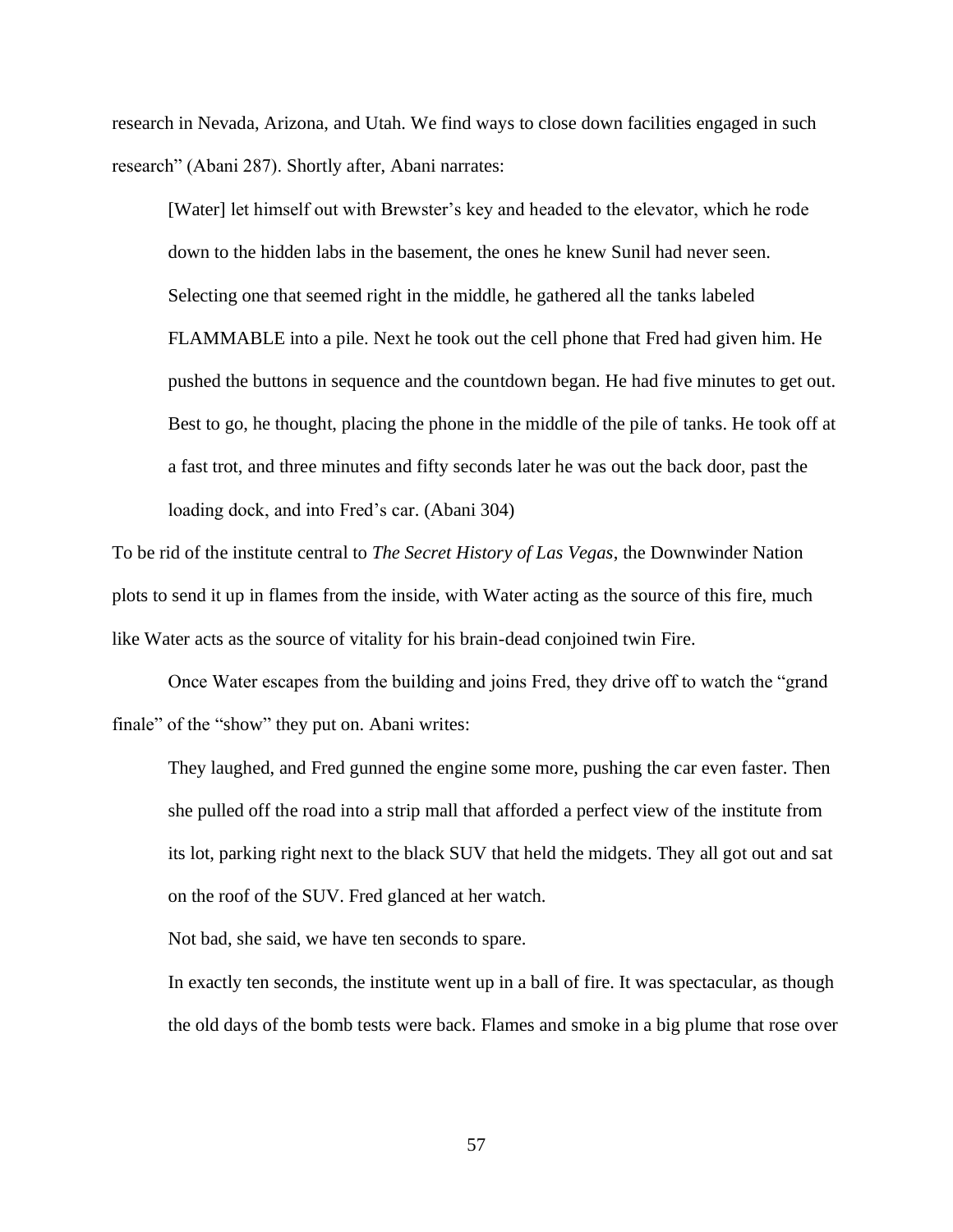a hundred feet into the sky, throwing debris everywhere, showering the parking lot of the strip mall with ash. (Abani 305)

In this moment, it becomes clear that the members of the Downwinder Nation exist as both the "actors" and the "spectators" of their acts of resistance, just as Mikhail Bakhtin says will be the case within a literary carnival. Within this context especially, this melding of roles grants these figures even more power because it allows them to invert the scene in the text that represents the ultimate societal inequality against which they fight.

In my chapter "Carrying the Weight of the Dead in Life: Trauma that Haunts," I discuss how in the 1950s, people in Las Vegas "[watched] the mushroom clouds" of nuclear bombs, which the "U.S. government set off," like fireworks (Abani 56). People would "watch the explosions while sipping on a cocktail" as if this government activity that poisoned many people was a cause for celebration (Abani 56). The inversion of this scene goes beyond mere rolereversal. Abani's characters not only take the place of the 1950s spectators, but they also reconfigure the context from which they view their act's "finale." The members of the Downwinder Nation do not spectate from an "elegant" locale, sipping cocktails. Rather, they watch from a strip mall parking lot. By setting fire to the institute and watching it explode into flames – recreating an event which harmed them while completely inverting it by watching from an opposite location – these members of the Downwinder Nation make this act their own and reclaim authority that those in society's hellish "core" stripped from them.

These figures, while present to witness the final result of their disruptive action, ultimately disappear in the end too. After the show of flames and ash concludes, Water wonders where they will go next. The figures of the Downwinder Nation leave the text with this conversation: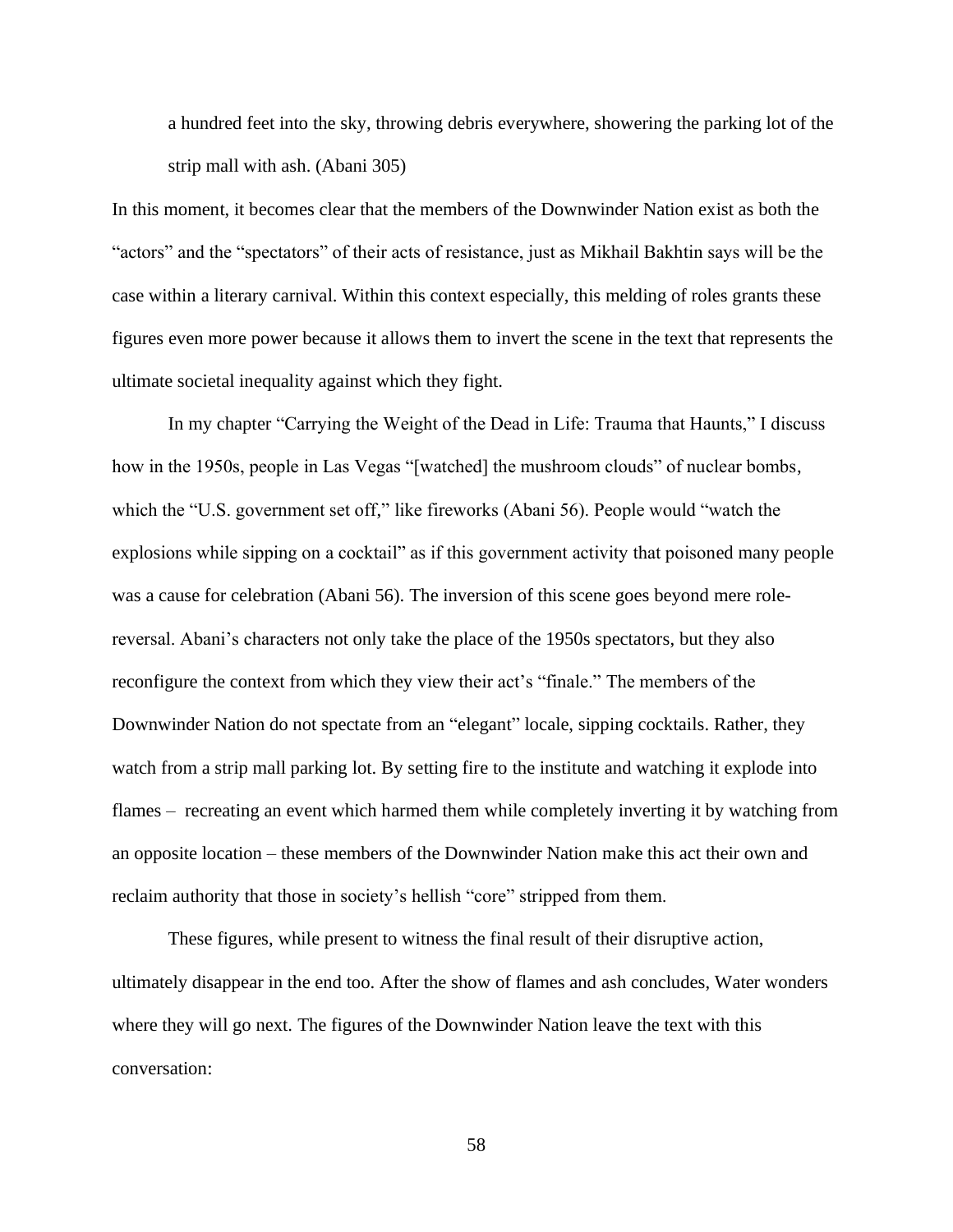Spectacular work, Fred said.

Water turned and kissed her deeply.

Where now, he said.

The desert for a while. The carnival has already moved on. We'll catch up later.

And like that, Fred, Fire, Water, and the fighting midgets were gone. (Abani 306) This disappearance differs from that of Beloved because it suggests that in moving on, Abani's figures are bound to repeat their actions elsewhere. However, even though Beloved and Water disappear in different manners following their disruption, they both leave behind them transformed communities. Their disappearances do not signify the end of their carnivalesque influences. In my conclusion that follows, I discuss my interpretation of how the characters' "preparation" for their acts of resistance within these two texts exists as the main factor positioning *The Secret History of Las Vegas* as a continuation of *Beloved*.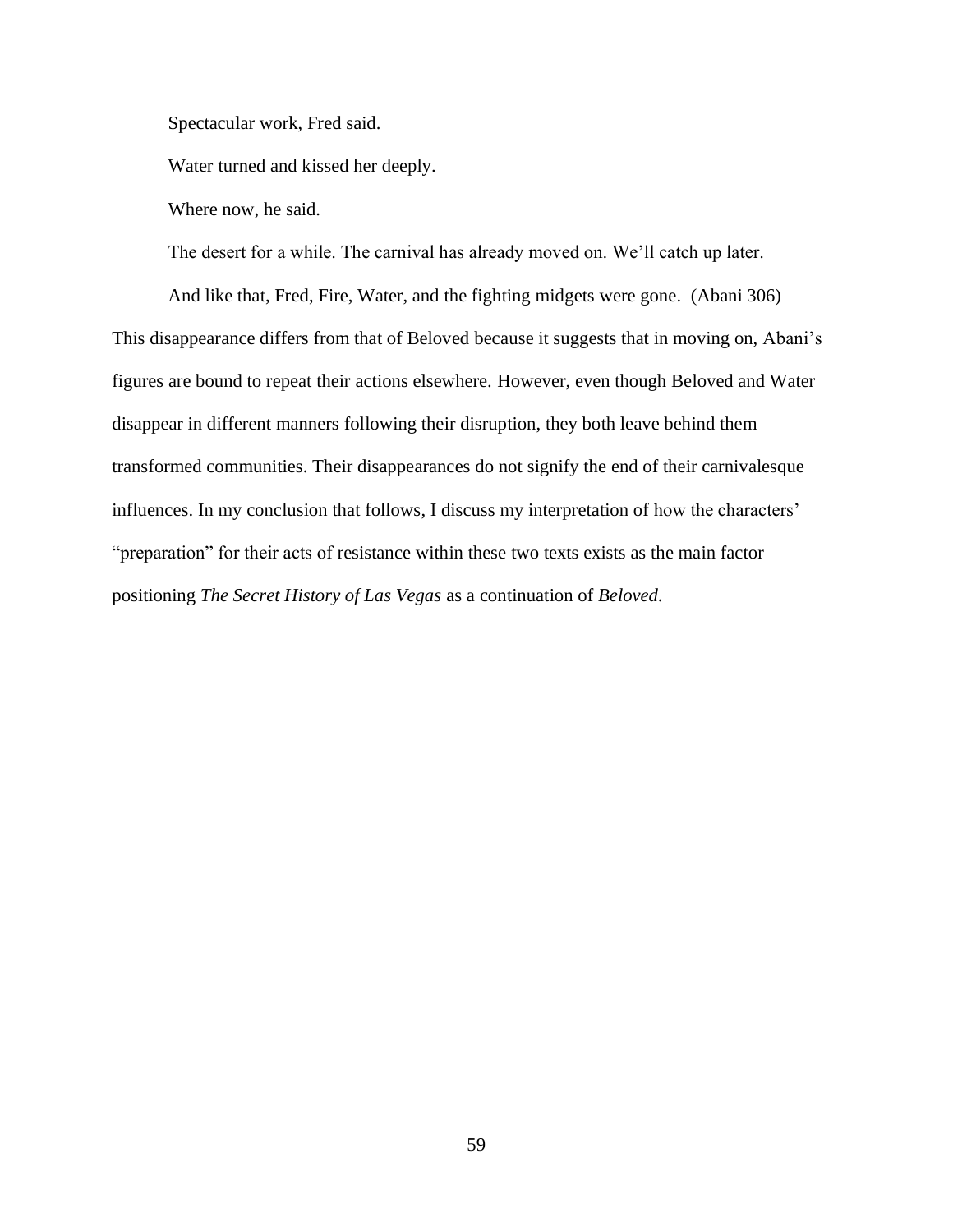#### **Conclusion**

Francesca Giommi (2011) writes that Chris Abani's "work can be read as a lasting tribute to the triumph of the human spirit… and – on a wider level – of belonging, freedom, and humanity" (Giommi 183). By reading Toni Morrison's *Beloved* in conjunction with Chris Abani's *The Secret History of Las Vegas* in this critical analysis, I understand the work of both Morrison and Abani to revolve around the development of a sense of "belonging, freedom, and humanity" through the inverted, disruptive action these authors employ.

In concluding my joint theoretical consideration of *Beloved* and *The Secret History of Las Vegas*, I propose that overlaps in my analysis illustrate that Morrison and Abani ultimately rely upon the carnivalesque in similar ways, but they employ this resistant, inverted action for people in different stages of their processes of confronting past trauma.

Focusing upon the moments in which Beloved and Water disrupt the "order" within their respective texts leads me to realize that carnival action can take different forms within the realm of postcolonial literature, depending upon how ready to confront and resist past trauma individuals feel. Sethe just begins to confront her own painful history once Beloved returns during the text of *Beloved*. Because she has not acknowledged and processed her pain yet, she cannot exist as her own primary agent of resistance to trauma. Instead, Beloved serves as the figure who instigates Sethe's revitalization. On the other hand, Water lives as part of a radical group that systematically confronts government organization after government organization like the one that poisoned him. Growing up as part of a sideshow – where the concept of confrontation is central – Water already confronted his traumatic past long before the present of the text of *The Secret History of Las Vegas*. He is more than prepared for the repeated shows of resistance in which he takes part with his fellow Downwinder Nation members.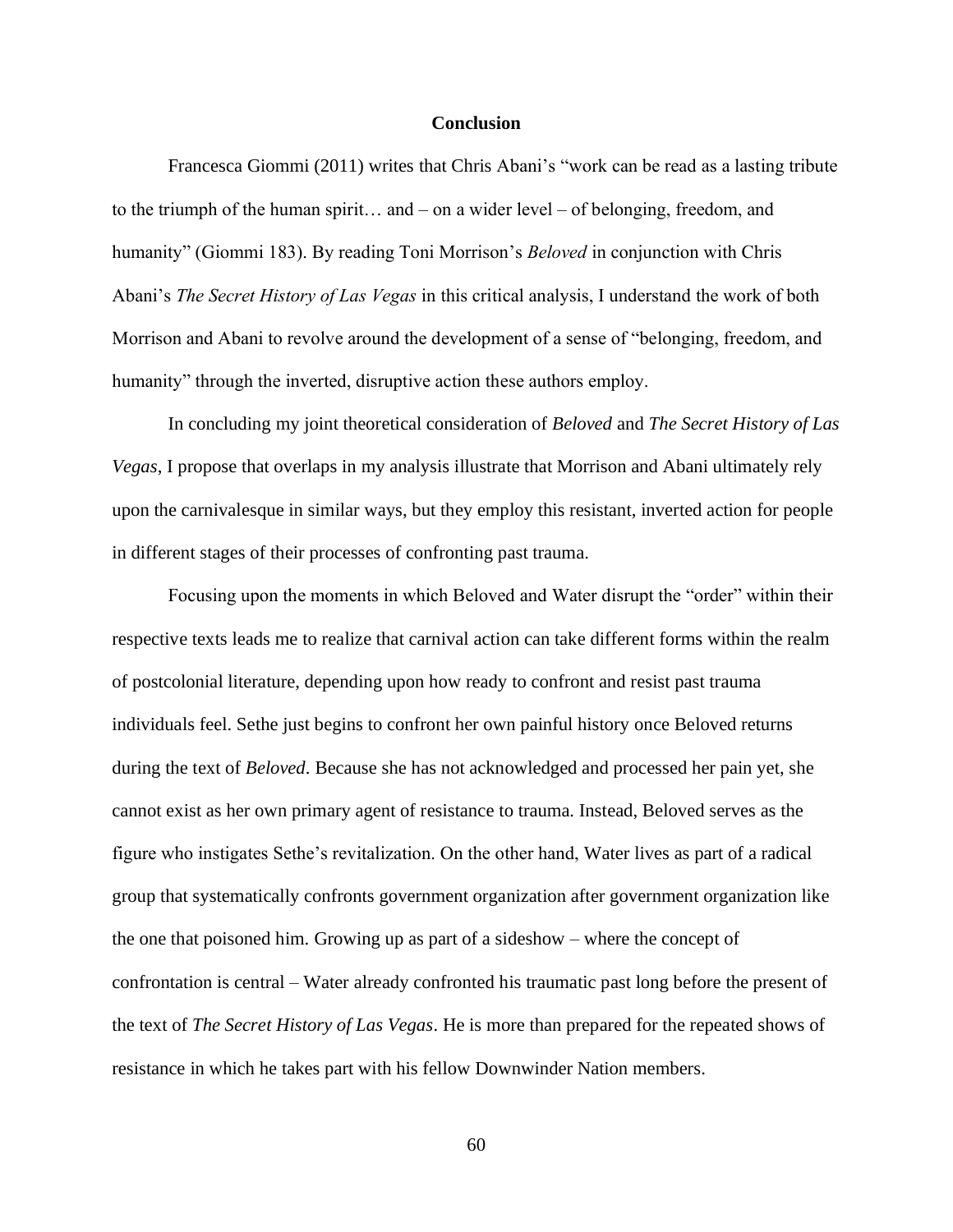Focusing on the carnivalesque inversions within Morrison's text reveals the process through which Sethe takes her initial step towards revitalization, while focusing on the carnivalesque inversions within Abani's text reveals the truly revolutionary state of revitalization in which Water resides after allowing for adequate confrontation of past trauma over time. The "degree" of revitalization develops over both the time that the characters spend confronting their pasts within these texts as well as the time between the texts' publications. In this way, the state of the carnival in Toni Morrison's *Beloved* exists as a precursor to that in Chris Abani's *The Secret History of Las Vegas*.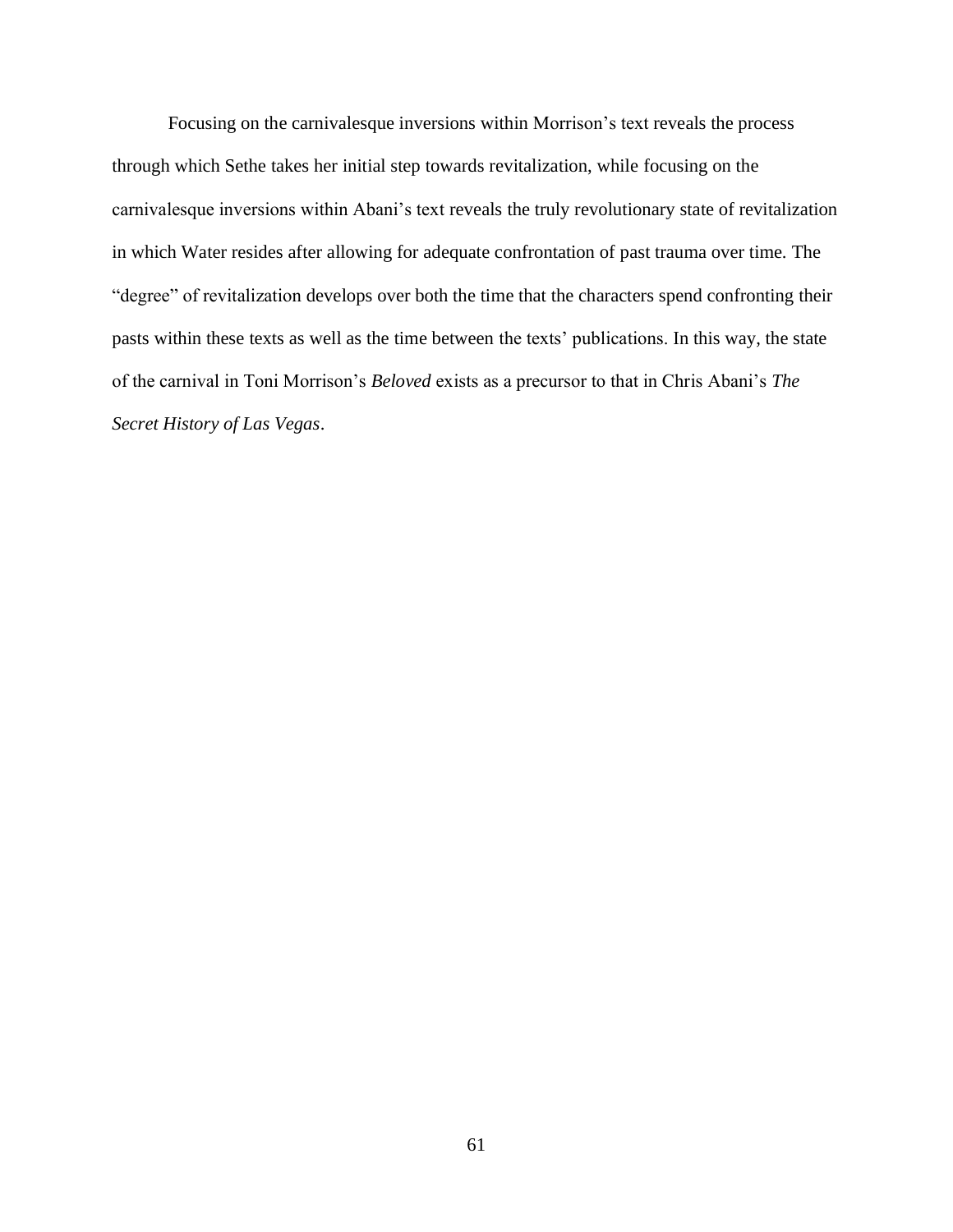#### **Works Cited**

- Abani, Chris. "Coming to America A Remix." *Experiences of Freedom in Postcolonial Literatures and Cultures*, edited by Annalisa Oboe and Shaul Bassi, Routledge, 2011, pp. 117-121.
- ---. *The Face: Cartography of the Void*. Restless Books, 2014.
- ---. *The Secret History of Las Vegas*. Penguin Books, 2014.
- Bakhtin, Mikhail. *Rabelais and His World.* Translated by Helene Iswolsky, Indiana University Press, 1984.
- Christian, Barbara. "Beloved, She's Ours." *Narrative*, vol. 5, no.1, 1997, pp. 36-49. *JSTOR,* www.jstor.org/stable/20107099. Accessed 07 April 2019.
- Corey, Susan. "Toward the Limits of Mystery: The Grotesque in Toni Morrison's *Beloved*." *The Aesthetics of Toni Morrison: Speaking the Unspeakable*, edited by Marc C. Connor, University Press of Mississippi, 2000, pp. 31-48.
- Daiya, Kavita. "The World after Empire; or, Whither Postcoloniality?" *PMLA*, vol. 132, no. 1, 2017, pp. 149-155. https://www-mlajournals-org.ezproxy.uvm.edu/doi/abs/10.1632 /pmla.2017.132.1.149. Accessed 13 January 2020.
- Durbin, Kate. "Guest Interview Chris Abani." *The Elegant Variation: A Literary Blog*, 04 April 2007, https://marksarvas.blogs.com/elegvar/2007/04/guest\_interview.html. Accessed 13 January 2020.
- Giommi, Francesca. "Negotiating Freedom on Scarred Bodies: Chris Abani's Novellas." *Experiences of Freedom in Postcolonial Literatures and Cultures*, edited by Annalisa Oboe and Shaul Bassi, Routledge, 2011, pp. 176-184.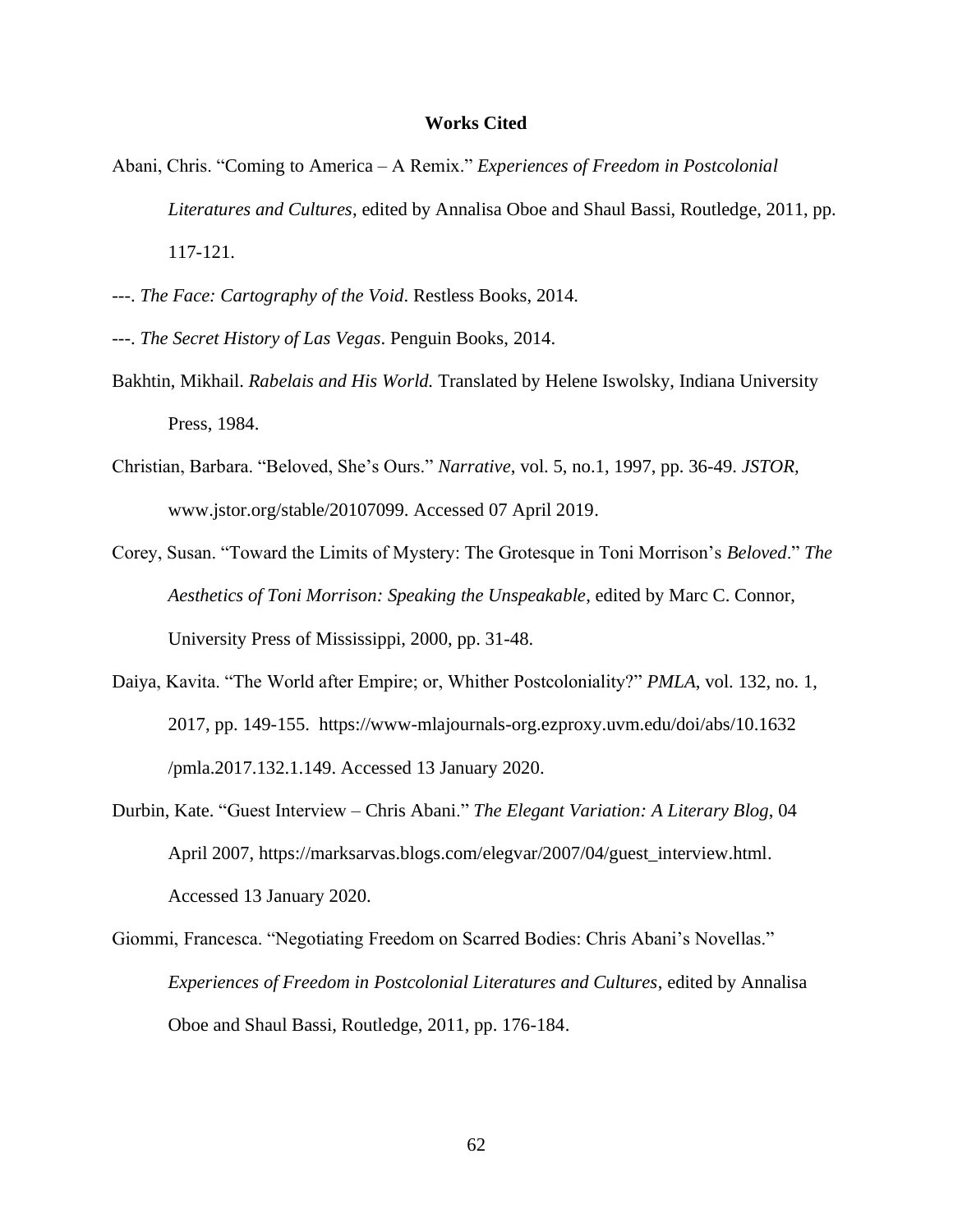- Goyal, Yogita, and Chris Abani. "A Deep Humanness, a Deep Grace: Interview with Chris Abani." *Research in African Literatures*, vol. 45, no. 3, 2014, pp. 227-240. *Project MUSE*, muse.jhu.edu/article/555720. Accessed 07 April 2019.
- Henderson, Mae G. "Toni Morrison's *Beloved*: *Re-Membering the Body as Historical Text*." *Toni Morrison's Beloved: A Casebook*, edited by William L. Andrews and Nellie Y. McKay, Oxford University Press, 1999, pp. 79-106.
- Horvitz, Deborah. "Nameless Ghosts: Possession and Dispossession in *Beloved*." *Critical Essays on Toni Morrison's Beloved*, edited by Barbara H. Solomon, G.K. Hall & Co., 1998, pp. 93-103.
- Huehls, Mitchum. "Juggling the Dialectic: The Abyss of Politics in Chris Abani's Fiction." *Literature and the Global Contemporary*, edited by Sarah Brouillette, Mathias Nilges, and Emilio Sauri, Palgrave Macmillan, 2017, pp. 157-175.
- Keenan, Sally. "'Four Hundred Years of Silence': Myth, History, and Motherhood in Toni Morrison's *Beloved*." *Recasting the World: Writing After Colonialism*, edited by Jonathan White, The Johns Hopkins University Press, 1993, pp. 45-81.
- Krumholz, Linda. "The Ghosts of Slavery: Historical Recovery in Toni Morrison's *Beloved*." *African American Review*, vol. 26, no. 3, 1992, pp. 395-408. *JSTOR*, www.jstor.org/stable/3041912. Accessed 26 March 2019.
- Lachmann, Renate, Raoul Eshelman, and Mark Davis. "Bakhtin and Carnival: Culture as Counter-Culture." *Cultural Critique*, no. 11, 1988-1989, pp. 115-152. *JSTOR*, doi.org/10.2307/1354246. Accessed 29 January 2020.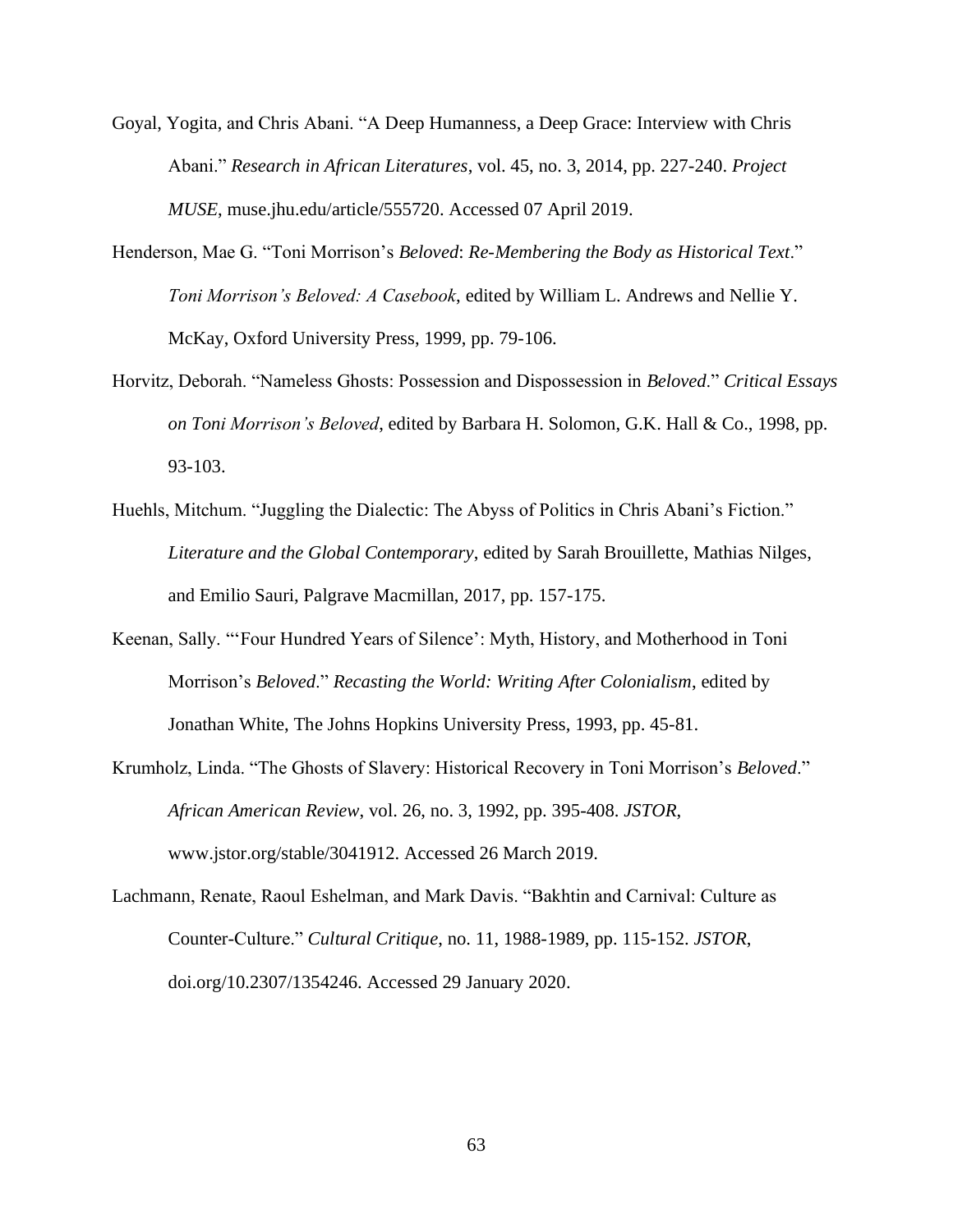Losambe, Lokangaka. "Carnival as an Embedded Narrative in Mbulelo Mzamane's Short Stories." *Research in African Literatures*, vol. 31, no. 2, 2000, pp. 29-48. *Project MUSE*, muse-jhu-edu.ezproxy.uvm.edu/article/29469. Accessed 13 January 2020.

Morrison, Toni. *Beloved*. 1987. Vintage International, 2004.

- ---. "Black Matters." *Playing in the Dark: Whiteness and the Literary Imagination*, Vintage Books, 1992, pp. 3-28.
- ---. "Memory, Creation, and Fiction." *The Source of Self Regard*, Alfred A. Knopf, 2019, pp. 326-333.
- ---. "On *Beloved*." *The Source of Self Regard*, Alfred A. Knopf, 2019, pp. 280-284.
- ---. Preface. *Playing in the Dark: Whiteness and the Literary Imagination*, by Morrison, Vintage Books, 1992, pp. v-xiii.
- ---. "Rememory." *The Source of Self Regard*, Alfred A. Knopf, 2019, pp. 322-325.
- Pahl, Miriam. "Reframing the Nation-State: The Transgression and Redrawing of Borders in African Crime Fiction." *Research in African Literatures*, vol. 49, no. 1, 2018, pp. 84-102. *JSTOR*, doi.org/10.2979/reseafrilite.49.1.06. Accessed 07 April 2019.

Parker, Gilbert. *Mrs. Falchion.* Copp Clark Company, Ltd, 1898.

- Raynaud, Claudine. "*Beloved* or the shifting shapes of memory." *The Cambridge Companion to Toni Morrison*, edited by Justine Tally, Cambridge University Press, 2007, pp. 43-58.
- Singer, Ron. "An Interview With Poet and Fiction Writer Chris Abani." *Poets & Writers*, 01 June 2006, https://www.pw.org/content/interview\_poet\_and\_fiction\_writer\_chris \_abani. Accessed 13 January 2020.